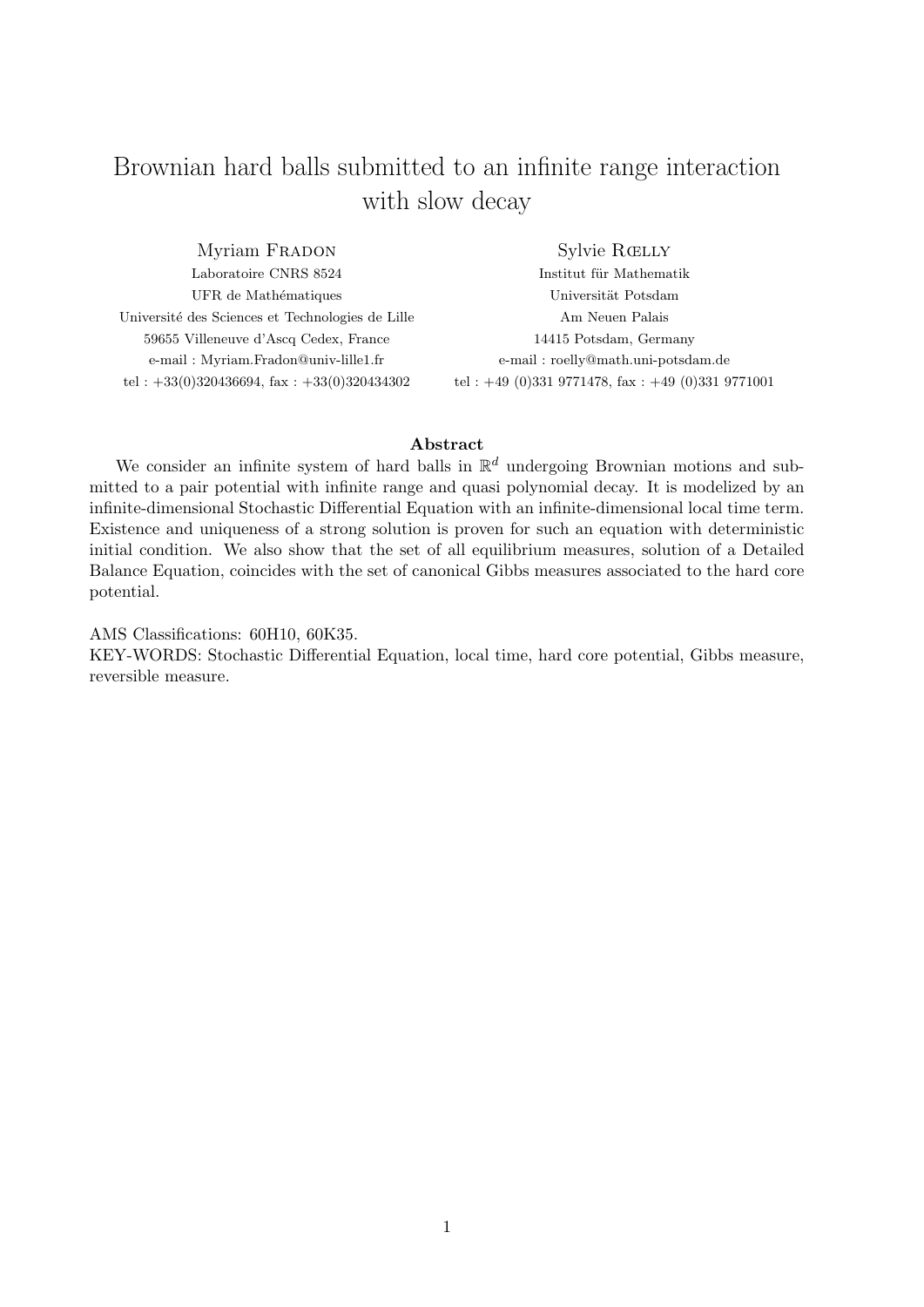## 1 Introduction

The aim of this paper is to construct and analyze an infinite system of interacting hard balls undergoing Brownian motions in  $\mathbb{R}^d$  and starting from a fixed initial condition.

R. Lang ([9], [10]) constructed in a pioneer paper the reversible solution of an infinite gradient system of Brownian particles (i.e. balls with radius 0, that is reduced to points) submitted to a smooth pair interaction. It is a so-called *equilibrium dynamics* in Statistical Physics, since this process has a time-stationary distribution. J. Fritz solved some years later in [6] the non-reversible case, which occurs when the initial distribution is no more Gibbsian. For this type of systems, the main difficulty comes from a possible explosion (i.e. an infinite number of particles can enter a finite volume after a finite time).

On another side, a reversible system of infinitely many Brownian hard balls (without external potential) was studied by H. Tanemura [22]. He constructs a unique solution to an infinitedimensional Skohorod type equation where the hard core situation – balls can not overlap – appears as a local time term in addition to the basic Brownian motion. The (reversible) initial condition is ditributed like a Gibbs measure associated to the hard core potential.

In the present paper, we deal in the dynamics  $(\mathcal{E})$  with Brownian motions submitted to the sum of a hard core potential and a smooth infinite range pair potential, a model which is a mixture of both Lang's and Tanemura's models. In [5] we proved existence and uniqueness of a reversible solution of equation  $(\mathcal{E})$ , using at several places the time-stationarity of the solution. We propose here a new pathwise approach for the construction of a non-reversible solution of  $(\mathcal{E})$ : the initial condition can be any deterministic configuration in a set of allowed configurations which is clearly identified (see (18)). Furthermore, the model studied here is an important generalization of the previous works since the pair potential we consider has infinite range with a so-called quasipolynomial decay (see condition (3)); we explain in the proof of Proposition 3.5 why this choice is almost optimal with respect to the techniques we use. The potential treated in [5] had a faster exponential decay, which is known to be much more accessible to mathematical treatment.

In Section 2 we present the infinite-dimensional equation  $(\mathcal{E})$  and we state the results. We build a sequence of approximating solutions in Section 3, show their convergence and analyse the limit process, in particular its associated infinitesimal generator.

Last, we prove in Section 4 that any Gibbs measure associated with the dynamical interaction is reversible. Reciprocally, we show that any measure satisfying an equilibrium equation called Detailed Balance Equation is necessarily canonical Gibbs.

## 2 Main results

The particles we deal with in the present paper move in  $\mathbb{R}^d$ , for a fixed  $d\geqslant 2$ , endowed with the Euclidian norm denoted by | |.  $B(y, \rho)$  will denote the closed ball centered in  $y \in \mathbb{R}^d$  with radius  $\rho \geq 0$  and more generally, for any  $A \subset \mathbb{R}^d$ , we define

$$
B(A, \rho) = \{ y \in \mathbb{R}^d \text{ such that } d(y, A) \leq \rho \}
$$

where  $d(y, A)$  denotes the Euclidian distance between y and A. The volume of a subset A in  $\mathbb{R}^d$ is also denoted by  $|A|$ .

The modelization of point configurations may be done in two equivalent ways :

The first possibility is to represent an *n*-points configuration in  $\mathbb{R}^d$  as a subset (with multiplicity) of cardinality n in  $\mathbb{R}^d$ , that is as an equivalence class on  $(\mathbb{R}^d)^n$  under the action of the permutation group on  $\{1,\ldots,n\}$ . The second possibility is to modelize it as a point measure  $\sum_{i=1}^{n} \delta_{\xi_i}$  on  $\mathbb{R}^d$ . More generally, the set of all point configurations in  $\mathbb{R}^d$  will be the set M of all point Radon measures on  $\mathbb{R}^d$  :

$$
\mathcal{M} = \left\{ \xi = \sum_{i \in I} \delta_{\xi_i} \text{ such that } I \subset \mathbb{N}, \ \xi_i \in \mathbb{R}^d \text{ and for any } K \text{ compact in } \mathbb{R}^d, \ \xi(K) < +\infty \right\}.
$$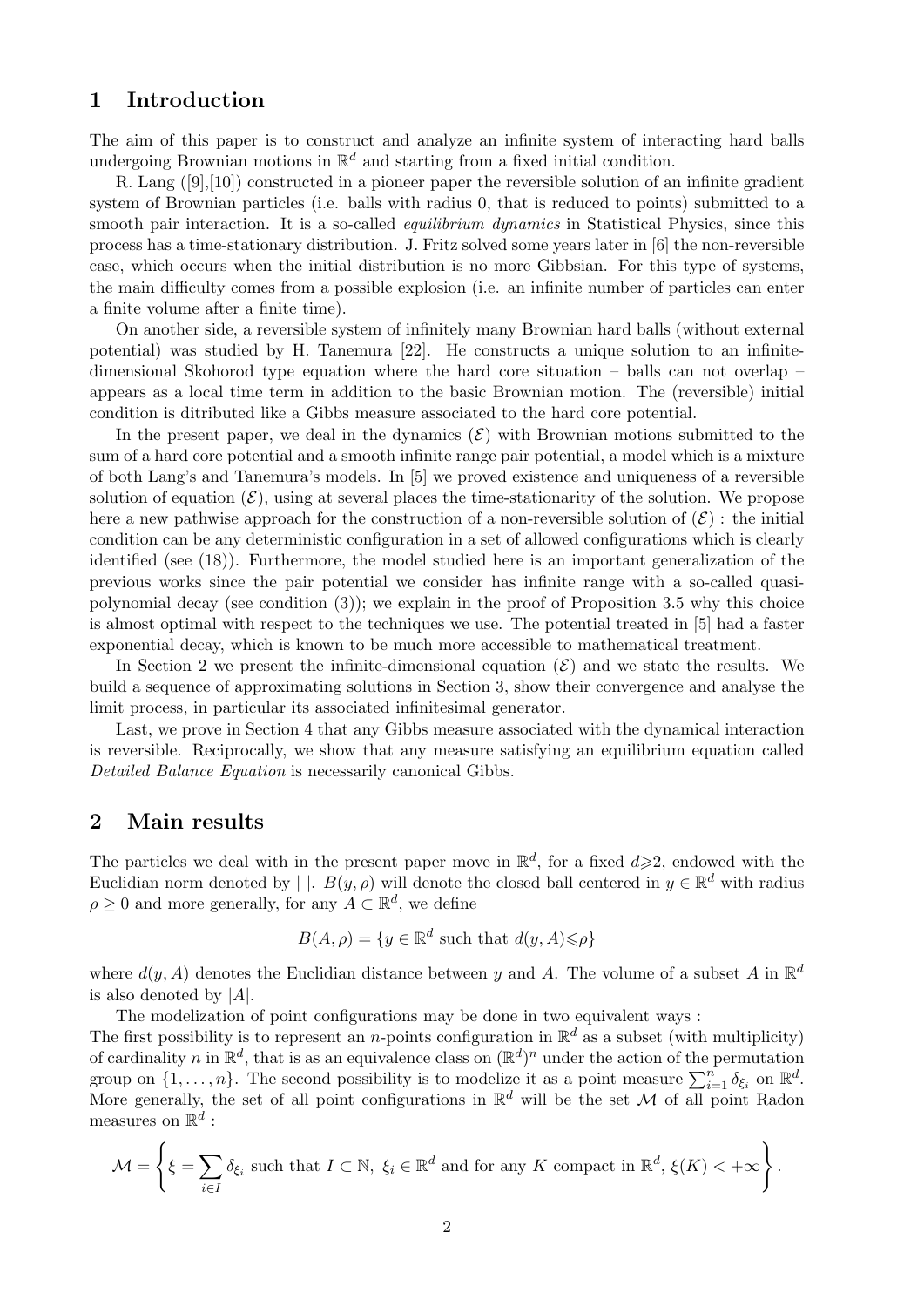$M$  is endowed with the topology of vague convergence. By simplicity, we will identify any point measure  $\xi \in \mathcal{M}$  with the subset of  $\mathbb{R}^d$   $\{\xi_i, i \in I\}$  corresponding to its support and with the representants of this subset in  $(\mathbb{R}^d)^I$ , writing for example  $\xi_{\Lambda} = \xi \cap \Lambda$  for the restriction of this configuration to  $\Lambda \subset \mathbb{R}^d$ ,  $\xi \eta$  for the concatenation of both configurations  $\xi$  and  $\eta$ .  $\mathcal{M} \cap (\mathbb{R}^d)^n$  is the set of all n-point configurations.

Let us also introduce some definitions of differentiability for functions defined on the space of point configurations M.

**Definition 2.1** A function f on M is local if there exists a compact set  $K \subset \mathbb{R}^d$  such that  $f(\gamma)$ only depends on  $\gamma \cap K$ , i.e.  $\forall \gamma \in \mathcal{M}$   $f(\gamma) = f(\gamma_K)$ . Such a function is called K-local. A local function f on M is called  $\mathcal{C}^k$  if for any  $n \in \mathbb{N}^*$  the function defined on  $(\mathbb{R}^d)^n$  by

 $(\gamma_1, \cdots, \gamma_n) \longmapsto f(\sum^n)$  $i=1$  $\delta_{\gamma_i}$  is  $\mathcal{C}^k$ . For any  $\gamma \in \mathcal{M}$ ,  $D_x f(x\gamma)$  and  $D^2_{xx} f(x\gamma)$  denote the first and second derivatives of  $y \mapsto f(y\gamma)$  at  $y = x$ .

Our set of test functions will be  $\mathcal{T} := \{$  functions  $f : \mathcal{M} \to \mathbb{R},$  local and  $\mathcal{C}^2 \}.$ 

Remark that any local  $\mathcal{C}^0$ -function is bounded on A and that any local  $\mathcal{C}^1$ -function has a bounded derivative on  $\mathcal{A}$ : sup sup  $|D_x g(x\gamma)| < +\infty$ .  $x \in \mathbb{R}^d$   $\gamma \in \mathcal{A}$ 

We introduce some more notations.

- For  $\Lambda \subset \mathbb{R}^d$ ,  $N_{\Lambda}$  is the counting variable on  $\mathcal{M}$  :  $N_{\Lambda}(\xi) = \sharp\{i \in \mathbb{N} : \xi_i \in \Lambda\}.$
- For  $\Lambda \subset \mathbb{R}^d$ ,  $\mathcal{B}_\Lambda$  is the  $\sigma$ -algebra on M generated by the sets  $\{N_A = n\}$ ,  $n \in \mathbb{N}$ ,  $A \subset \Lambda$ , A bounded.
- $\pi$  (resp.  $\pi_{\Lambda}$ ) is the Poisson process on  $\mathbb{R}^d$  (resp. on  $\Lambda$ ) with intensity measure the Lebesgue measure dy (resp.  $dy|_{\Lambda}$ ).
- For  $z > 0$ ,  $\pi^z$  (resp.  $\pi^z$ ) is the Poisson process on  $\mathbb{R}^d$  (resp. on  $\Lambda$ ) with activity z, that is with intensity measure  $z \, dy$  (resp.  $z \, dy|_{\Lambda}$ ).

The particles we deal with in this paper are not reduced to points but are hard balls or spheres of diameter r, for a fixed  $r > 0$ . Since balls can not overlap, the set of *allowed configurations* is the following subset of  $\mathcal M$ :

 $\mathcal{A} = \{\xi = \{\xi_i\}_i \in \mathcal{M} \text{ such that } \forall i \neq j \mid \xi_i - \xi_j \geq r\}.$ 

## 2.1 Interaction potential and (canonical) Gibbs measures

For a complete description in a general framework of the concepts introduced in this subsection, we refer the reader to [7].

We are dealing with hard balls with diameter  $r$  submitted to the action of a *pair potential*, which is a function on  $\mathbb{R}^d$  of class  $\mathcal{C}^2$  satisfying  $\varphi(x) = \varphi(-x)$ . Due to the hard core situation the values of  $\varphi(x)$  may be chosen arbitrarily for  $|x| < r$ . In particular, one can assume without restriction that  $\varphi$  vanishes in a neighborhood from 0 and that  $\nabla \varphi(0) = 0$ . Moreover it satisfies the following assumptions  $(1)$ ,  $(2)$  and  $(3)$ :

• Summability of the interaction and its derivative on  $A$ :

$$
\forall \xi \in \mathcal{A}, \sum_{j} |\varphi(\xi_j)| < +\infty \text{ and } \sum_{j} |\nabla \varphi(\xi_j)| < +\infty
$$
 (1)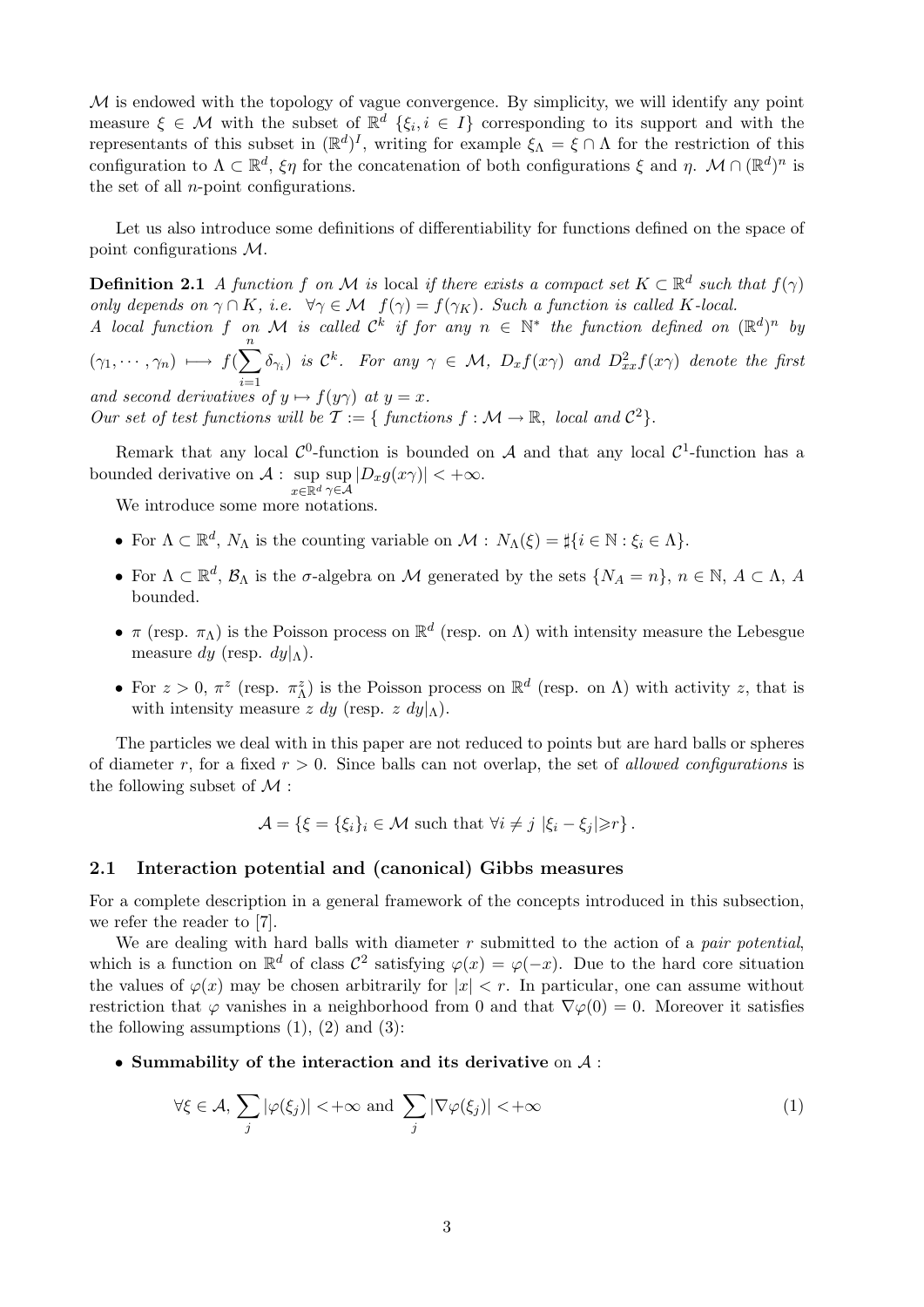• Lipschitzianity of  $\nabla\varphi$  on finite allowed configurations :

There exists a real number  $\overline{\overline{\nabla}\varphi} > 0$  such that for each finite subset **J** of N, each  $\xi, \eta \in \mathcal{A}$ verifying  $\max_{j\in\mathbf{J}} |\xi_j - \eta_j| < r/2$ , one has :

$$
\sum_{j \in \mathbf{J}} |\nabla \varphi(\xi_j) - \nabla \varphi(\eta_j)| \leq \overline{\overline{\nabla} \varphi} \max_{j \in \mathbf{J}} |\xi_j - \eta_j| \tag{2}
$$

• Quasi-polynomial decay of the interaction :  $\exists a, b > 0$  such that for R large enough,

$$
\forall \xi \in \mathcal{A}, \sum_{\{j : |\xi_j| > R\}} |\nabla \varphi(\xi_j)| \le g(R) := \frac{1}{R^{a(\log R)^b}}
$$
(3)

This is obviously a stronger condition than the second summability condition in (1). The range of the pair potential  $\varphi$  may be finite or infinite, i.e. the support of  $\varphi$  may be compact or not. If the range of  $\varphi$  is finite, (1), (2) and (3) are trivially satisfied.

Let us also present an equivalent formulation for assumption (1). The space  $\mathbb{R}^d$  can be splitten into cubes that cannot contain more than one center of hards balls with diameter  $r : \mathbb{R}^d =$  $\bigcup_{k\in\mathbb{Z}^d} \frac{r}{\sqrt{d}}k + [0;\frac{r}{\sqrt{d}}]^{d}$ . Let  $\gamma_k$  denote a point in the closed cube  $\frac{r}{\sqrt{d}}k + [0;\frac{r}{\sqrt{d}}]^{d}$  which maximize  $|\varphi|$ on this cube :  $|\varphi(\gamma_k)| = \max\{|\varphi(x)|, x \in \frac{r}{\sqrt{d}}k + [0; \frac{r}{\sqrt{d}}]^d\}$ . Clearly, for each configuration  $\xi \in \mathcal{A}$ , one has  $\sum_j |\varphi(\xi_j)| \leq \sum_{k \in \mathbb{Z}^d} |\varphi(\gamma_k)|$ . The configuration  $\gamma = \sum_{k \in \mathbb{Z}^d} \delta_{\gamma_k}$  does not a priori belong to A, but it is the union of at most  $[\sqrt{d}+2]^d$  allowed configurations. Using a similar argument for  $\mathcal{A}$ , but it is the union of at most  $[\sqrt{d}+2]^d$  allowed configurations. Using a similar argument for  $\nabla \varphi$ , one obtains that assumption (1) is equivalent to

$$
\sup_{\xi \in \mathcal{A}} \sum_{j} |\varphi(\xi_j)| < +\infty \quad \text{ and } \quad \sup_{\xi \in \mathcal{A}} \sum_{j} |\nabla \varphi(\xi_j)| < +\infty
$$

Moreover, using the translation invariance of the set  $A$ , assumption (1) is equivalent to the following useful uniform summabilities :

$$
\overline{\varphi} = \sup_{x \in \mathbb{R}^d} \sup_{\xi \in \mathcal{A}} \sum_j |\varphi(x - \xi_j)| < +\infty \quad \text{and} \quad \overline{\nabla \varphi} = \sup_{x \in \mathbb{R}^d} \sup_{\xi \in \mathcal{A}} \sum_j |\nabla \varphi(x - \xi_j)| < +\infty \tag{4}
$$

**Remark 2.2** From a physical point of view, it is natural to assume that the pair potential  $\varphi(x)$ only depends on the norm of x  $(\varphi(x) = \psi(|x|))$  for some  $\mathcal{C}^2$  function  $\psi$ ). In this case, a sufficient condition for  $\varphi$  to satisfy assumptions (1), (2) and (3) is the following:

 $\exists a,b>0, \ \exists \overline{\psi} \ non-increasing function \ with \ \int_{\mathbb{R}^d} \overline{\psi}(|x|) \ dx < +\infty \ such \ that \ for \ R \ large \ enough$ 

$$
\forall u > R, \quad |\psi(u)| \leq \overline{\psi}(u), \quad |\psi'(u)| \leq \frac{1}{u^{a(\log u)^b}} \quad \text{and} \quad |\psi''(u)| \leq \overline{\psi}(u).
$$

The **energy** of a configuration  $\xi \in \mathcal{M}$  submitted to the potential  $\varphi$  in the compact volume  $\Lambda \subset \mathbb{R}^d$  with the boundary condition  $\eta \in \mathcal{M}$  is given by :

$$
E_{\Lambda}(\xi|\eta) = \begin{cases} \frac{1}{2} \sum_{\xi_i,\xi_j \in \Lambda} \varphi(\xi_i - \xi_j) + \sum_{\xi_i \in \Lambda, \eta_j \in \Lambda^c} \varphi(\xi_i - \eta_j) & \text{if } \xi_{\Lambda} \eta_{\Lambda^c} \in \mathcal{A} \\ +\infty & \text{otherwise.} \end{cases}
$$
(5)

(the condition  $\xi_{\Lambda} \eta_{\Lambda^c} \in \mathcal{A}$  corresponds to configurations for which  $\xi_{\Lambda} \in \mathcal{A}$ ,  $\eta_{\Lambda^c} \in \mathcal{A}$  and no ball of  $\eta_{\Lambda^c}$  is overlapping a ball of  $\xi_\Lambda$ ). The energy is well defined for  $\xi_\Lambda \eta_{\Lambda^c} \in \mathcal{A}$  since the first sum contains a finite number of terms, and the second series is finite due to (4). Moreover,  $e^{-E_{\Lambda}(\xi|\eta)}$ vanishes as soon as the configuration  $\xi_{\Lambda} \eta_{\Lambda^c}$  is not allowed.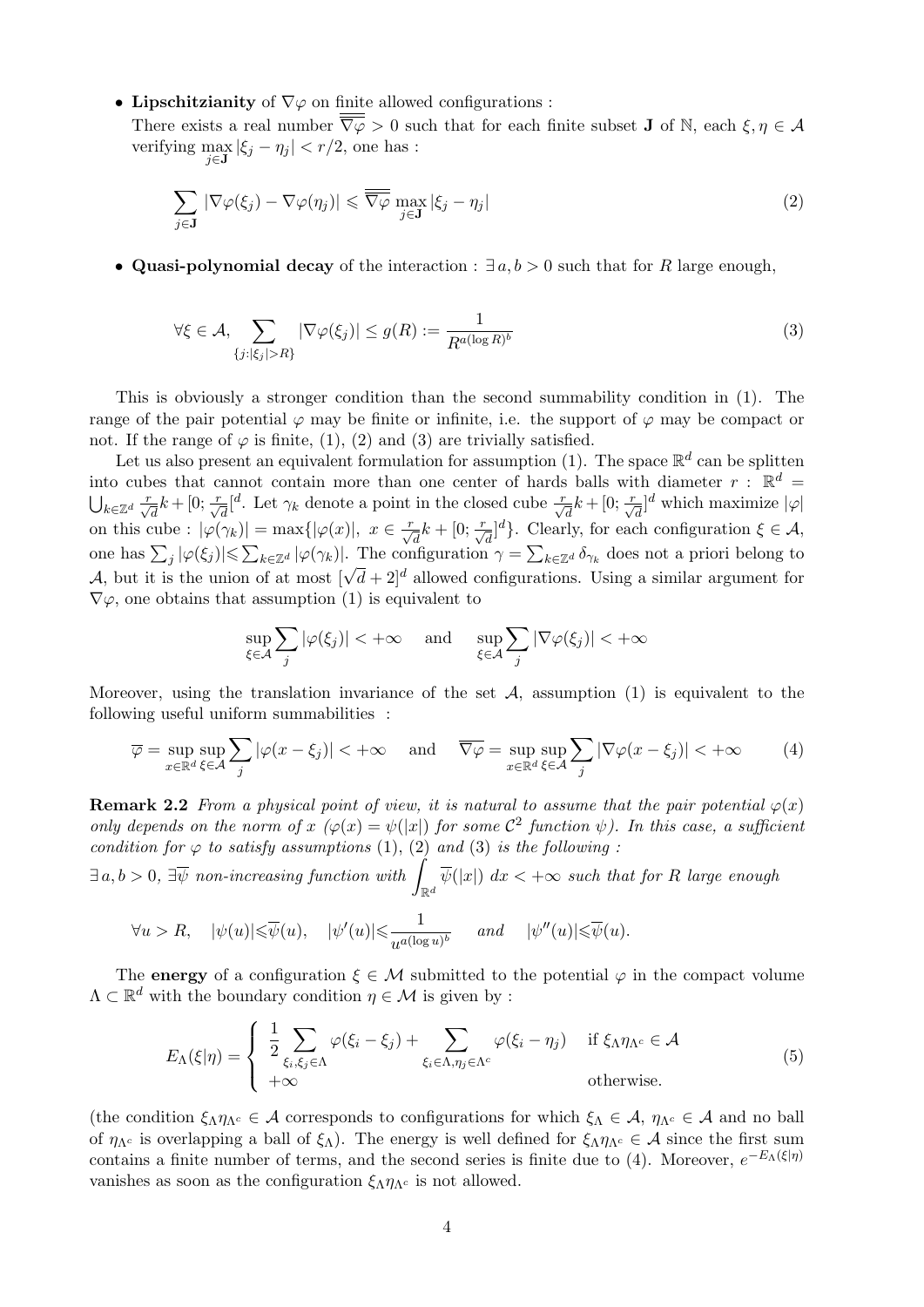We now define the set  $\mathcal{G}(z)$  of Gibbs measures on hard balls associated to the potential  $\varphi$ with activity parameter  $z \in \mathbb{R}^+$ . For each compact subset  $\Lambda$  of  $\mathbb{R}^d$ , let us define a local density function with respect to the Poisson Process  $\pi^z_\Lambda$  by :

$$
f_{\Lambda}^{z}(\xi|\eta) = \frac{1}{Z_{z}^{\Lambda,\eta}} \exp(-E_{\Lambda}(\xi|\eta))
$$
\n(6)

where the so-called partition function  $\sum_{z}^{\Lambda,\eta}$  is the renormalizing constant :

$$
Z_z^{\Lambda,\eta} = e^{-z|\Lambda|} \left(1 + \sum_{n=1}^{+\infty} \frac{z^n}{n!} \int_{\Lambda^n} \exp -E_\Lambda(y_1 \cdots y_n | \eta) dy_1 \cdots dy_n \right).
$$

Due to the hard core, the above series is only a finite sum and  $0 < Z_z^{\Lambda, \eta} < +\infty$ .

**Definition 2.3** A Probability measure  $\mu$  on M belongs to the set  $\mathcal{G}(z)$  of Gibbs measures on hard balls with activity z and associated potential  $\varphi$  if and only if, for each compact subset  $\Lambda \subset \mathbb{R}^d$ ,

$$
d\mu(\xi|\mathcal{B}_{\Lambda^c})(\eta) = f_{\Lambda}^z(\xi|\eta) \, d\pi_{\Lambda}^z(\xi) \quad \text{for } \mu\text{-}a.e. \ \eta.
$$

Remark that any Gibbs measure in  $\mathcal{G}(z)$  has its support included in A. Dobrushin proved in [1], using compactness arguments, that there exists at least one element in  $\mathcal{G}(z)$  when the potential contains a hard core component. Furthermore the set  $\mathcal{G}(z)$  is convex and compact. About the cardinality of  $G(z)$ , remarking that the sum of the hard core and the smooth potential  $\varphi$  is superstable and lower regular in the sense of Ruelle [15], we have :

- If z is small enough, Ruelle proved that uniqueness holds (see [14] Theorem 4.2.3). In our case, a sufficient condition would be :

$$
z < z_c := \frac{\exp - (2\overline{\varphi} + 1)}{\int_{\mathbb{R}^d} |1 - \exp(-\varphi(x))| dx}.
$$

- For z large enough it is conjectured (see [14] and [7]) - but still not proved - that phase transition occurs :  $\sharp \mathcal{G}(z) > 1$ . Moreover, it is conjectured by physicists that for z converging to infinity one can find a sequence of Gibbs measures  $\mu_z \in \mathcal{G}(z)$  converging to the closest packing configurations.

See also [13] for a construction of a pure hard core Poisson Process with applications in percolation theory and [23] for the description of such a process as a Gibbs cluster process.

We now define the set  $\mathcal{CG}$  of **canonical Gibbs measures** on  $\mathcal A$  associated to the potential  $\varphi$ .

**Definition 2.4** A Probability measure  $\mu$  on A belongs to the set CG of canonical Gibbs states on A for the pair potential  $\varphi$  if and only if, for each compact subset  $\Lambda \subset \mathbb{R}^d$  and  $n \in \mathbb{N}$ , for  $\mu$ -a.e.  $\eta$ ,

$$
d\mu(\xi|\mathcal{B}_{\Lambda^c}, N_{\Lambda})(\eta, n) = \begin{cases} \frac{1}{Z^{\Lambda, \eta, n}} \mathbf{1}_{\{N_{\Lambda}(\xi) = n\}} \exp(-E_{\Lambda}(\xi|\eta)) d\pi_{\Lambda}(\xi) & \text{if } Z^{\Lambda, \eta, n} > 0 \\ 0 & \text{otherwise,} \end{cases}
$$

where the partition function  $Z^{\Lambda,\eta,n}$  for the particle number n is the finite renormalizing constant  $Z^{\Lambda,\eta,n}=\frac{e^{-|\Lambda|}}{n!}$  $\frac{1}{n!} \int_{\Lambda^n} \exp -E_\Lambda(y_1\cdots y_n|\eta) \, dy_1\cdots dy_n.$ 

Since the potential  $\varphi$  is bounded from below we deduce from (1) that the map  $y \mapsto E_{\Lambda}(y|\eta)$  is also bounded from below on  $\mathbb{R}^d$ , uniformly in  $\Lambda$  and  $\eta$ . Thus Georgii's conditions (6.11) and (6.12) from [7] hold, which allows to apply Theorem 6.14 of [7] and to deduce that the set of canonical Gibbs states CG is obtained by mixing elements of different  $\mathcal{G}(z)$ ,  $z \in \mathbb{R}^+$ : for any  $\mu \in \mathcal{CG}$  there exists a probability measure  $\theta$  on  $\mathbb{R}^+$  such that

$$
\mu = \int_{\mathbb{R}^+} \mu_z \,\theta(dz) \text{ with } \mu_z \in \mathcal{G}(z) \text{ for each } z \in \mathbb{R}^+.
$$
 (7)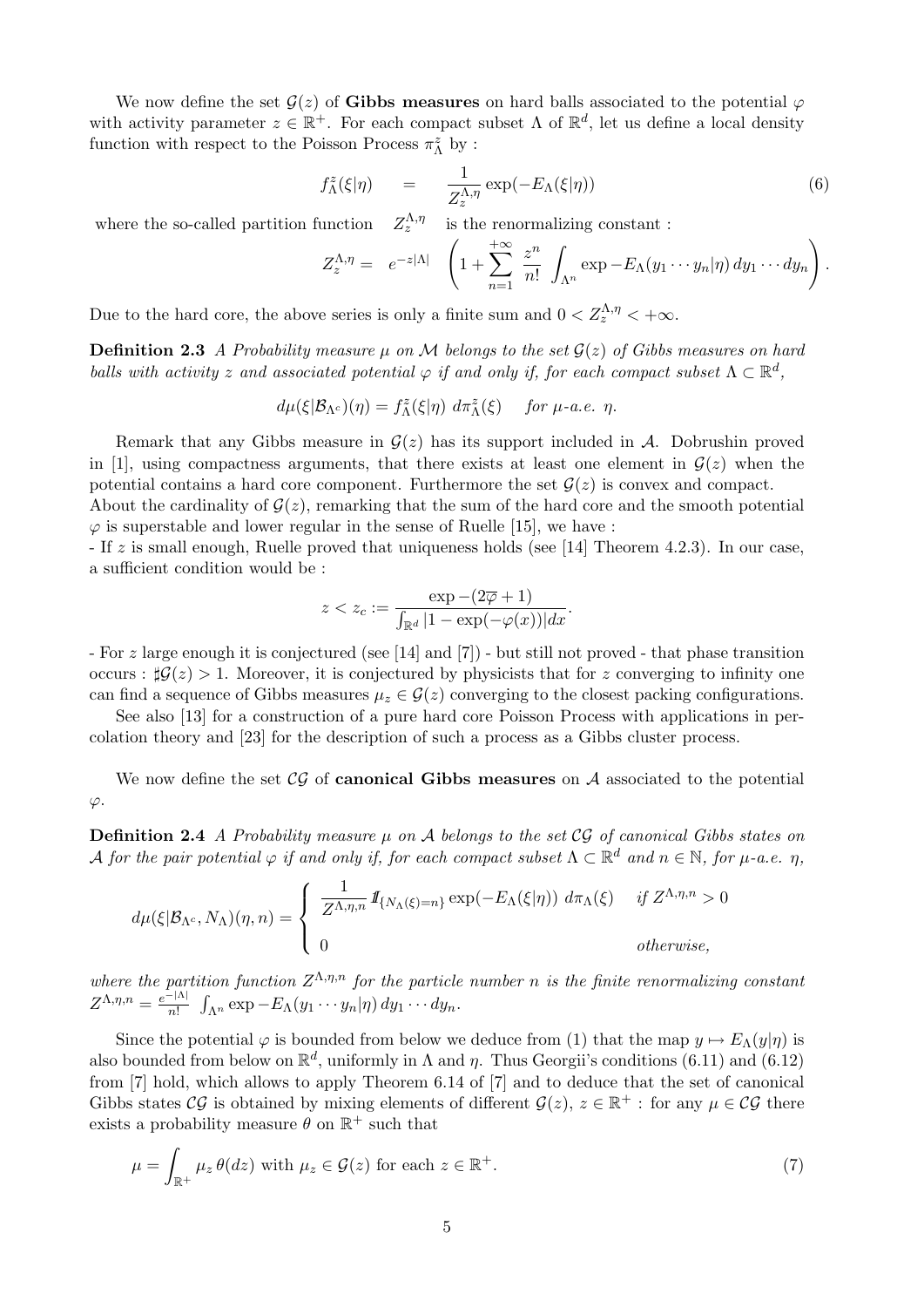### 2.2 The infinite-dimensional reflected stochastic equation  $(\mathcal{E})$

Let  $(\Omega, \mathcal{F}, P)$  be a probability space with a right continuous filtration  $\{\mathcal{F}_t\}_{t\geq 0}$  such that each  $\mathcal{F}_t$  contains all P-negligible sets and let  $(W_i(t), t \geq 0)_{i \in \mathbb{N}}$  be a family of  $\mathcal{F}_t$ -adapted independent d-dimensional Brownian motions.

Let us denote  $\mathcal{C}(\mathbb{R}^+,\mathcal{M})$  (resp.  $\mathcal{C}_0(\mathbb{R}^+,\mathcal{M})$  ) the set of continuous  $\mathcal{M}\text{-valued paths on }\mathbb{R}^+$  (resp. which vanish at time 0), endowed with the topology of uniform convergence on each compact time interval.  $\mathcal{C}(\mathbb{R}^+, \mathcal{M})$  is the set of all possible paths, and the subset of all allowed paths is

$$
\mathcal{C}(\mathbb{R}^+, \mathcal{A}) = \left\{ X \in \mathcal{C}(\mathbb{R}^+, \mathcal{M}) \text{ such that } \forall t \geq 0 \ X(t) \in \mathcal{A} \right\}.
$$

Sets  $\mathcal{C}([0,T],\mathcal{M})$  and  $\mathcal{C}([0,T],\mathcal{A})$  are defined similarly for any positive final time T.

Let  $\varphi$  be the smooth infinite range pair potential introduced in the previous subsection. We consider the following - possibly infinite - gradient system of stochastic differential equations satisfied by the Brownian balls :

$$
\begin{cases}\n\text{For } i \in I \subset \mathbb{N}, t \in \mathbb{R}^+, \\
X_i(t) = X_i(0) + W_i(t) - \frac{1}{2} \sum_{j \in I} \int_0^t \nabla \varphi(X_i(s) - X_j(s)) ds \\
+ \sum_{j \in I} \int_0^t (X_i(s) - X_j(s)) dL_{ij}(s)\n\end{cases}
$$

where

- $(X_i(t), t \geq 0)_{i \in I} \in \mathcal{C}(\mathbb{R}^+, \mathcal{A}),$  i.e. it satisfies  $\forall i \neq j, \forall t \geq 0, |X_i(t) X_j(t)| \geq r;$
- $(L_{ij}(t), t \ge 0)_{i,j \in I}$  is a family of non-decreasing  $\mathbb{R}^+$ -valued continuous processes satisfying :

$$
L_{ij}(0) = 0
$$
,  $L_{ij} \equiv L_{ji}$  and  $L_{ij}(t) = \int_0^t \mathbb{1}_{|X_i(s) - X_j(s)| = r} dL_{ij}(s)$ ,  $L_{ii} \equiv 0$ .

A solution of the system  $(\mathcal{E})$  with initial condition  $x = (x_i)_{i \in I} \in \mathcal{A}$  is a family  $(X_i^x(t), L_{ij}^x(t), t \geq 0, i, j \in$ I) of processes such that equation  $(\mathcal{E})$  is satisfied with  $X(0) = x$ . The process X is infinitedimensional as soon as x is an infinite point configuration ( $|I| = +\infty$ ).

The main results of this paper are the following theorems.

**Theorem 2.5** The stochastic equation  $(\mathcal{E})$  admits a solution with values in A for any deterministic initial configuration which belongs to the set  $\underline{A} = \{x \in \mathcal{A} : P(\Omega_x) = 1\}$ , where the set  $\Omega_x$ is defined in (18). This solution is unique as element of  $\underline{C} \subset C(\mathbb{R}^+, \mathcal{A})$ , a subset of regular paths defined in (40).

**Theorem 2.6** Any Gibbs measure  $\mu \in \mathcal{G}(z)$  with activity  $z > 0$  has its support included in A. Furthermore, if the initial configuration of the stochastic equation  $(\mathcal{E})$  is random with distribution  $\mu \in \mathcal{CG}$ , then this solution is time-reversible, that is its law is invariant with respect to the time reversal.

**Theorem 2.7** Suppose that  $\mu$  is a probability measure on A with  $\mu(\underline{A}) = 1$ . Furthermore, suppose that for every  $\Lambda$  compact subset of  $\mathbb{R}^d$  and  $\mu$ -almost all  $\eta$ ,  $\mu(.|\mathcal{B}_{\Lambda^c})(\eta)$  is absolutely continuous with respect to  $\pi_\Lambda$  and its density  $u_\Lambda(\cdot|\eta_{\Lambda^c})$  has the following differentiability property :

$$
\forall \xi \in \mathcal{A}_{\Lambda}, \text{ the map } x \mapsto u_{\Lambda}(x\xi|\eta_{\Lambda^c}) \text{ is } \mathcal{C}^1 \text{ on } \Lambda \setminus B(\xi\eta_{\Lambda^c}, r) \text{ and its derivative}
$$
  

$$
\nabla u_{\Lambda}(x\xi|\eta_{\Lambda^c}) \text{ verifies } \int_{\mathcal{A}} \int_{\mathcal{A}_{\Lambda}} \sup_{x \in \Lambda \setminus B(\xi\eta_{\Lambda^c}, r)} |\nabla u_{\Lambda}(x\xi|\eta_{\Lambda^c})| \pi_{\Lambda}(d\xi)\mu(d\eta) < +\infty
$$
 (8)

If  $\mu$  is an equilibrium measure for the gradient system  $(\mathcal{E})$  in the sense that the Detailed Balance Equation (44) holds under  $\mu$ , then  $\mu$  is a canonical Gibbs measure in CG.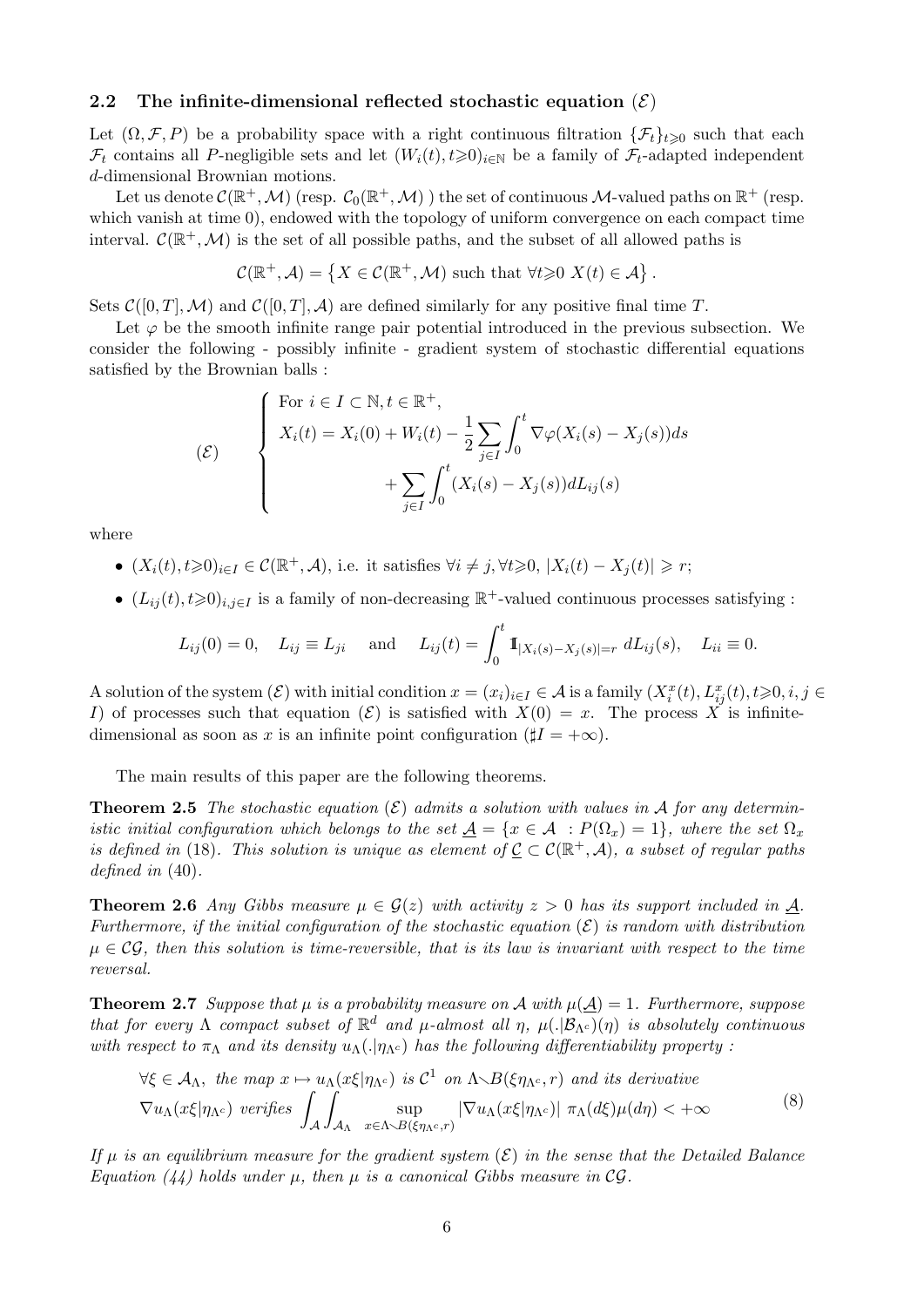## 3 Approximating processes and their convergence

To simplify we restrict the study of the paths on the time interval [0, 1]. It is obvious that all the results in the sequel hold true on any time interval  $[0, T]$ ,  $T \geq 1$ , up to a change of constants.

## 3.1 Construction of finite-dimensional approximations

In this whole subsection,  $\ell \in \mathbb{N}^*$  is fixed. We construct the approximating process  $X^{\ell,x}$  in order that it "essentially" stays in  $B(0, \ell)$ , the ball with radius  $\ell$  (we use a penalization method, whose sense will be clear soon). To obtain such a behavior, we introduce in the equation  $(\mathcal{E})$ an additional gradient drift  $\nabla \psi^{\ell,\eta}$  which vanishes in a subset of  $B(0,\ell)$  and is strongly repulsive outside of  $B(0, \ell)$ .

More precisely, for any allowed configuration  $\eta \in \mathcal{A}$  whose support is disjoint to  $B(0, \ell)$ , we fix a  $\mathbb{R}^+$ -valued function  $\psi^{\ell,\eta}$  on  $\mathbb{R}^d$  which is  $\mathcal{C}^2$  with bounded derivatives and vanishes on each  $y \in B(0, \ell)$  such that yn is an allowed configuration, and only on those y's (see figure 1), that is

$$
\psi^{\ell,\eta}(y) = 0 \iff y \in B(0,\ell) \text{ and } y\eta \in \mathcal{A} \iff |y| \leq \ell \text{ and } d(y,\eta) \geq r.
$$



Figure 1: Particles of  $\eta$  are represented; the grey area is the domain where  $\psi^{\ell,\eta}$  vanishes.

We extend the definition of  $\psi^{\ell,\eta}$  to any configuration  $\eta \in \mathcal{A}$  by taking  $\psi^{\ell,\eta} = \psi^{\ell,\eta} \cap B(0,\ell)^c$ . We also choose the family  $(\psi^{\ell,\eta})_\ell$  such that, for every  $\eta \in \mathcal{A}$ ,

$$
\sup_{\eta \in \mathcal{A}} \sum_{\ell \in \mathbb{N}^*} \int_{\mathbb{R}^d} \mathbb{I}_{\psi^{\ell, \eta}(y) > 0} \exp(-\psi^{\ell, \eta}(y)) dy \leq 1.
$$
 (9)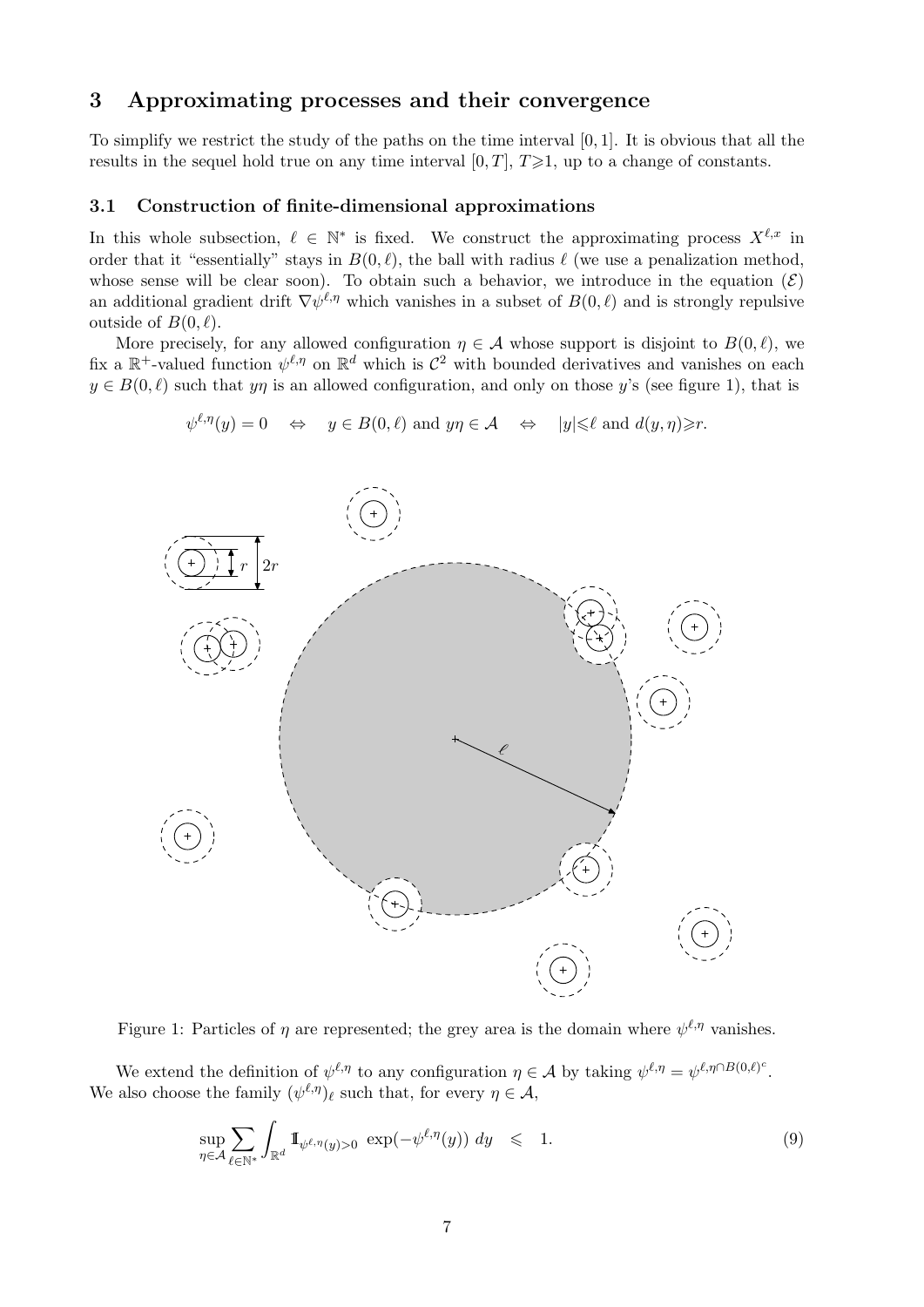Such a family  $(\psi^{\ell,\eta})_{\ell \in \mathbb{N}^*,\eta \in \mathcal{A}}$  exists; choose for example  $\psi^{\ell,\eta}(y) = C^{st}\ell^{d+1}\delta(y)$  where  $\delta$  is a  $\mathcal{C}^2$ function with bounded derivatives which is equivalent on  $\mathbb{R}^d$  to  $d(\cdot, \Lambda \setminus B(\eta_{\Lambda^c}, r))$  with  $\Lambda = B(0, \ell)$ (see  $[20]$  p. 171), that is which verifies :

 $\exists c, C > 0 \text{ such that } \forall x \in \mathbb{R}^d \quad c \ d(x, \Lambda \setminus B(\eta_{\Lambda^c}, r)) \leqslant \delta(x) \leqslant C \ d(x, \Lambda \setminus B(\eta_{\Lambda^c}, r)).$ 

For  $\eta \in \mathcal{A}$  and  $n \in \mathbb{N}^*$ , let us now define the *n*-dimensional stochastic differential equation :

$$
(\mathcal{E}_n^{\ell,\eta})
$$
\n
$$
\begin{cases}\n\forall i \in \{1,\ldots,n\}, & \forall t \in [0,1], \\
dX_i(t) = dW_i(t) - \frac{1}{2} \left( \nabla \psi^{\ell,\eta}(X_i(t)) + \sum_{j=1,\ldots,n} \nabla \varphi(X_i(t) - X_j(t))\right. \\
\left. + \sum_{j:\lvert \eta_j \rvert > \ell} \nabla \varphi(X_i(t) - \eta_j) \right) dt \\
+ \sum_{j=1,\ldots,n} (X_i(t) - X_j(t)) dL_{ij}(t)\n\end{cases}
$$

with  $L_{ij} \equiv L_{ji}$  for all i and j and  $L_{ij}(t) = \int_0^t \mathbb{I}_{|X_i(s) - X_j(s)| = r} dL_{ij}(s)$ .

 $(\mathcal{E}_n^{\ell,\eta})$  is a *n*-dimensional stochastic differential equation of Skorohod's type, reflected on the boundary of the domain

$$
\mathbf{D}_n := \mathcal{A} \cap (\mathbb{R}^d)^n = \{ x = (x_1, \dots, x_n) \in (\mathbb{R}^d)^n : |x_i - x_j| \ge r, i \ne j \}.
$$
 (10)

Its drift has a gradient form  $-\frac{1}{2}\nabla \beta_n^{\ell,\eta}$  where

$$
\beta_n^{\ell,\eta}(x_1,\ldots,x_n) = \sum_{i=1,\ldots,n} \left( \psi^{\ell,\eta}(x_i) + \frac{1}{2} \sum_{\substack{j=1,\ldots,n \\ j \neq i}} \varphi(x_i - x_j) + \sum_{j:|\eta_j| > \ell} \varphi(x_i - \eta_j) \right). \tag{11}
$$

Since the drift  $-\frac{1}{2}\nabla\beta_n^{\ell,\eta}$  is bounded and Lipschitz continuous, following the results of Saisho and Tanaka (Theorem 5.1 of [17]), the equation  $(\mathcal{E}_n^{\ell,\eta})$  admits a unique strong solution in the domain  $\mathbf{D}_n$  for each initial *n*-points configuration  $x \in \mathcal{A} \cap (\mathbb{R}^d)^n$ . We denote this solution by  $X^{\ell,\eta,n}(x, \cdot)$ . For any configuration  $x \in \mathcal{A}$ , one can define an  $\mathcal{A}$ -valued finite-dimensional process with initial configuration  $x \cap B(0, \ell)$  and random dynamics  $(\mathcal{E}_n^{\ell, \eta})$  by

$$
X^{\ell,x}(\cdot) := X^{\ell,x_{\Lambda^c},n}(x_{\Lambda},\cdot) \quad \text{ with } \Lambda = B(0,\ell) \text{ and } n = \sharp(x \cap B(0,\ell)) .
$$

As Kolmogorov proved in his pioneer paper [8], the solution of  $(\mathcal{E}_n^{\ell,\eta})$  is reversible when one takes as initial distribution  $\nu_n^{\ell,\eta}$ , where  $\nu_n^{\ell,\eta}$  is the finite measure defined on  $(\mathbb{R}^d)^n$  by

$$
d\nu_n^{\ell,\eta}(x_1,\ldots,x_n)=\exp(-\beta_n^{\ell,\eta}(x_1,\ldots,x_n))\mathbb{I}_{\mathcal{A}}(x_1,\ldots,x_n)\,dx_1\ldots dx_n.
$$

 $Q_n^{\ell,\eta}$  denotes the time-reversible law of  $X^{\ell,\eta,n}$  starting from  $\nu_n^{\ell,\eta}$ :

$$
Q_n^{\ell,\eta} = \int P(X^{\ell,\eta,n}(x,\cdot) \in .) d\nu_n^{\ell,\eta}(x).
$$

Remark that, like  $\nu_n^{\ell,\eta}$ , the finite measure  $Q_n^{\ell,\eta}$  is not necessarily a Probability measure.

The Probability measure  $\mu_z^{\ell,\eta}$  on  $+ \infty$  $n=0$  $(\mathbb{R}^d)^n$ , Poisson mixture of the  $(\nu_n^{\ell,\eta})_n$ , is defined by :

$$
\mu_z^{\ell,\eta}(\bigcup_{n=0}^{+\infty} A_n) = \frac{e^{-z|B(0,\ell)|}}{Z_z^{\ell,\eta}} \sum_{n=0}^{+\infty} \frac{z^n}{n!} \nu_n^{\ell,\eta}(A_n), \quad A_n \subset (\mathbb{R}^d)^n,
$$
\n(12)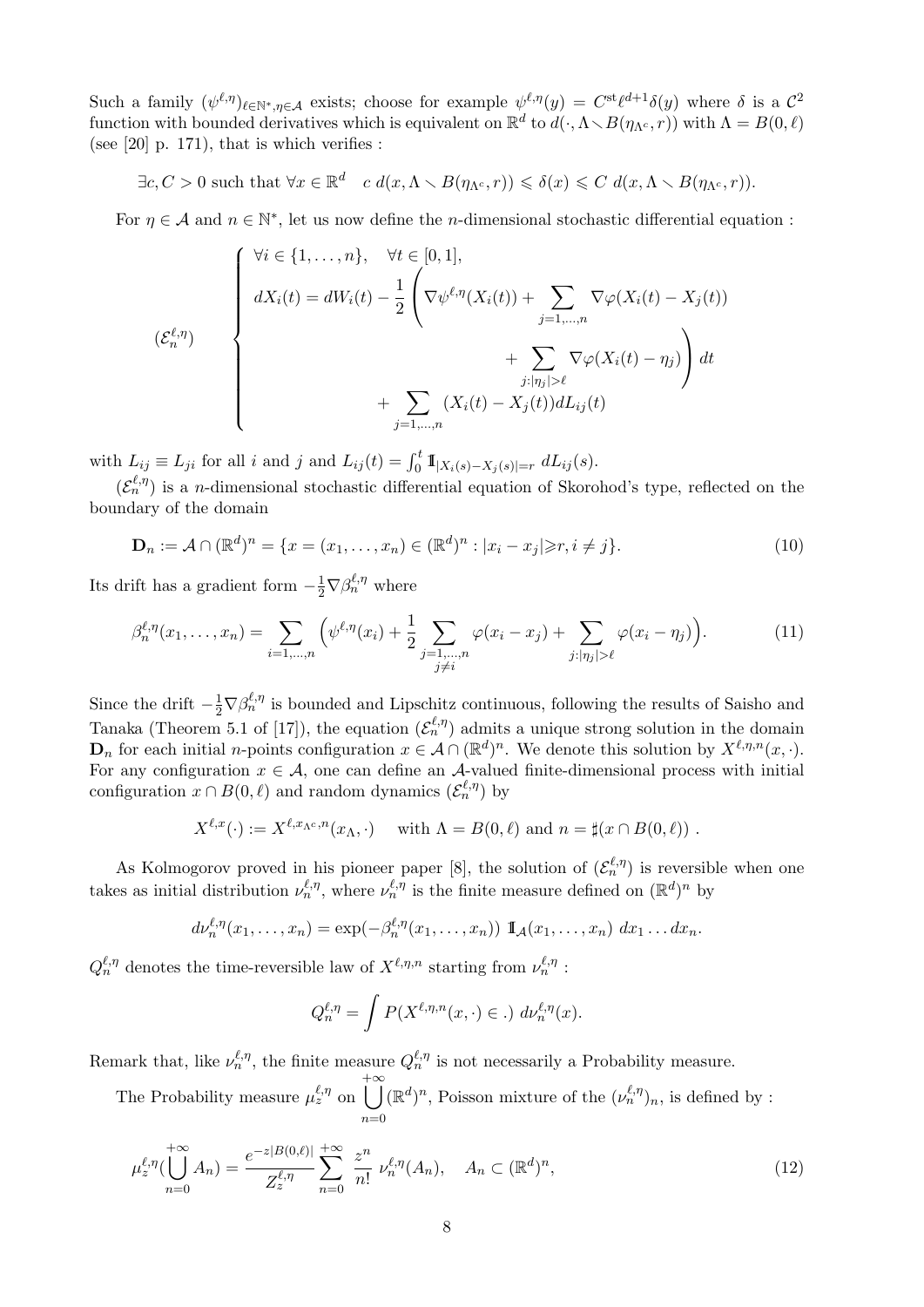where  $Z_z^{\ell,\eta} = e^{-z|B(0,\ell)|} \sum$  $+\infty$  $n=0$  $z^n$  $\frac{z^m}{n!} \nu_n^{\ell,\eta}((\mathbb{R}^d)^n)$  (with the convention  $\nu_0^{l,\eta}$  $b_0^{l,\eta}((\mathbb{R}^d)^0) = 1).$ 

Similarly, consider on the level of paths the Probability measure defined by

$$
Q_z^{\ell,\eta} = \frac{e^{-z|B(0,\ell)|}}{Z_z^{\ell,\eta}} \sum_{n=0}^{+\infty} \frac{z^n}{n!} Q_n^{\ell,\eta}.
$$

This Probability measure is time reversal invariant. Its support is included in  $A$ , as a mixing of A-supported measures.

## 3.2 Sets of irregular paths : first estimates

We first prove an estimate of the probability that a particle of a configuration following the  $(\mathcal{E}_n^{\ell,\eta})$ dynamics moves with high velocity.

For every  $\varepsilon > 0$  and  $\delta \in ]0,1]$ , let  $\tilde{\mathcal{B}}(\delta,\varepsilon)$  denote the paths for which a particle i has a  $\delta$ -modulus of continuity  $\Delta$  higher than  $\varepsilon$ , i.e.

$$
\widetilde{\mathcal{B}}(\delta,\varepsilon)=\left\{X\in\mathcal{C}([0,1],\mathcal{A}): \exists i,\ \Delta(X_i,\delta)>\varepsilon\right\},\
$$

where the  $\delta$ -modulus of continuity of a path w on [0, 1] is defined as usual by

$$
\Delta(w,\delta) = \sup_{\substack{0 \le s,t \le 1\\|t-s| \le \delta}} |w(t) - w(s)|. \tag{13}
$$

**Proposition 3.1** There exists  $C_1 > 0$  (depending only on d and the interaction  $\varphi$ ) such that the following upper bound holds :  $\forall \varepsilon > 0, \forall \delta \in ]0,1], \forall \ell \in \mathbb{N}^*,$ 

$$
\sup_{\eta \in \mathcal{A}} Q^{\ell, \eta}_{z}(\widetilde{\mathcal{B}}(\delta, \varepsilon)) \leqslant z C_1 \frac{\ell^{d}}{\delta} \exp \left(-\frac{\varepsilon^{2}}{5\delta}\right).
$$

## Proof of Proposition 3.1

We will need the following estimate on Brownian paths, which is a consequence of Doob's inequality (The reader can find a detailed proof e.g. in the Appendix of [3]) :

**Lemma 3.2** If W is a (one-dimensional) Brownian motion on  $(\Omega, \mathcal{F}, P)$  then for every  $\varepsilon > 0$ and every  $\delta \in ]0,1]$ 

$$
P(\Delta(W,\delta)\geqslant\varepsilon)\quad\leqslant\quad \frac{41}{\delta}\exp\left(-\frac{\varepsilon^2}{5\delta}\right)
$$

We first compute an estimate of  $Q_n^{\ell,\eta}(\tilde{\mathcal{B}}(\delta,\varepsilon)).$ 

Let  $(X^{\ell,\eta,n}, L^{\ell,\eta,n})$  denote the unique strong solution of  $(\mathcal{E}_n^{\ell,\eta})$  starting from  $\nu_n^{\ell,\eta}$ , and recall that the distribution  $Q_n^{\ell,\eta}$  of  $X^{\ell,\eta,n}$  is time reversible on [0, 1]. By construction the processes :

$$
W_i(t) = X_i^{\ell, \eta, n}(t) - X_i^{\ell, \eta, n}(0) + \frac{1}{2} \int_0^t \nabla_i \beta_n^{\ell, \eta}(X^{\ell, \eta, n}(s)) ds - \int_0^t \sum_{j=1, ..., n} (X_i^{\ell, \eta, n}(s) - X_j^{\ell, \eta, n}(s)) dL_{ij}^{\ell, \eta, n}(s), \quad 1 \le i \le n, 0 \le t \le 1
$$

and

$$
\widehat{W}_i(t) = X_i^{\ell,\eta,n}(1-t) - X_i^{\ell,\eta,n}(1) + \frac{1}{2} \int_{1-t}^1 \nabla_i \beta_n^{\ell,\eta}(X^{\ell,\eta,n}(s)) ds
$$

$$
- \int_{1-t}^1 \sum_{j=1,\dots,n} (X_i^{\ell,\eta,n}(s) - X_j^{\ell,\eta,n}(s)) dL_{ij}^{\ell,\eta,n}(s), \quad 1 \le i \le n, 0 \le t \le 1
$$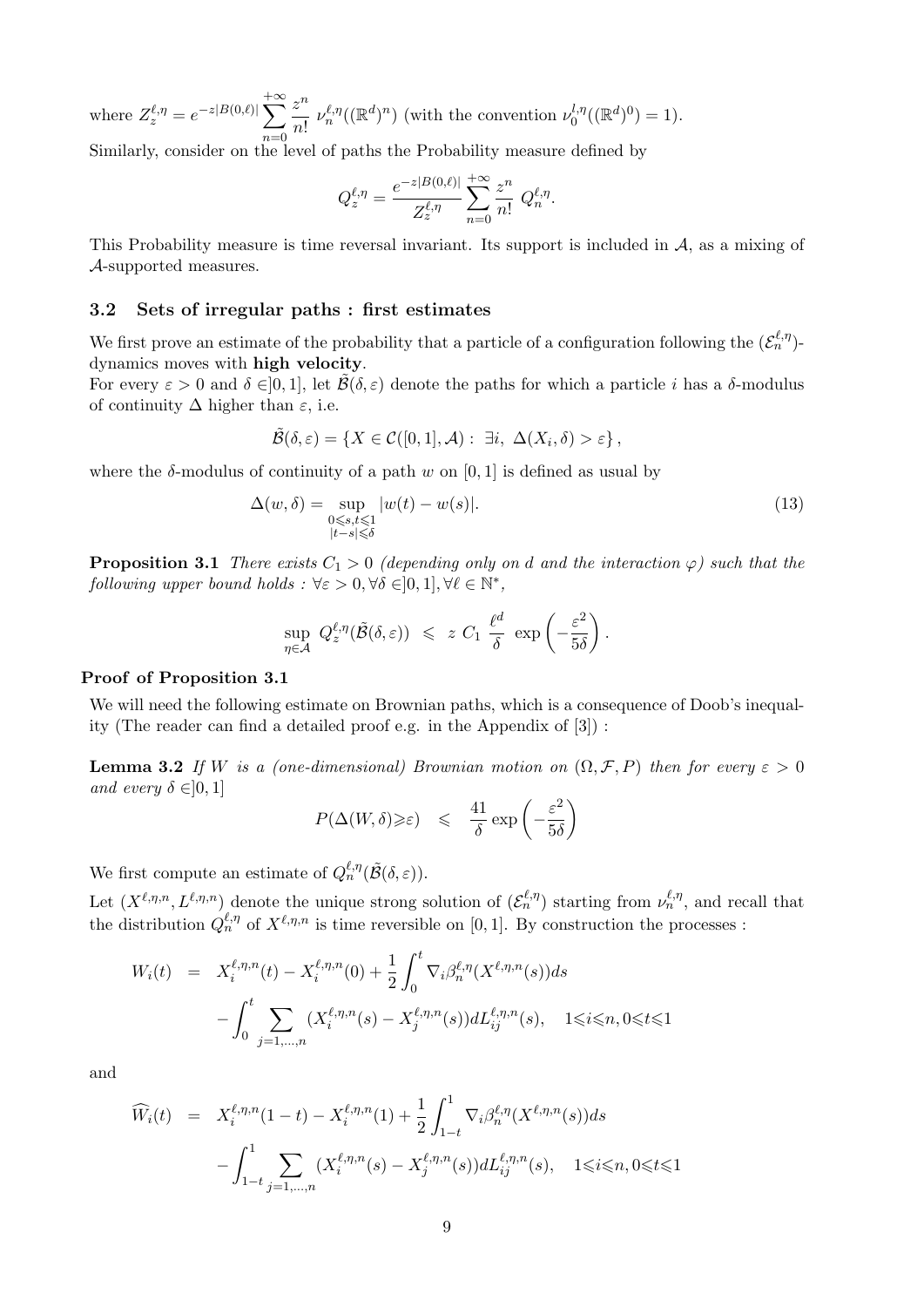are both n-dimensional Brownian motions starting from 0. Remarking that

$$
\forall t \in [0,1] \quad X^{\ell,\eta,n}(t) - X^{\ell,\eta,n}(0) = \frac{1}{2} \left( W(t) + \widehat{W}(1-t) - \widehat{W}(0) \right)
$$

and using the fact that the laws of  $\widehat{W}$  and W are identical, we obtain :

$$
Q_n^{\ell,\eta}(\tilde{\mathcal{B}}(\delta,\varepsilon))
$$
\n
$$
= \int_{(\mathbb{R}^d)^n} P\Big(\exists i \leq n \text{ such that } \sup_{\substack{|t-s| \leq \delta \\ 0 \leq s,t \leq 1}} |W_i(t) - W_i(s) + \widehat{W}_i(1-t) - \widehat{W}_i(1-s)| > 2\varepsilon\Big) d\nu_n^{\ell,\eta}(x)
$$
\n
$$
\leq P\Big(\exists i \leq n \text{ such that } \sup_{\substack{|t-s| \leq \delta \\ |t-s| \leq \delta}} |W_i(t) - W_i(s)| > \varepsilon \text{ or } \sup_{\substack{|t-s| \leq \delta \\ |t-s| \leq \delta}} |\widehat{W}_i(t) - \widehat{W}_i(s)| > \varepsilon\Big) \nu_n^{\ell,\eta}((\mathbb{R}^d)^n)
$$
\n
$$
\leq 2P\Big(\exists i \leq n \text{ such that } \Delta(W_i, \delta) > \varepsilon\Big) \nu_n^{\ell,\eta}((\mathbb{R}^d)^n)
$$
\n
$$
\leq 2 n P\left(\Delta(W_1, \delta) > \varepsilon\right) \nu_n^{\ell,\eta}((\mathbb{R}^d)^n)
$$

We know from lemma 3.2 that

$$
P(\Delta(W_1, \delta) > \varepsilon) \leq \frac{41}{\delta} \exp\left(-\frac{\varepsilon^2}{5\delta}\right).
$$

According to the definition (11) of  $\beta_n^{\ell,\eta}$  and assumption (4):

$$
\beta_n^{\ell,\eta}(x_1,\ldots,x_n) = \psi^{\ell,\eta}(x_1) + \sum_{j=2}^n \varphi(x_1 - x_j) + \sum_{j:|\eta_j|>\ell} \varphi(x_1 - \eta_j) + \beta_{n-1}^{\ell,\eta}(x_2,\ldots,x_n)
$$
  
\n
$$
\geq \psi^{\ell,\eta}(x_1) - 2\overline{\varphi} + \beta_{n-1}^{\ell,\eta}(x_2,\ldots,x_n)
$$
\n(14)

which implies that

$$
\nu_n^{\ell,\eta}((\mathbb{R}^d)^n) = \int_{(\mathbb{R}^d)^n} \mathbb{I}_{\mathcal{A}}(x_1,\ldots,x_n) \, e^{-\beta_n^{\ell,\eta}(x_1,\ldots,x_n)} \, dx_1 \cdots dx_n
$$
\n
$$
\leqslant \int_{(\mathbb{R}^d)^n} \mathbb{I}_{\mathcal{A}}(x_2,\ldots,x_n) \, e^{-\beta_{n-1}^{\ell,\eta}(x_2,\ldots,x_n)} \, e^{2\overline{\varphi}} \, e^{-\psi^{\ell,\eta}(x_1)} \, dx_1 \cdots dx_n
$$
\n
$$
\leqslant e^{2\overline{\varphi}} \, \nu_{n-1}^{l,\eta}((\mathbb{R}^d)^{n-1}) \int_{\mathbb{R}^d} e^{-\psi^{\ell,\eta}(y)} \, dy \tag{15}
$$

This leads to the estimate :

$$
Q_n^{\ell,\eta}(\tilde{\mathcal{B}}(\delta,\varepsilon)) \leq 2 n \nu_{n-1}^{l,\eta}((\mathbb{R}^d)^{n-1}) \frac{41}{\delta} \exp\left(-\frac{\varepsilon^2}{5\delta}\right) e^{2\overline{\varphi}} \int_{\mathbb{R}^d} e^{-\psi^{\ell,\eta}} dy
$$

After summation in  $n$  we obtain :

$$
Q_{z}^{\ell,\eta}(\tilde{\mathcal{B}}(\delta,\varepsilon)) = \frac{e^{-z|B(0,\ell)|}}{Z_{z}^{\ell,\eta}} \sum_{n=1}^{+\infty} \frac{z^{n}}{n!} Q_{n}^{\ell,\eta}(\tilde{\mathcal{B}}(\delta,\varepsilon))
$$
  
\$\leqslant 82 \frac{e^{-z|B(0,\ell)|}}{Z\_{z}^{\ell,\eta}} z\left(\sum\_{n=1}^{+\infty} \frac{z^{n-1}}{(n-1)!} \nu\_{n-1}^{l,\eta}((\mathbb{R}^{d})^{n-1})\right) e^{2\overline{\varphi}} \frac{1}{\delta} \exp\left(-\frac{\varepsilon^{2}}{5\delta}\right) \int\_{\mathbb{R}^{d}} e^{-\psi^{\ell,\eta}} dy  
\$\leqslant 82 z e^{2\overline{\varphi}} \frac{1}{\delta} \exp\left(-\frac{\varepsilon^{2}}{5\delta}\right) \int\_{\mathbb{R}^{d}} e^{-\psi^{\ell,\eta}} dy .

Recalling that  $\psi^{\ell,\eta}$  only vanishes into the ball  $B(0,\ell)$  and using inequality (9), we get :

$$
\int_{\mathbb{R}^d} e^{-\psi^{\ell,\eta}} dy = \int_{B(0,\ell)} e^{-\psi^{\ell,\eta}} dy + \int \mathbb{1}_{\psi^{\ell,\eta} > 0} e^{-\psi^{\ell,\eta}} dy \leq \ell^d |B(0,1)| + 1
$$

which leads to the desired result with  $C_1 = 82(|B(0,1)| + 1) e^{2\overline{\varphi}}$ .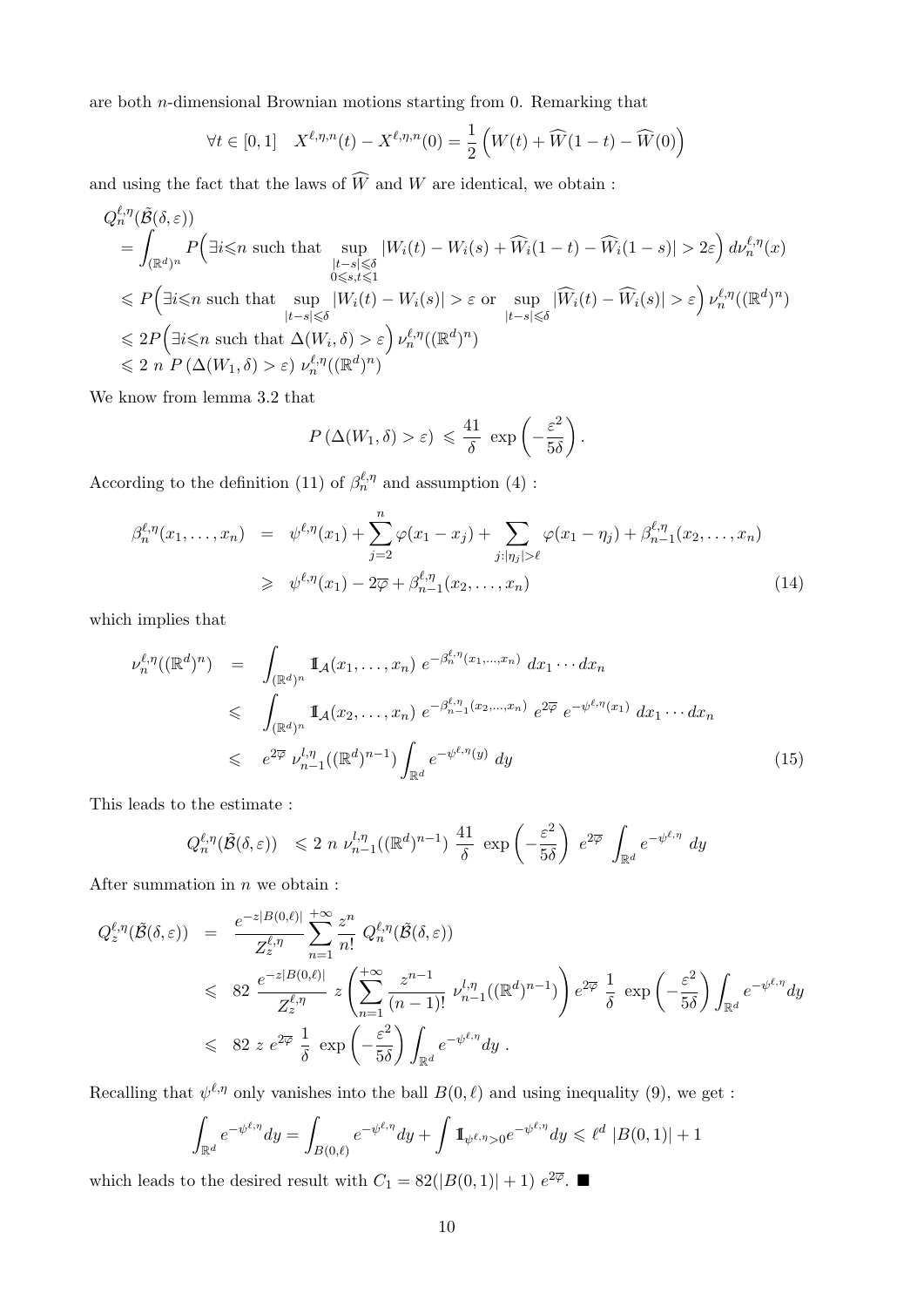In order to control the convergence of the finite-dimensional systems, we have to estimate the set of particles which are touched by a fixed particle i. If the paths have a small oscillation, this set will be finite because the particle  $i$  can not reach particles which are too far away. But we also have to avoid the bump to "propagate" along a large chain of neighbouring particles. We first define patterns called  $(r + \varepsilon)$ -chain of particles, and then prove that they are rare enough, in the sense that the probability under  $\mu_z^{\ell,\eta}$  of configurations containing such a chain decreases exponentially fast as a function of the length of the chain.

**Definition 3.3** Let  $x \in A$  and  $\varepsilon > 0$ . Each subset  $\{x_1, \dots, x_n\}$  of distinct particles of x verifying

$$
|x_1 - x_2| \le r + \varepsilon, \cdots, |x_{n-1} - x_n| \le r + \varepsilon
$$

is called an  $(r + \varepsilon)$ -chain of n particles of x.

For  $M \in \mathbb{N}^*$  and  $\varepsilon > 0$ , let  $Ch(M, r + \varepsilon)$  denote the set of allowed configurations containing an  $(r + \varepsilon)$ -chain of M particles, that is :

$$
Ch(M,r+\varepsilon) = \left\{ x \in \mathcal{A}, \ \exists \{x_1, \cdots, x_M\} \subset x, \ |x_1 - x_2| \leq r + \varepsilon, \cdots, |x_{M-1} - x_M| \leq r + \varepsilon \right\}
$$

Let us now define a set of irregular paths, in which a particle belongs at some time to a large chain of interacting particles : for  $m, M \in \mathbb{N}^*, \varepsilon > 0$ 

$$
\tilde{\mathcal{B}}(m, M, \varepsilon) := \left\{ X \in \mathcal{C}([0, 1], \mathcal{A}) : \begin{array}{l} \exists k \in \{0, \dots, m - 1\} \text{ such that } X(\frac{k}{m}) \text{ contains} \\ \text{one } (r + \varepsilon) \text{-chain of } M + 1 \text{ particles} \end{array} \right\}
$$
\n
$$
= \left\{ X \in \mathcal{C}([0, 1], \mathcal{A}) : \exists k \in \{0, \dots, m - 1\}, \ X(\frac{k}{m}) \in Ch(M + 1, r + \varepsilon) \right\}.
$$

Note that this set increases as a function of  $\varepsilon$ .

We now prove an upperbound for the  $Q_{z}^{\ell,\eta}$ -Probability of  $\tilde{B}(m, M, \varepsilon)$ .

**Proposition 3.4** There exists  $C_2 > 0$  (depending only on the radius of the balls, the dimension d and the interaction  $\varphi$ ) such that, for any  $m, M \in \mathbb{N}^*$  and  $0 < \varepsilon < r$ :

$$
\sup_{\ell \in \mathbb{N}^*} \sup_{\eta \in \mathcal{A}} Q_z^{\ell, \eta} \left( \tilde{\tilde{\mathcal{B}}}(m, M, \varepsilon) \right) \leqslant m \left( C_2 \ z \ \varepsilon \right)^M.
$$

As corollary, for  $\varepsilon$  small enough (depending on z), the left hand side decreases exponentially fast as a function of M.

#### Proof of Proposition 3.4

$$
Q_z^{\ell,\eta}\left(\tilde{\tilde{\mathcal{B}}}(m,M,\varepsilon)\right) = Q_z^{\ell,\eta}\left(\exists k \in \{0,\ldots,m-1\},\ X(\frac{k}{m}) \in Ch(M+1,r+\varepsilon)\right).
$$

By stationarity of  $Q_z^{\ell,\eta}$ , this probability is smaller than

$$
\leqslant \sum_{k=0}^{m-1} \mu_z^{\ell,\eta} \left( Ch(M+1,r+\varepsilon) \right) = m \mu_z^{\ell,\eta} \left( Ch(M+1,r+\varepsilon) \right).
$$

We now estimate the  $\mu_z^{\ell,\eta}$ -probability that such chains exist.

Each configuration in  $(\mathbb{R}^d)^n \cap Ch(M+1, r+\varepsilon)$  has exactly  $\frac{n!}{(n-M-1)!}$  representants in  $(\mathbb{R}^d)^n$  such that  $(x_{n-M},...,x_n)$  is a fixed  $M+1$ -uple verifying  $|x_{n-M}-x_{n-M+1}|\leqslant r+\varepsilon, \cdots, |x_{n-1}-x_n|\leqslant r+\varepsilon$ . In order to fix the representant of the configuration  $((x_{n-M}, \ldots, x_n) \in \mathcal{O})$ , we demand that for  $n - M \leq i \leq n$ ,  $x_{i+1}$  is defined by  $|x_i - x_{i+1}| = \min\{|x_i - x_j|; i < j \leq n\}$ . This fix the labelling of the points in the chain, except for the (negligible) set of configurations containing two points which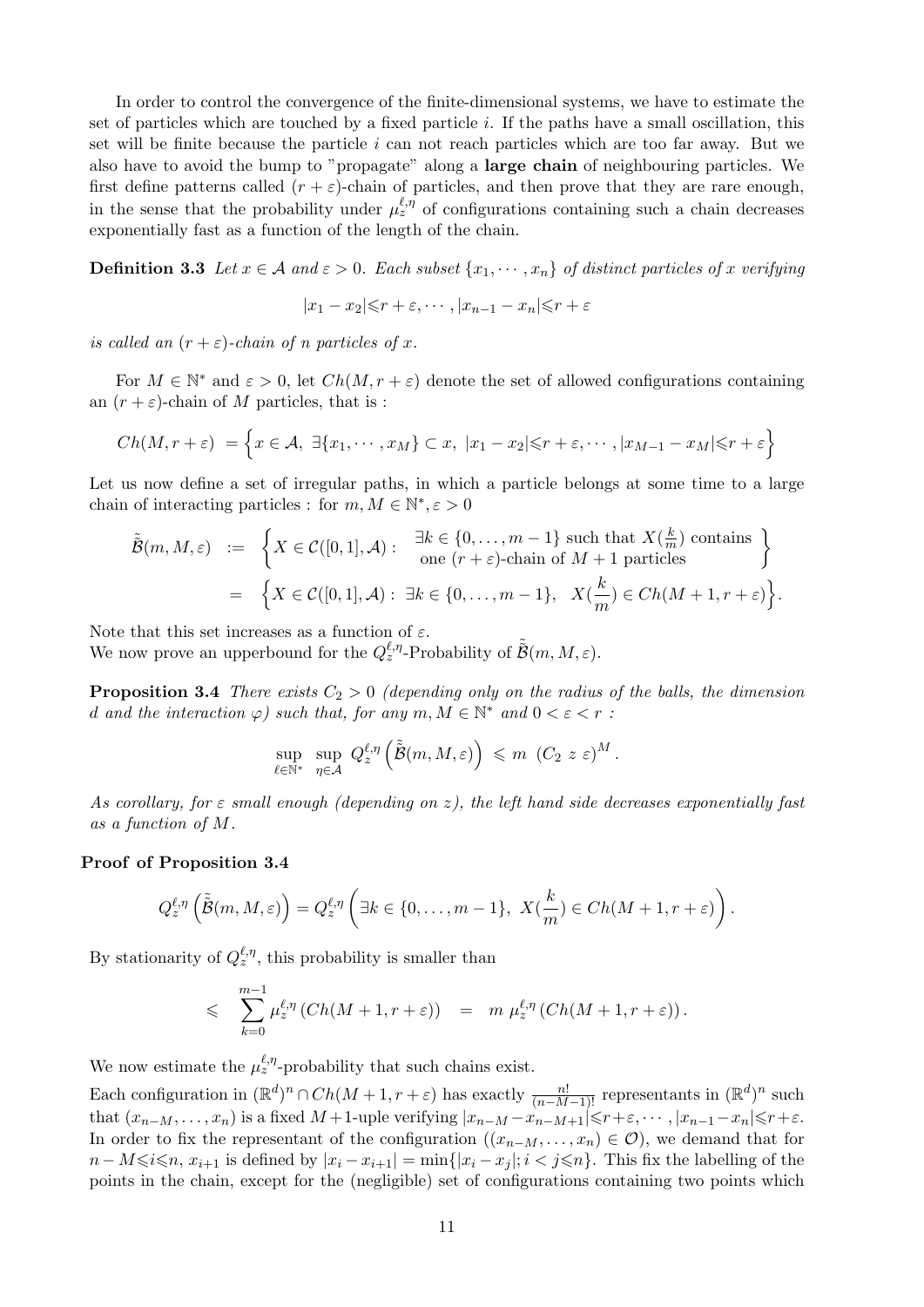are exactly at the same distance of a third one. Since  $\beta_n^{\ell,\eta}(x_1,\ldots,x_n)$  and  $\mathbb{I}_{\mathcal{A}}(x_1,\ldots,x_n)$  do not change by permutation of the  $x_i$ 's, this leads to:

$$
\nu_n^{\ell,\eta}(Ch(M+1,r+\varepsilon))
$$
\n
$$
= \frac{n!}{(n-M-1)!} \int_{(\mathbb{R}^d)^n} \prod_{i=n-M}^{n-1} \mathbb{I}_{|x_i - x_{i+1}| \leq r+\varepsilon} \mathbb{I}_{\mathcal{O}}(x_{n-M}, \dots, x_n)
$$
\n
$$
\mathbb{I}_{\mathcal{A}}(x_1, \dots, x_n) \ e^{-\beta_n^{\ell,\eta}(x_1, \dots, x_n)} dx_1 \cdots dx_n
$$

We use inequality (14) to get :

$$
\beta_n^{\ell,\eta}(x_1,\ldots,x_n) \geqslant -2\overline{\varphi} + \beta_{n-1}^{\ell,\eta}(x_1,\ldots,x_{n-1})
$$

Remarking that

$$
\mathbb{I}_{\mathcal{A}}(x_1,\ldots,x_n)\leqslant \mathbb{I}_{|x_n-x_{n-1}|\geqslant r} \mathbb{I}_{\mathcal{A}}(x_1,\ldots,x_{n-1}),
$$

using again inequality (14) and integrating with respect to  $x_n$  we obtain :

$$
\nu_n^{\ell,\eta}(Ch(M+1,r+\varepsilon))
$$
\n
$$
\leq n \frac{(n-1)!}{(n-1-M)!} \int_{(\mathbb{R}^d)^n} \prod_{i=n-M}^{n-2} \mathbf{I}_{r \leq |x_i - x_{i+1}| \leq r+\varepsilon} \mathbf{I}_{\mathcal{O}}(x_{n-M}, \dots, x_{n-1})
$$
\n
$$
\mathbf{I}_{\mathcal{A}}(x_1, \dots, x_{n-1}) \mathbf{I}_{r \leq |x_n - x_{n-1}| \leq r+\varepsilon} e^{2\overline{\varphi}} e^{-\beta_{n-1}^{\ell,\eta}(x_1, \dots, x_{n-1})} dx_1 \cdots dx_n
$$
\n
$$
\leq n e^{2\overline{\varphi}}((r+\varepsilon)^d - r^d)|B(0,1)|\nu_{n-1}^{\ell,\eta}(Ch(M,r+\varepsilon)).
$$

By definition of  $\mu_z^{\ell,\eta}$  (see (12)) we have

$$
\mu_z^{\ell,\eta}(Ch(M+1,r+\varepsilon)) = \frac{e^{-z|B(0,\ell)|}}{Z_z^{\ell,\eta}} \sum_{n=0}^{+\infty} \frac{z^n}{n!} \nu_n^{\ell,\eta}(Ch(M+1,r+\varepsilon))
$$

$$
= \frac{e^{-z|B(0,\ell)|}}{Z_z^{\ell,\eta}} \sum_{n \ge M+1} \frac{z^n}{n!} \nu_n^{\ell,\eta}(Ch(M+1,r+\varepsilon)) \tag{16}
$$

Using this, the above inequality and iterating the result on  $M$ , we obtain :

$$
\mu_z^{\ell,\eta}(Ch(M+1,r+\varepsilon))
$$
\n
$$
\leq e^{2\overline{\varphi}} \left( (r+\varepsilon)^d - r^d \right) |B(0,1)| \frac{e^{-z|B(0,\ell)|}}{Z_z^{\ell,\eta}} z \sum_{n \geq M+1} \frac{z^{n-1}}{(n-1)!} \nu_{n-1}^{\ell,\eta}(Ch(M,r+\varepsilon))
$$
\n
$$
\leq z e^{2\overline{\varphi}} \left( (r+\varepsilon)^d - r^d \right) |B(0,1)| \mu_z^{\ell,\eta}(Ch(M,r+\varepsilon))
$$
\n
$$
\leq \left( z e^{2\overline{\varphi}} \left( (r+\varepsilon)^d - r^d \right) |B(0,1)| \right)^M \mu_z^{\ell,\eta}(Ch(1,r+\varepsilon))
$$
\n
$$
\leq \left( z e^{2\overline{\varphi}} \left( (r+\varepsilon)^d - r^d \right) |B(0,1)| \right)^M.
$$

By the binomial formula, for  $\varepsilon < r$  we have :

$$
(r+\varepsilon)^d = r^d + \sum_{k=1}^d \binom{d}{k} \varepsilon^k r^{d-k} \leqslant r^d + \varepsilon 2^d r^{d-1}
$$

and then

$$
\mu_z^{\ell,\eta}(Ch(M+1,r+\varepsilon)) \leqslant \left(e^{2\overline{\varphi}} 2^d r^{d-1} |B(0,1)| z \varepsilon\right)^M.
$$

The proof is completed if we take  $C_2 = e^{2\overline{\varphi}} 2^d r^{d-1} |B(0,1)|$ .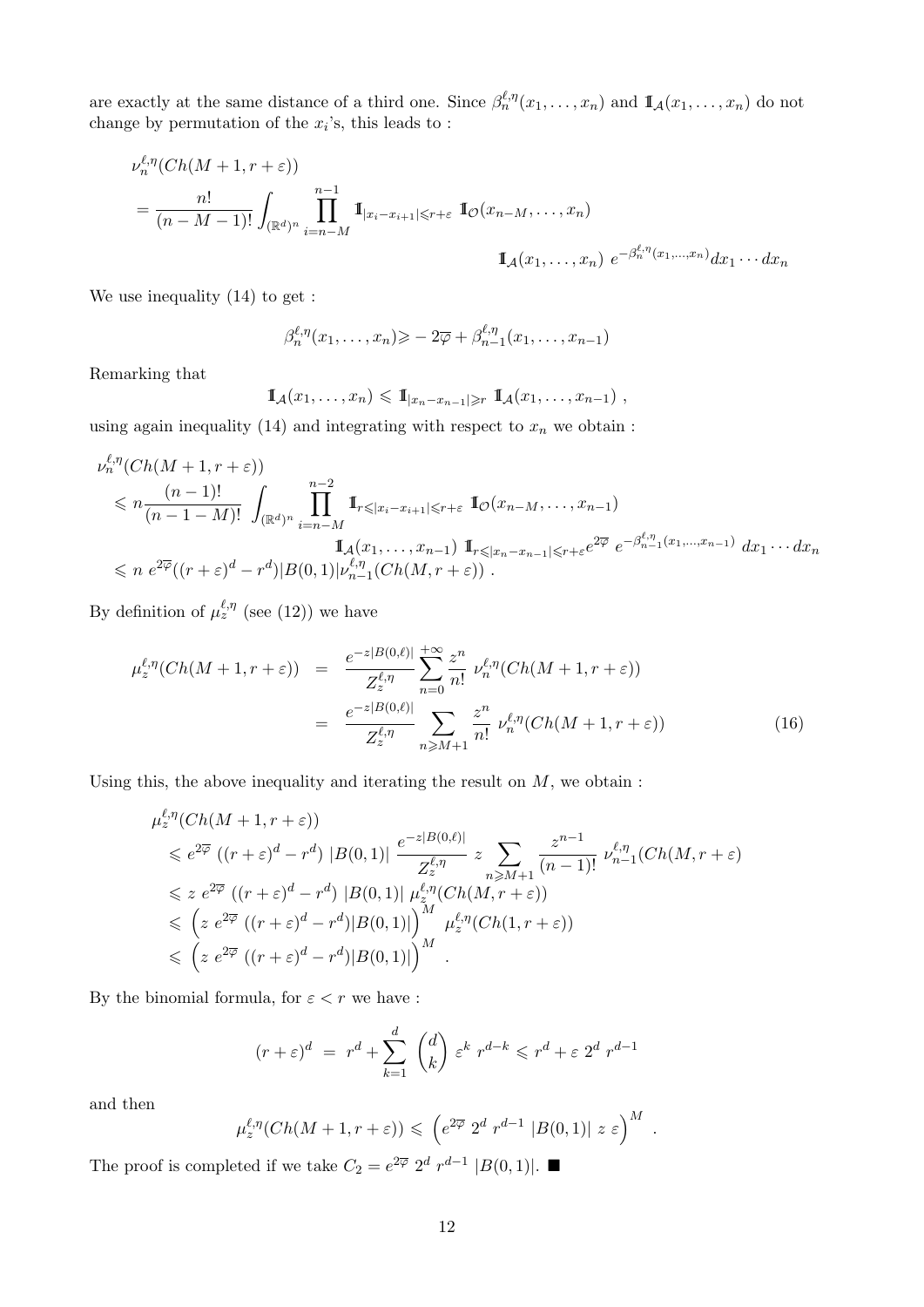## 3.3 Convergence of the approximations on the set  $\Omega_x$

Through this whole section,  $x$  denotes a fixed element of  $A$ . The aim of this section is to prove the convergence of the sequence  $(X^{\ell,x})_\ell$  to a limit process  $X^{\infty,x}$ .

As usual for stochastic equations, we study the dynamics only for  $\omega$ 's in a well choosen subset  $\Omega_x \subset \Omega$ . We will prove in the next section that this subset has Probability measure one.

We first choose a parameter  $\kappa$  such that  $0 < \kappa < \frac{b}{2(b+1)}$  and define an increasing volume sequence  $(\ell(m))_m$  by

$$
\ell(m) := \exp(\frac{1}{6(d+1)}m^{1-2\kappa}), \quad m \in \mathbb{N}^*.
$$
 (17)

The explanations about the choice of  $\ell(m)$  will be done after equation (33). From (26) we deduce the right choice of the parameter  $\kappa$  and from (35) we see how to choose the length M of allowed chains. From now on, we fix them. For  $M > \frac{2}{\kappa}$ , let us now define the set  $\Omega_x$  as follows:

$$
\Omega_x = \tilde{\Omega}_x \cap \tilde{\tilde{\Omega}}_x \cap \Omega^W_x
$$

where

$$
\tilde{\Omega}_{x} = \liminf_{m \to +\infty} \bigcap_{\ell = (\ell m)}^{\ell(m+1)} \left\{ \omega \in \Omega \, : X^{\ell,x}(\omega) \notin \tilde{\mathcal{B}}\left(\frac{1}{m}, \frac{1}{m^{\kappa}}\right) \right\}
$$
\n
$$
\tilde{\Omega}_{x} = \liminf_{m \to +\infty} \left\{ \omega \in \Omega \, : X^{\ell(m),x}(\omega) \notin \tilde{\mathcal{B}}\left(m, M, \frac{4}{m^{\kappa}}\right) \right\}
$$
\n
$$
\Omega_{x}^{W} = \liminf_{m \to +\infty} \bigcap_{\{i: |x_{i}| < \ell(m+1)\}} \left\{ \omega \in \Omega \, : \forall n \geq m \; \Delta(W_{i}(\omega), \frac{1}{n}) \leq \frac{1}{n^{\kappa}} \right\}.
$$

Indeed

$$
\Omega_x = \left\{ \omega \in \Omega : \exists m_0 \in \mathbb{N}, \forall m \ge m_0 \right\}
$$
  

$$
\forall \ell \in \{ \ell(m), \dots, \ell(m+1) \} \ X^{\ell,x}(\omega, \cdot) \notin \tilde{\mathcal{B}}(\frac{1}{m}, \frac{1}{m^{\kappa}})
$$
  
and 
$$
X^{\ell(m), x}(\omega, \cdot) \notin \tilde{\tilde{\mathcal{B}}}\left(m, M, \frac{4}{m^{\kappa}}\right)
$$
  
and 
$$
\forall i \text{ for which } |x_i| < \ell(m+1) \ \forall n \ge m \ \Delta(W_i(\omega, \cdot), \frac{1}{n}) \le \frac{1}{n^{\kappa}} \right\}
$$
(18)

**Proposition 3.5** For every  $x = (x_i, i \in I) \in A$ , every  $\omega$  in  $\Omega_x$  and every  $i \in I$ , the sequence of paths  $(X_i^{\ell,x})$  $\ell_i^{l,x}(\omega,t), L_{ij}^{\ell,x}(\omega,t), j \in I, t \in [0,1])_{\ell \in \mathbb{N}^*} \in \mathcal{C}([0,1], \mathbb{R}^d \times \mathbb{R}_+^I)$  converges in the sense of the uniform convergence to a limit denoted by  $(X_i^{\infty,x})$  $\sum_{i}^{\infty,x}(\omega,t), L_{ij}^{\infty,x}(\omega,t), j\in I, t\in [0,1]).$ 

In order to prove the convergence of the sequence  $(X_i^{\ell,x})$  $\binom{\ell, x}{i}$ , we are looking for an upper bound for  $X_i^{\ell,x} - X_i^{\ell',x}$  $\binom{\ell}{i}$  when i belongs to some subset of indices. To this aim we need general estimates to compare the solutions of two different Skorohod equations.

For  $\alpha = 1, 2$ , a finite set of indices  $\mathbf{J}(\alpha)$ , an initial condition  $x^{(\alpha)} = (x_i^{(\alpha)})$  $\binom{\alpha}{i}$ <sub>i</sub> $\in \mathbb{N}$  in A and a family of continuous paths  $w \in C_0(\mathbb{R}^+, \mathcal{M})$ , let us denote by  $(\xi^{(\alpha)}(t), \rho^{(\alpha)}(t))_{0 \leq t \leq 1}$  the unique A-valued process solution of the following Skorohod equation

$$
\xi_i(t) = x_i^{(\alpha)} + w_i(t) + \int_0^t b_i^{(\alpha)}(\xi(s))ds + \sum_{j \in \mathbf{J}(\alpha)} \int_0^t (\xi_i(s) - \xi_j(s))d\rho_{ij}^{(\alpha)}(s), \quad i \in \mathbf{J}(\alpha). \tag{19}
$$

This process is reflected on the boundary of the domain  $\mathbf{D}_{\sharp J(\alpha)}$  ( $\mathbf{D}_n$  was defined in (10)).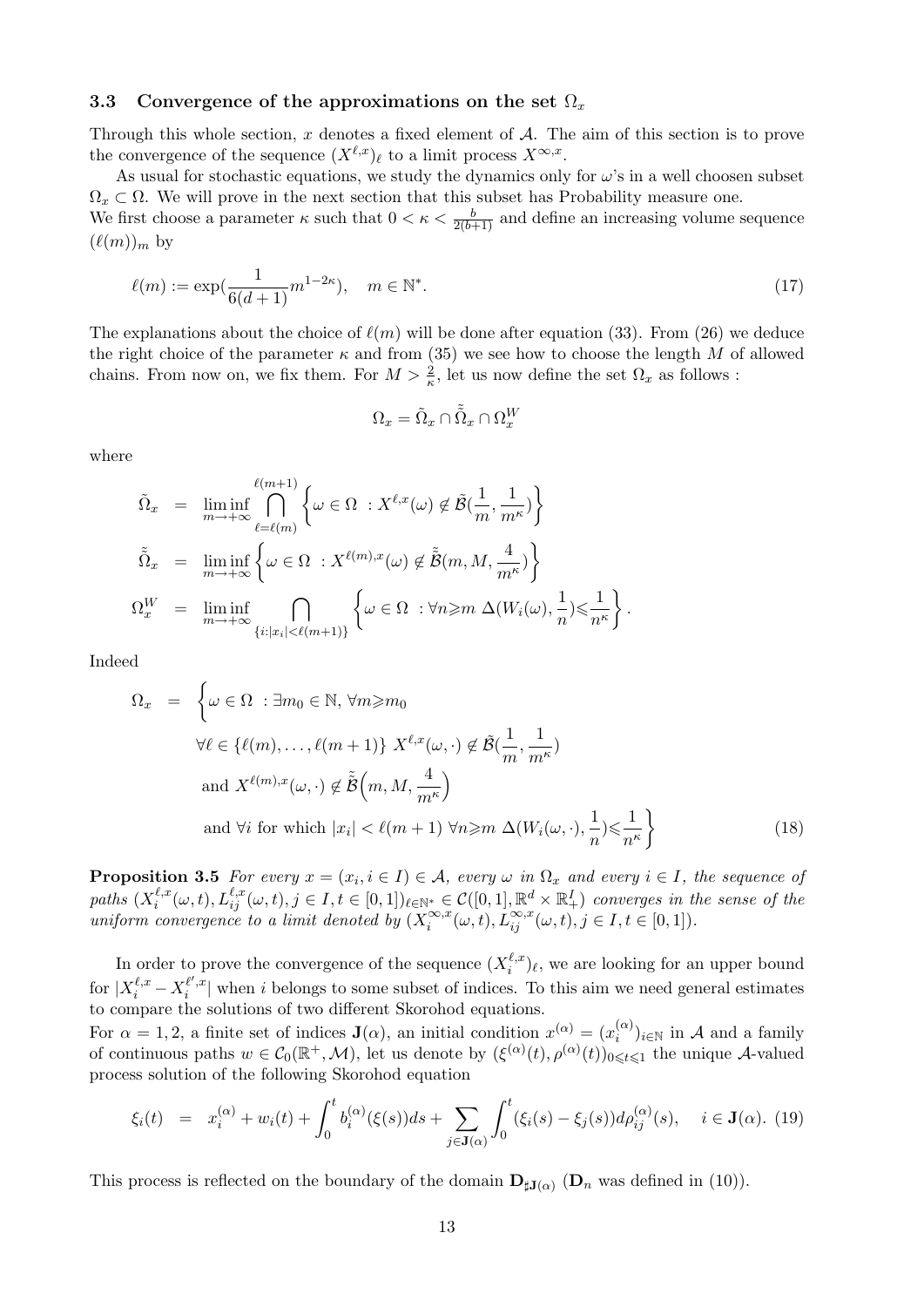The local time processes  $\rho^{(\alpha)} = (\rho_{ij}^{(\alpha)})_{i,j\in\mathbf{J}(\alpha)}$  satisfy as usually  $\rho_{ij}^{(\alpha)}(0) = 0$ ,  $\rho_{ij}^{(\alpha)} \equiv \rho_{ji}^{(\alpha)}$  and  $\rho_{ij}^{(\alpha)}(t) = \int_0^t \mathbb{1}_{|\xi_i(s) - \xi_j(s)| = r} d\rho_{ij}^{(\alpha)}(s)$ . The drift function on  $(\mathbb{R}^d)^{J(\alpha)}$  is given here by :

$$
b_i^{(\alpha)}(\xi) = -\frac{1}{2} \sum_{j \in \mathbf{J}(\alpha)} \nabla \varphi(\xi_i - \xi_j) + c_i^{(\alpha)}(\xi), \ i \in \mathbf{J}(\alpha),
$$

where  $c^{(\alpha)} = (c_i^{(\alpha)}$  $\binom{\alpha}{i}$ <sub>i</sub> $\in$ **J**( $\alpha$ ) is an  $(\mathbb{R}^d)$ **J**( $\alpha$ )-valued Lipschitz continuous function.

**Lemma 3.6** Assume that there exists  $M, m \in \mathbb{N}^*, R_0 \ge R' > 0$  verifying  $mR' \le R_0$  and  $\varepsilon_0 \ge 0$ ,  $\varepsilon_1 > 0$  verifying  $\varepsilon_0 + \varepsilon_1 \leq \frac{r}{2M}$  such that :

(i) 
$$
\xi^{(1)}, \xi^{(2)} \notin \tilde{\mathcal{B}}(\frac{1}{m}, \varepsilon_1)
$$
 and  $\xi^{(1)} \notin \tilde{\tilde{\mathcal{B}}}(m, M, 2(\varepsilon_0 + \varepsilon_1))$   
and for all indices  $i$ :

$$
\textbf{(ii)} \quad |x_i^{(1)}| < R_0 \text{ or } |x_i^{(2)}| < R_0 \quad \Rightarrow \quad |x_i^{(1)} - x_i^{(2)}| \leq \varepsilon_0 \text{ and } i \in \mathbf{J}(1) \cap \mathbf{J}(2)
$$

(iii) for  $\alpha = 1, 2, \quad |x_i^{(\alpha)}|$  $|a_i^{(\alpha)}|$  < R<sub>0</sub> – R  $\Rightarrow \forall t \in [0,1]$   $|c_i^{(\alpha)}|$  $\zeta_i^{(\alpha)}(\xi_i^{(\alpha)})$  $\mathcal{L}_i^{(\alpha)}(t)$ | $\leqslant g(R)$ , where  $R := R' - Mr$ (iv)  $\forall n \geqslant m$  △( $w_i, \frac{1}{n}$  $\frac{1}{n}) \leqslant \frac{1}{n'}$  $n<sup>\kappa</sup>$ 

Then, there exists real numbers  $C_3, C_4 > 0$  such that, for all i's for which  $|x_i^{(1)}\rangle$  $\binom{1}{i}$ |≤R<sub>0</sub> − mR'

$$
\forall t \in [0, \frac{1}{m}], \qquad |\xi_i^{(1)}(t) - \xi_i^{(2)}(t)| \leq C_3 \, \varepsilon_0 + C_4(\frac{1}{m!} + g(R)). \tag{20}
$$

In the proof of Lemma 3.6, we will use the notation

$$
||w||_t = \sup \left( \sum_{k=1}^n |w(t_k) - w(t_{k-1})| : 0 = t_0 < t_1 < t_2 < \cdots < t_n = t \right)
$$

for the total variation of the path w on the time interval  $[0, t]$ .

## Proof of Lemma 3.6

Due to (i) we note that, for any i,  $\Delta(\xi_i^{(1)})$  $\frac{1}{i}$ ,  $\frac{1}{n}$  $\frac{1}{m}$ ) $\leq \varepsilon_1$ . Moreover  $x^{(1)}$  does not contain any  $(r + \varepsilon_2)$ chain involving more than M particles, where  $\varepsilon_2 := 2(\varepsilon_0 + \varepsilon_1)$ .

Remark that, for  $x \in A$ , the relation " $x_i$  is connected to  $x_j$  by some  $\tilde{r}$ -chain" (or "there is a  $\tilde{r}$ -chain in x containing  $x_i$  and  $x_j$ ") is an equivalence relation between the particles of x.

Let  $i_0$  be some fixed index such that  $|x_{i_0}| < R_0 - R'$  and let  $\mathbb{J}(i_0)$  be the set of indices defined by

$$
\mathbb{J}(i_0) := \{ i \in \mathbb{N} : x_i^{(1)} \text{ is connected to } x_{i_0}^{(1)} \text{ by some } (r + \varepsilon_2)\text{-chain in } x^{(1)} \}.
$$

By construction  $\mathbb{J}(i_0)$  is finite and since  $\varepsilon_2 \leq \frac{r}{M}$  we have

$$
\sharp \mathbb{J}(i_0) \leq (1 + \varepsilon_2/r)^d M^d \leq (1 + M)^d.
$$

We now enlarge  $\mathbb{J}(i_0)$  by introducing the index set

$$
\mathbb{J}_R(i_0) := \{ i \in \mathbb{N} : \ \exists j \in \mathbb{J}(i_0), \ |x_i^{(1)} - x_j^{(1)}| < R + \varepsilon_2 \}.
$$

It is clear that for  $j \in \mathbb{J}(i_0)$ ,  $|x_j^{(1)} - x_{i_0}^{(1)}$  $\sum_{i_0}^{(1)} \leq (M-1)(r+\varepsilon_2)$ . Then, if  $i \in \mathbb{J}_R(i_0)$ , using  $\varepsilon_2 \leq \frac{r}{M}$  we have

$$
|x_{i_0}^{(1)} - x_i^{(1)}| < R + \varepsilon_2 + (M - 1)(r + \varepsilon_2) = R' + M\varepsilon_2 - r \leq R'.
$$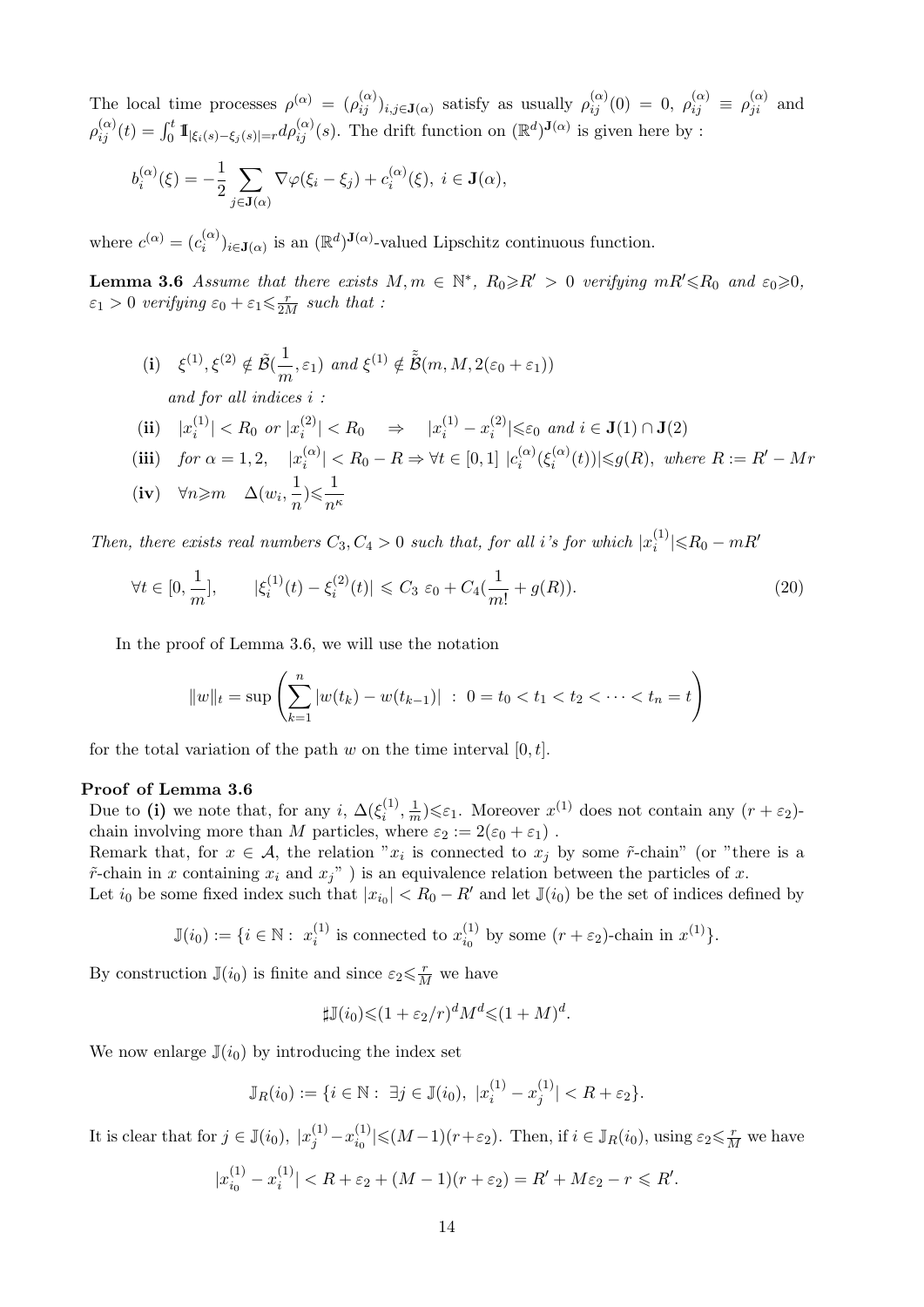Therefore :

$$
\mathbb{J}(i_0) \subset \mathbb{J}_R(i_0) \subset \{i \in \mathbb{N} : \ |x_{i_0}^{(1)} - x_i^{(1)}| < R'\} =: \mathbf{J}_1. \tag{21}
$$

By definition of  $\mathbb{J}(i_0)$ 

$$
i \in \mathbb{J}(i_0), \ j \notin \mathbb{J}(i_0) \implies |x_i^{(1)} - x_j^{(1)}| > r + \varepsilon_2 \text{ and } |x_i^{(2)} - x_j^{(2)}| > r + \varepsilon_2 - 2\varepsilon_0
$$

and thus since  $\xi^{(2)}(\cdot) \notin \tilde{\mathcal{B}}(\frac{1}{n})$  $\frac{1}{m}, \varepsilon_1)$ 

$$
i \in \mathbb{J}(i_0), \ j \notin \mathbb{J}(i_0) \implies \forall t \in [0, \frac{1}{m}] \ \begin{array}{l} |\xi_i^{(1)}(t) - \xi_j^{(1)}(t)| > r + \varepsilon_2 - 2\varepsilon_1 \geq r \text{ and} \\ |\xi_i^{(2)}(t) - \xi_j^{(2)}(t)| > r + \varepsilon_2 - 2\varepsilon_0 - 2\varepsilon_1 = r. \end{array}
$$

Then for  $\alpha = 1, 2$  during the time interval  $[0, \frac{1}{n}]$  $\frac{1}{m}$ , a particle  $\xi_i^{(\alpha)}$  with index  $i \in \mathbb{J}(i_0)$  does not touch any particle with index in  $\mathbb{J}(i_0)^c$ . So most of the local times in the Skorohod equation disappear and, for  $t \in [0, \frac{1}{n}]$  $\frac{1}{m}$  and  $i \in \mathbb{J}(i_0)$ ,

$$
\xi_i^{(\alpha)}(t) = x_i^{(\alpha)} + W_i^{(\alpha)}(t) + \sum_{j \in \mathbb{J}(i_0)} \int_0^t (\xi_i^{(\alpha)}(s) - \xi_j^{(\alpha)}(s)) d\rho_{ij}^{(\alpha)}(s),
$$

where

$$
W_i^{(\alpha)}(t) = w_i(t) - \frac{1}{2} \sum_{j \in \mathbf{J}(\alpha)} \int_0^t \nabla \varphi(\xi_i^{(\alpha)}(s) - \xi_j^{(\alpha)}(s)) ds + \int_0^t c_i^{(\alpha)}(\xi^{(\alpha)}(s)) ds.
$$

For  $x \in A$  and for any  $\mathbf{J} \subset \mathbb{N}$ , we denote by  $x_{\mathbf{J}} = (x_i, i \in \mathbf{J}) \in (\mathbb{R}^d)^{\mathbf{J}}$  the projection of x on  $(\mathbb{R}^d)^{\mathbf{J}}$ and by  $|x|_{\mathbf{J}} = \max_{i \in \mathbf{J}} |x_i|$  its supremum norm.

Each process  $(\xi_{\mathbb{J}(i_0)}^{(\alpha)}(t))_{t \leq 1/m}$  is solution of a Skorohod equation in  $(\mathbb{R}^d)^{\sharp\mathbb{J}(i_0)}$ . Using the bound  $\sharp\mathbb{J}(i_0) \leq (M+1)^d$ , we embed  $(\mathbb{R}^d)^{\sharp\mathbb{J}(i_0)}$  in  $(\mathbb{R}^d)^{(M+1)^d}$  and consider  $\xi_{\mathbb{J}(i_0)}^{(\alpha)}$  as a process with values in  $(\mathbb{R}^d)^{(M+1)^d}$  (and state  $\xi_i^{(\alpha)} \equiv 0$  for  $i \notin \mathbb{J}(i_0)$ ). This process can be viewed as a solution of a Skorohod equation with values in  $(\mathbb{R}^d)^N$  where  $N = (M+1)^d$  particles, for  $w = (W_i^{(\alpha)})^N$  $a_i^{(\alpha)}, 1 \leq i \leq N$ with  $W_i^{(\alpha)} \equiv 0$  for  $i \notin \mathbb{J}(i_0)$  and reflected on the boundary of  $\mathbf{D}_{\sharp \mathbb{J}(i_0)} \times (\mathbb{R}^d)^{N-\sharp \mathbb{J}(i_0)}$ , see Appendix. Note that

$$
\forall h > 0, \quad \Delta(W_i^{(\alpha)}, h) \leq \Delta(w_i, h)) + \frac{\overline{\nabla \varphi}}{2} h + g(R)h \quad \text{ for indices } i \text{ for which } |x_i^{(\alpha)}| < R_0 - R;
$$

thus, by  $(iv)$ ,

$$
\forall n\!\geqslant\! m \quad \Delta(W^{(\alpha)}_i,\frac{1}{n})\!\leqslant\!\frac{1}{n^\kappa}+\frac{\overline{\nabla\varphi}}{2n}+\frac{g(R)}{n}
$$

which tends uniformly in  $R > 0$  and  $i \in J(i_0)$  to 0 when n tends to infinity. So we can apply the result of Lemma 5.2 in the Appendix to the set of paths

$$
\left\{w\in \mathcal{C}_0([0,1],(\mathbb{R}^d)^N):\ \text{ for } n \text{ large enough } \Delta(w,\frac{1}{n})\leqslant \frac{1}{n^\kappa}+\frac{\overline{\nabla \varphi}}{2n}+\frac{g(R)}{n}\right\}.
$$

There exists a constant  $C_5$  (depending only on d, N and  $\sharp \mathbb{J}(i_0)$ ) such that

$$
\|\left(\sum_{j\in\mathbb{J}(i_0)}\int_0^t(\xi_i^{(\alpha)}(s)-\xi_j^{(\alpha)}(s))d\rho_{ij}^{(\alpha)}(s))_{i\in\mathbb{J}(i_0)}\|\mathbf{1}_{\frac{1}{m}}\leq C_5.
$$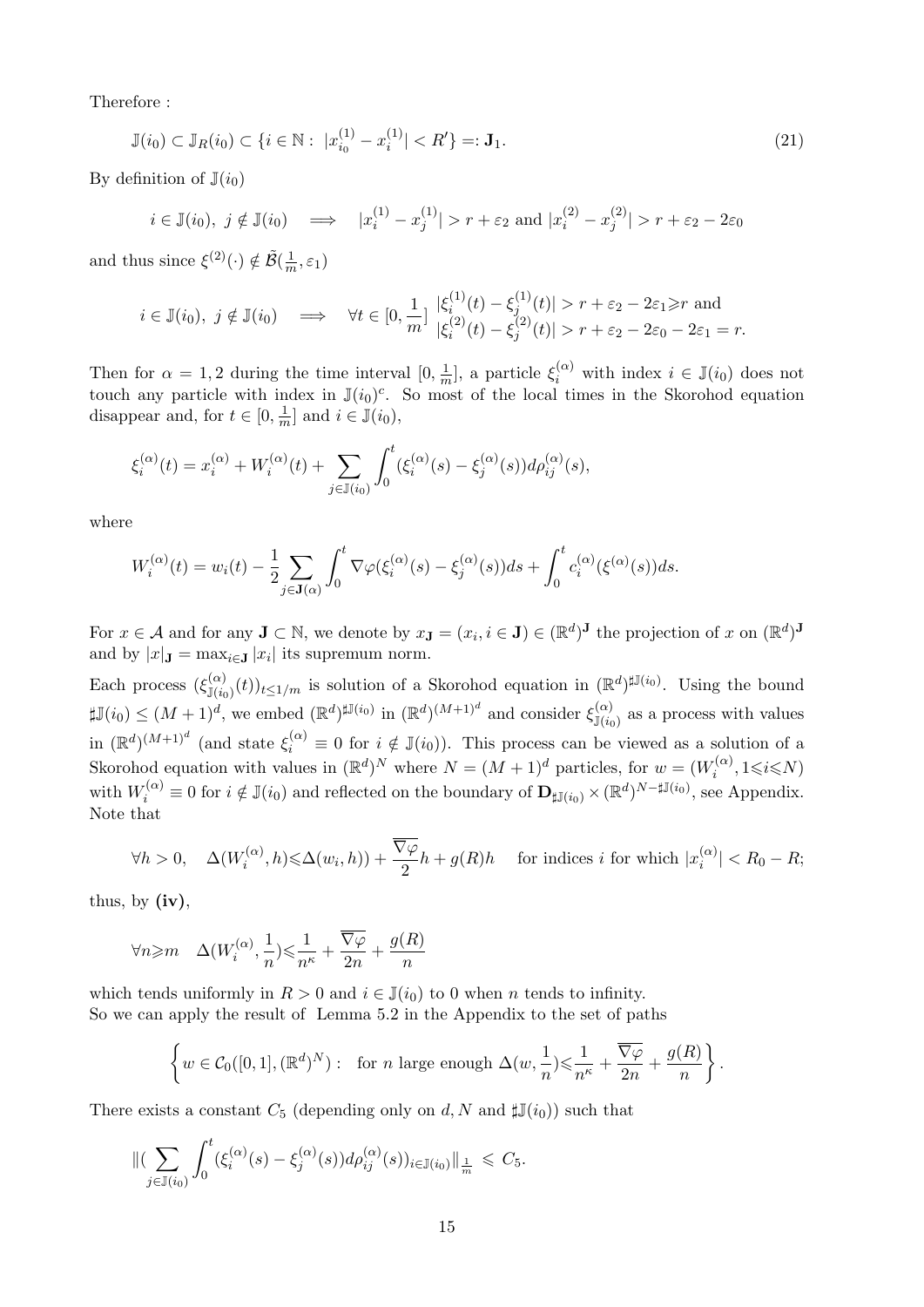From now on,  $C_6, C_7, \ldots$  denote non negative real numbers which depend only on d,  $\varphi$  and M. We now apply Lemma 5.1 of the Appendix and obtain for  $t \in [0, \frac{1}{n}]$  $\frac{1}{m}$ ]

$$
\begin{split} |\xi_i^{(1)}(t) - \xi_i^{(2)}(t)| &\leq |\xi_{\mathbb{J}(i_0)}^{(1)}(t) - \xi_{\mathbb{J}(i_0)}^{(2)}(t)| \\ &\leq (|x_{\mathbb{J}(i_0)}^{(1)} - x_{\mathbb{J}(i_0)}^{(2)}| + \|W_{\mathbb{J}(i_0)}^{(1)} - W_{\mathbb{J}(i_0)}^{(2)}\|_t) \exp\left(2C_5C(\mathbf{D}_{\sharp\mathbb{J}(i_0)})\right) \\ &\leqslant \frac{C_6}{N} \Big(|x_{\mathbb{J}(i_0)}^{(1)} - x_{\mathbb{J}(i_0)}^{(2)}| + \|W_{\mathbb{J}(i_0)}^{(1)} - W_{\mathbb{J}(i_0)}^{(2)}\|_t\Big), \end{split}
$$

where  $C_6 := N \exp(2C_5 C(\mathbf{D}_{\sharp \mathbb{J}(i_0)})).$ 

By (i) and (ii) we have  $|\xi_i^{(1)}\rangle$  $\xi_i^{(1)}(t) - \xi_i^{(2)}$  $\sum_{i=1}^{(2)}(t)|\leqslant\varepsilon_0+2\varepsilon_1$  for all the *i*'s such that  $|x_i^{(1)}-x_{i_0}^{(1)}|$  $\left|\mathcal{L}\right|_{i_0}^{(1)}\leq R'.$  Thus using assumptions (3) and (2), we obtain

$$
\|W_{\mathbb{J}(i_{0})}^{(1)} - W_{\mathbb{J}(i_{0})}^{(2)}\|_{t} \n\leq \frac{1}{2} \sum_{i \in \mathbb{J}(i_{0})} \sum_{j \in \mathbb{J}_{R}(i_{0})} \int_{0}^{t} |\nabla \varphi(\xi_{i}^{(1)}(s) - \xi_{j}^{(1)}(s)) - \nabla \varphi(\xi_{i}^{(2)}(s) - \xi_{j}^{(2)}(s))| ds \n+ \frac{1}{2} \sum_{i \in \mathbb{J}(i_{0})} \sum_{j \notin \mathbb{J}_{R}(i_{0})} \int_{0}^{t} (|\nabla \varphi(\xi_{i}^{(1)}(s) - \xi_{j}^{(1)}(s))| + |\nabla \varphi(\xi_{i}^{(2)}(s) - \xi_{j}^{(2)}(s))|) ds \n+ \sum_{i \in \mathbb{J}(i_{0})} \int_{0}^{t} (|c_{i}^{(1)}(\xi^{(1)}(s))| + |c_{i}^{(2)}(\xi^{(2)}(s))|) ds \n\leq \frac{\overline{\nabla \varphi}}{2} \sum_{i \in \mathbb{J}(i_{0})} \int_{0}^{t} \max_{j \in \mathbb{J}_{R}(i_{0})} |\xi_{i}^{(1)}(s) - \xi_{j}^{(1)}(s) - \xi_{i}^{(2)}(s) + \xi_{j}^{(2)}(s)| ds + Ng(R)t + 2 \times Ng(R)t \n\leq N \overline{\overline{\nabla \varphi}} \int_{0}^{t} |\xi^{(1)}(s) - \xi^{(2)}(s))|_{\mathbb{J}_{R}(i_{0})} ds + 3Ng(R)t.
$$

Then we have, for  $t \in [0, \frac{1}{n}]$  $\frac{1}{m}$ ,

$$
|\xi_{i_0}^{(1)}(t) - \xi_{i_0}^{(2)}(t)| \leq C_6 |x^{(1)} - x^{(2)}|_{\mathbb{J}(i_0)} + \overline{\nabla \varphi} C_6 \int_0^t |\xi^{(1)}(s) - \xi^{(2)}(s)|_{\mathbb{J}_R(i_0)} ds + 3C_6 g(R)t. \tag{22}
$$

From (21) we see that if  $|x_{i_0}^{(1)}|$  $\vert i_0^{(1)} \vert < R_0 - 2R'$  and  $i \in \mathbb{J}_R(i_0)$ , then  $\vert x_i^{(1)} \vert$  $\binom{1}{i}$  |  $\lt R_0 - R'$  and so we can apply the above computation to the  $i^{th}$  particle too : for  $t \in [0, \frac{1}{n}]$  $\frac{1}{m}$ ,

$$
|\xi_i^{(1)}(t) - \xi_i^{(2)}(t)|
$$
  
\$\leq C\_6 |x^{(1)} - x^{(2)}|\_{\mathbb{J}(i)} + \overline{\nabla \varphi} C\_6 \int\_0^t |\xi^{(1)}(s) - \xi^{(2)}(s)|\_{\mathbb{J}\_R(i)} ds + 3C\_6 g(R)t.\$

Since  $\mathbb{J}_R(i) \subset \mathbf{J}_2 := \{j \in \mathbb{N} : |x_{i_0}^{(1)}\rangle\}$  $\binom{11}{i_0}-x_j^{(1)}$  $\binom{1}{j}$  < 2R'}, from (21) and (22) we have for each  $t \in [0, \frac{1}{n}]$  $\frac{1}{m}$ :

$$
\begin{split}\n|\xi_{i_0}^{(1)}(t) - \xi_{i_0}^{(2)}(t)| &\leq U_6|x^{(1)} - x^{(2)}|_{\mathbf{J}_2} \\
&\quad + \overline{\nabla\varphi}C_6 \int_0^t \left( C_6|x^{(1)} - x^{(2)}|_{\mathbf{J}_2} + \overline{\nabla\varphi}C_6 \int_0^s |\xi^{(1)}(u) - \xi^{(2)}(u)|_{\mathbf{J}_2} du + 3C_6g(R)s \right) ds \\
&\quad + 3C_6g(R)t \\
&\leq U_6(1 + \overline{\nabla\varphi}C_6t)|x^{(1)} - x^{(2)}|_{\mathbf{J}_2} + (\overline{\nabla\varphi}C_6)^2 \int_0^t \int_0^s |\xi^{(1)}(u) - \xi^{(2)}(u)|_{\mathbf{J}_2} du ds \\
&\quad + 3C_6g(R)(t + \overline{\nabla\varphi}C_6\frac{t^2}{2}).\n\end{split}
$$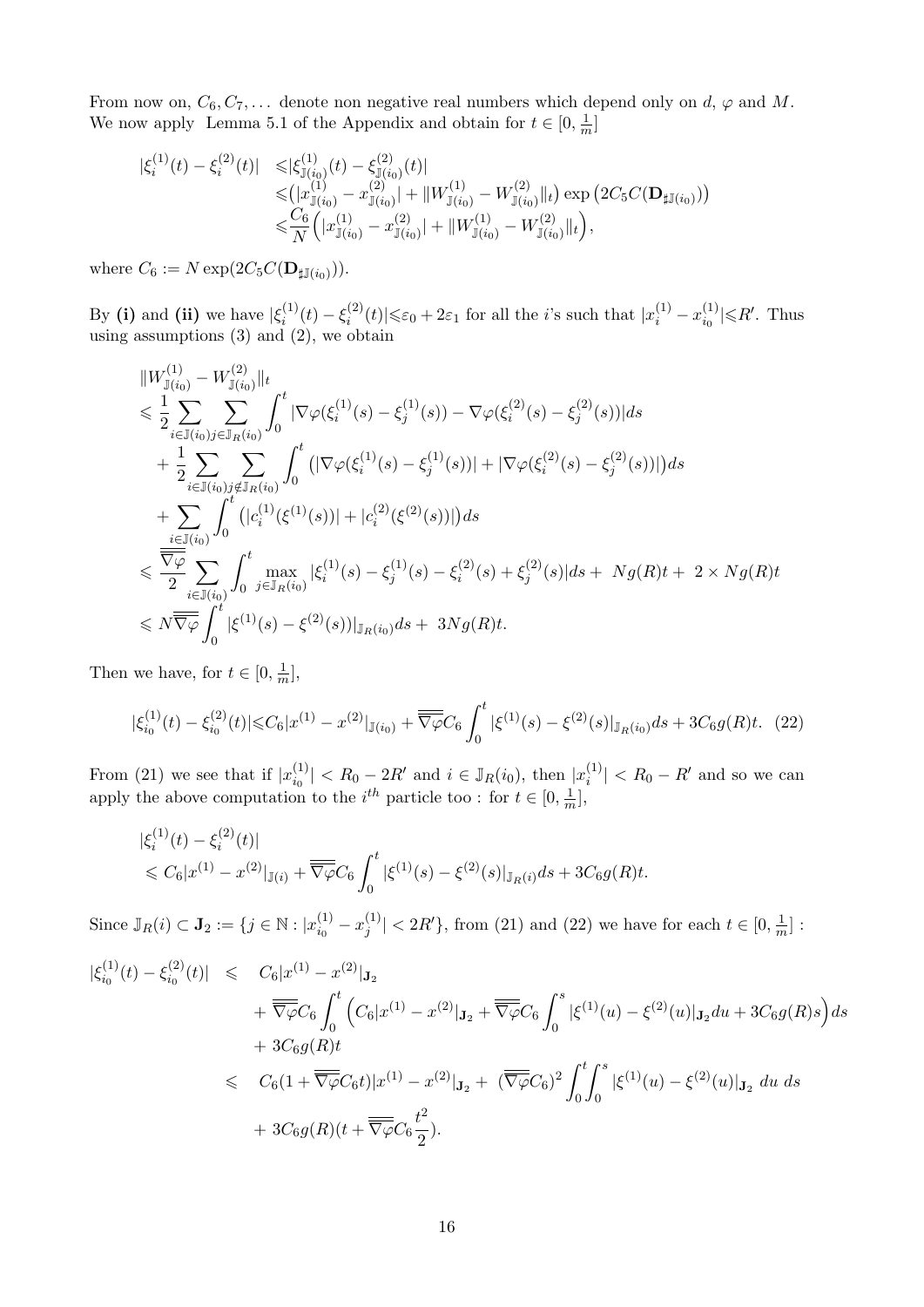Repeating this procedure and defining the set of indices  $J_k := \{j \in \mathbb{N} : |x_{i_0}^{(1)}|$  $\binom{(1)}{i_0}-x_j^{(1)}$  $|j^{(1)}| < kR'\},$  we obtain for the indices  $i_0$  for which  $|x_{i_0}^{(1)}|$  $\binom{1}{i_0} < R_0 - kR'$ :

$$
\begin{split} |\xi_{i_0}^{(1)}(t) - \xi_{i_0}^{(2)}(t)| &\leq C_6 \exp(\overline{\overline{\nabla \varphi}} C_6 t) |x^{(1)} - x^{(2)}| \mathbf{J}_k \\ &+ (\overline{\overline{\nabla \varphi}} C_6)^k \int_0^t \int_{\underline{0}}^{t_1} \cdots \int_0^{t_{k-1}} |\xi^{(1)}(t_k) - \xi^{(2)}(t_k)| \mathbf{J}_k \ dt_k \cdots dt_2 \ dt_1 \\ &+ 3C_6 g(R) t \exp(\overline{\nabla \varphi} C_6 t). \end{split}
$$

Once more, by (i) and (ii) we have  $|\xi^{(1)}(t_k) - \xi^{(2)}(t_k)|_{\mathbf{J}_k} \leq \varepsilon_0 + 2\varepsilon_1$ . After the m<sup>th</sup> iteration, we obtain for all indices i for which  $|x_i^{(1)}\rangle$  $\binom{1}{i}$  |  $\leq R_0 - mR'$  and for all  $t \in [0, \frac{1}{m}]$  $\frac{1}{m}$ ,

$$
|\xi_i^{(1)}(t) - \xi_i^{(2)}(t)| \le \varepsilon_0 \left( C_6 e^{\overline{\nabla \varphi} C_6/m} + \frac{(\overline{\nabla \varphi} C_6)^m}{m^m m!} \right) + 2\varepsilon_1 \frac{(\overline{\nabla \varphi} C_6)^m}{m^m m!} + \frac{3C_6}{m} g(R) \exp(\frac{\overline{\nabla \varphi} C_6}{m})
$$

which is exactly the desired result  $(20)$  provided we define

$$
C_3 := \sup_m \left( C_6 e^{\overline{\overline{\nabla \varphi}} C_6/m} + \frac{(\overline{\overline{\nabla \varphi}} C_6)^m}{m^m m!} \right) \text{ and } C_4 := \max \left( \frac{r}{M} \sup_m \frac{(\overline{\overline{\nabla \varphi}} C_6)^m}{m^m}, \sup_m \frac{3C_6}{m} \exp(\frac{\overline{\overline{\nabla \varphi}} C_6}{m}) \right).
$$

We are now able to prove the convergence of the approximating processes  $(X_i^{\ell,x})$  $\iota_i^{\ell,x}(\omega,t), L_{ij}^{\ell,x}(\omega,t), j\in$  $I, t \in [0, 1]$ <sub> $\ell \in \mathbb{N}^*$ </sub>, as stated in proposition 3.5.

#### Proof of Proposition 3.5

Remark first that for a finite range interaction  $\varphi$ , we could construct in [2] and [3] a sequence of approximations which is stationary for  $\ell$  large enough and thus converges in the strongest way possible. This technique is no more valid for infinite range interactions  $\varphi$ . We will show in which follows that the sequence  $(X_i^{\ell,x})$  $\ell_i^{\ell,x}(\omega)\ell$  is a Cauchy sequence.

We fix m large enough and apply several times Lemma 3.6 to compare on the full time interval [0, 1] the paths  $\xi_i^{(1)}$  $x_i^{(1)} := X_i^{\ell(m),x}$  $\frac{\ell(m),x}{i}(\omega)$  and  $\xi_i^{(2)}$  $\mathcal{X}_i^{(2)}:=X_i^{\ell,x}$  $\ell_i^{,\ell,x}(\omega)$  for  $\ell > \ell(m)$ . All parameters will depend on m: the allowed  $\varepsilon_1$ -oscillations with  $\varepsilon_1 := 1/m^{\kappa}$  and the domain in which the concerned particles start their motion depends on some radius  $R(m)$  (increasing function of m which will be fixed later).

We also decompose the second infinite sum in the drift of  $X_i^{\ell(m),x}$  $\int_i^{\ell(m),x} (\omega)$  (resp.  $X_i^{\ell,x}$  $i^{*,x}(\omega)$  in a finite sum over  $\mathbf{J}(1) := \{i \in \mathbb{N} : |x_i| < \ell(m)\}$  (resp. over  $\mathbf{J}(2) := \{i \in \mathbb{N} : |x_i| < \ell\}$ ), in such a way that the rests are given by

$$
c_i^{(1)}(\gamma) = -\frac{1}{2} \sum_{j:|x_j| \geq \ell(m)} \nabla \varphi(\gamma_i - x_j) - \frac{1}{2} \nabla \psi^{\ell(m),x}(\gamma_i),
$$
  

$$
c_i^{(2)}(\gamma) = -\frac{1}{2} \sum_{j:|x_j| \geq \ell} \nabla \varphi(\gamma_i - x_j) - \frac{1}{2} \nabla \psi^{\ell,x}(\gamma_i).
$$

For m large enough and initial positions  $x_i$  small enough (see (23) for a precise relation),  $\psi^{\ell(m),x}(X_i^{\ell(m),x}% ,\mathcal{C}_{i}^{\ell(m),x})$  $\psi_i^{\ell(m),x}(\omega, t)) = 0$  and  $\psi^{\ell,x}(X_i^{\ell,x})$  $\mathcal{L}^{\ell,x}_i(\omega,t)) = 0$  at any time  $t \in [0,1]$  since  $X_i^{\ell(m),x}$  $i^{(m),x}(\omega)$  and  $X_i^{\ell,x}$  $\binom{\ell, x}{i}(\omega)$  are nice paths which stay confined not too far from their initial positions. More precisely, we choose the radius  $R(m)$  in such a way that

$$
m^2 R'(m) + m \frac{1}{m^{\kappa}} + R(m) \le \ell(m) < \ell \quad \text{with} \quad R'(m) = R(m) + Mr.
$$
 (23)

The last inequality is in particular satisfied for  $R(m) = \ell(m)/2m^2$ , which is from now on fixed equal to this sequence.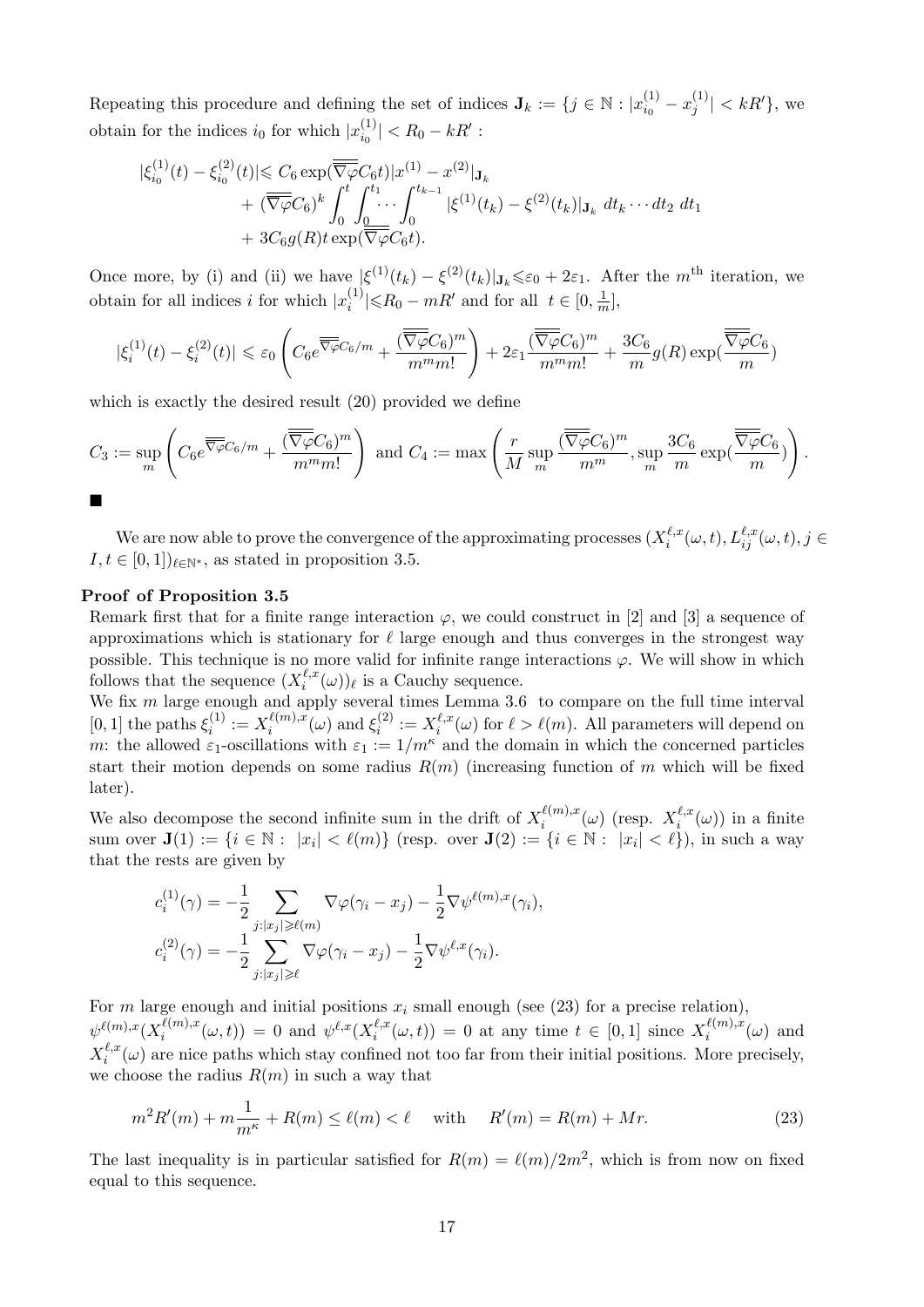Then, since  $X^{\ell(m),x}(\omega) \notin \tilde{\mathcal{B}}(\frac{1}{m})$  $\frac{1}{m}, \frac{1}{m^{\kappa}}$  we have for indices i for which  $|x_i| < m^2 R'(m)$ , and for all  $t \in [0,1] \; |X_i^{\ell(m),x}$  $\mathcal{L}_{i}^{(\ell(m),x}(\omega,t)| \leqslant m^2 R'(m) + \frac{m}{m^{\kappa}}$ ; thus  $\nabla \psi^{\ell(m),x}(X_i^{\ell(m),x})$  $i_i^{(m),x}(\omega, t)$  = 0. The same result holds for  $X_i^{\ell,x}$  $\frac{\ell}{i}$ .

Thus, for each  $t \in [0,1]$  and each i for which  $|x_i| < m^2 R'(m)$  we have

$$
|c_i^{(1)}(X_i^{\ell(m),x}(\omega,t))| \leq g(R(m))
$$
 and  $|c_i^{(2)}(X_i^{\ell,x}(\omega,t))| \leq g(R(m)).$ 

Note that since  $\omega \in \Omega_x$ ,  $\xi^{(1)} = X^{\ell(m),x}(\omega) \notin \tilde{\mathcal{B}}(\frac{1}{n})$  $(\frac{1}{m}, \frac{1}{m^{\kappa}}) \cup \tilde{\tilde{\mathcal{B}}}(m, M, \frac{4}{m^{\kappa}})$ . Also note that for  $\ell(m) < \ell \leq \ell(m+1), \, \xi^{(2)} = X^{\ell,x}(\omega) \notin \tilde{\mathcal{B}}(\frac{1}{m})$  $\frac{1}{m}, \frac{1}{m^{\kappa}}$ ) by definition of  $\Omega_x$ .

For  $t \in [0, \frac{1}{n}]$  $\frac{1}{m}$ , we first apply Lemma 3.6 with  $x^{(1)} = x^{(2)} := x$ ,  $\varepsilon_0 = 0$ ,  $R_0 = 2m^2 R'(m)$ . Assumption (i) is satisfied as soon as  $\varepsilon_1 = \frac{1}{m^{\kappa}} < \frac{r}{2M}$  which is true for m large enough. Then, for all indices *i* for which  $|x_i| < (2m^2 - m)R'(m)$ , by (20)

$$
\forall t \in [0, \frac{1}{m}], \quad |X_i^{\ell(m),x}(\omega, t) - X_i^{\ell,x}(\omega, t)| \leq \varepsilon(m)
$$

where the sequence  $\varepsilon(m) := C_4 \left( \frac{1}{m!} + g(R(m)) \right)$  converges to 0.

For  $t \in \left[\frac{1}{n}\right]$  $\frac{1}{m}, \frac{2}{m}$  $\frac{2}{m}$ , we apply Lemma 3.6 a second time with  $x^{(1)} := X^{\ell(m),x}(\omega, \frac{1}{m}), x^{(2)} := X^{\ell,x}(\omega, \frac{1}{m}),$  $\varepsilon_0 = \varepsilon(m)$  and  $R_0 = (2m^2 - m)R'(m)$ .

Note again that  $\xi_i^{(1)} = X_i^{\ell(m),x}$  $\frac{\ell(m),x}{i}(\omega) \notin \tilde{\mathcal{B}}(\frac{1}{m})$  $(\frac{1}{m}, \frac{1}{m^{\kappa}}) \cup \tilde{B}(m, M, 2(\frac{1}{m^{\kappa}} + \varepsilon(m)))$  because  $\varepsilon(m) \leq 2m^{-\kappa}$  for m large enough. We get, for all indices i for which  $|x_i| < (2m^2 - 2m)R'(m)$ 

$$
\forall t \in [\frac{1}{m}, \frac{2}{m}], \quad |X_i^{\ell(m), x}(\omega, t) - X_i^{\ell, x}(\omega, t)| \leq \varepsilon(m)(C_3 + 1).
$$

Repeating m times this procedure, for the last iteration with  $\varepsilon_0 = \varepsilon(m)((C_3)^{m-2} + \cdots + C_3 + 1)$ (which is bounded by  $2m^{-\kappa}$  for m large enough), we have for all indices i for which  $|x_i|$  <  $(2m^2 - m^2)R'(m) = m^2R'(m),$ 

$$
\forall t \in [0,1], \quad |X_i^{\ell(m),x}(\omega,t) - X_i^{\ell,x}(\omega,t)| \leq \varepsilon(m) \sum_{k=0}^{m-1} (C_3)^k
$$
  

$$
\leq C_7 \Big(\frac{1}{m!} + g(R(m))\Big)(C_3)^m.
$$

Hence, for any m large enough and  $|x_i| < m^2 R'(m) = \ell(m)/2$  (that is for any i), the sequence  $(X_i^{\ell,x})$  $\binom{\ell, x}{i}$  is a Cauchy sequence for the uniform norm on [0, 1] as soon as the following series converges :

$$
\sum_{m} \sup_{t \in [0,1]} |X_i^{\ell(m),x}(\omega, t) - X_i^{\ell(m+1),x}(\omega, t)| \leq C_7 \sum_{m} \left(\frac{1}{m!} + g(R(m))\right) (C_3)^m
$$
  

$$
\leq C_7 \sum_{m} \frac{(C_3)^m}{m!} + C_7 \sum_{m} g\left(\frac{\ell(m)}{2m^2}\right) (C_3)^m \tag{24}
$$

It suffices to control the growth of the second series in the right hand side of (24). This convergence condition determines the class of pair interaction  $\varphi$  we may consider between the particles. Indeed, the function  $\nabla \varphi$  should decrease fast enough at infinity, in such a way that the function  $g(\rho)$ , introduced as an upperbound of  $\rho \mapsto \sup_{\xi \in \mathcal{A}} \sum_{\{j : |\xi_j| > \rho\}} |\nabla \varphi(\xi_j)|$ , satisfies

$$
\sum_{m} (C_3)^m g\Big(\frac{1}{2m^2} \exp\left(\frac{1}{6(d+1)} m^{1-2\kappa}\right)\Big) \leq +\infty. \tag{25}
$$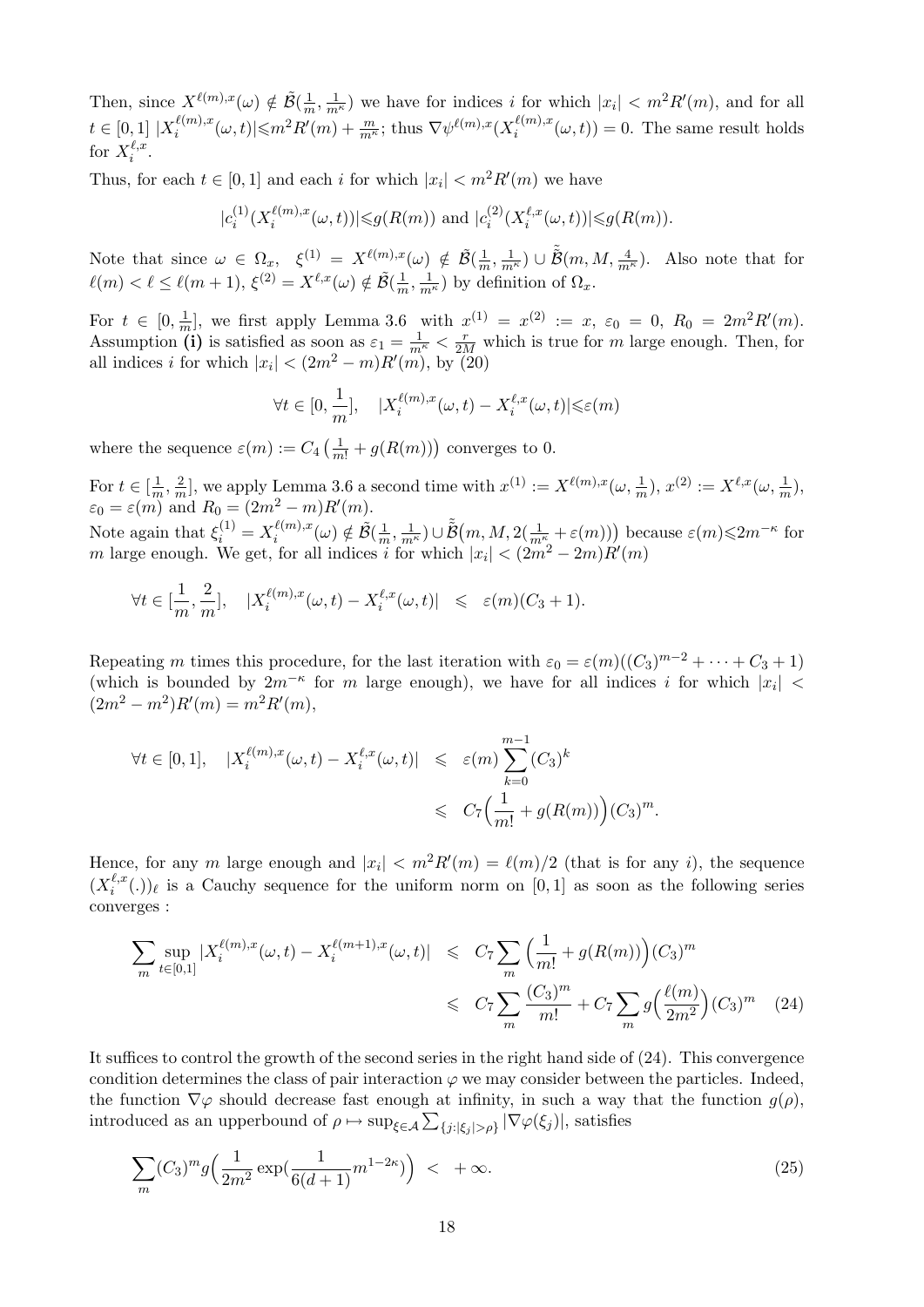The quasi polynomial decay of  $g$  proposed in assumption  $(3)$  is almost optimal. For such functions g, there exists real numbers  $C, C'$  such that for large m

$$
g\left(\frac{1}{2m^2}\exp\left(\frac{1}{6(d+1)}m^{1-2\kappa}\right)\right) \leq C\exp(-C'm^{(1-2\kappa)(1+b)})
$$

for any  $b > 0$  as soon as

$$
0 < \kappa < \frac{b}{2(1+b)}.\tag{26}
$$

Furthermore, the convergence of the series (25) is very fast :

$$
\exists C_8 > 0, \forall m_0 \in \mathbb{N}^* \quad \sum_{m \ge m_0} (C_3)^m g\Big(\frac{1}{2m^2} \ell(m)\Big) \leqslant \frac{C_8}{m_0!} \tag{27}
$$

Note that  $C_8$  may be chosen such that  $\sum_{m \geqslant m_0} (C_3)^m/m! \leqslant \frac{C_8}{m_0}$  $\frac{C_8}{m_0!}$  too. Thus,  $(X_i^{\ell,x})$  $\binom{\ell, x}{i}$  (.))  $\ell$  is a Cauchy sequence satisfying

$$
\sum_{m \geq m_0} \sup_{t \in [0,1]} |X_i^{\ell(m),x}(\omega,t) - X_i^{\ell(m+1),x}(\omega,t)| \leq \frac{2C_8}{m_0!}.
$$

It then converges uniformly in time towards a continuous path denoted by  $X_i^{\infty,x}$  $\int_i^{\infty,x} (\omega)$ . Moreover, for m large enough and  $\ell > \ell(m)$ ,

$$
\sup_{t \in [0,1]} |X_i^{\ell,x}(\omega, t) - X_i^{\infty,x}(\omega, t)| < \frac{2C_8}{m!}.\tag{28}
$$

We still have to prove the convergence of the local times.

By the same argument as in the proof of Lemma 3.6, there exists for any  $i_0 \in \mathbb{N}$ , for  $\ell$  sufficiently large and for  $k = 0, 1, ..., m$  a finite subset of indices  $\mathbb{J}^{\ell}(\frac{k}{n})$  $\frac{k}{m}$ , i<sub>0</sub>) containing i<sub>0</sub> such that for each  $i \in \mathbb{J}^{\ell}(\frac{k}{n})$  $(\frac{k}{m}, i_0)$  and  $j \notin \mathbb{J}^{\ell}(\frac{k}{m})$  $\frac{k}{m}$ ,  $i_0$ )

$$
|X_i^{\ell,x}(\omega,t) - X_j^{\ell,x}(\omega,t)| > r + m^{-\kappa}, \ \ \forall t \in [\frac{k}{m},\frac{k+1}{m}].
$$

Due to the strong convergence estimates (28), for sufficiently large  $\ell$ , we can chose the sets  $\mathbb{J}^{\ell}(\frac{k}{n})$  $\frac{k}{m}, i_0)$ to be independent of  $\ell$  and denote it by  $\mathbb{J}(\frac{k}{m})$  $\frac{k}{m}, i_0$ ,  $k = 0, 1, ..., m$ . Then we have for  $i \in \mathbb{J}(\frac{k}{m})$  $\frac{k}{m}, i_0)$ 

$$
X_i^{\ell,x}(\omega,t) = X_i^{\ell,x}(\omega,\frac{k}{m}) + W_i(\omega,t) - W_i(\omega,\frac{k}{m}) - \frac{1}{2} \sum_j \int_{\frac{k}{m}}^t \nabla \varphi(X_i^{\ell,x}(\omega,s) - X_j^{\ell,x}(\omega,s))ds
$$
  
+ 
$$
\sum_{j \in \mathbb{J}(\frac{k}{m},i_0)} \int_{\frac{k}{m}}^t X_i^{\ell,x}(\omega,s) - X_j^{\ell,x}(\omega,s))dL_{ij}^{\ell,x}(\omega,s), \quad \forall t \in [\frac{k}{m},\frac{k+1}{m}].
$$

Let us denote by  $\rho_i^{\ell,x}$  $\int_{i}^{\ell,x}(\omega,t)$  the last term in the above decomposition of  $X_i^{\ell,x}$  $i^{t,x}(\omega, t)$ , that is its local time. From the Cauchy property of the sequence  $(X_i^{\ell,x})$  $(\ell, x)$ <sub>i</sub>, we deduce that  $(\rho_i^{\ell, x})$  $\binom{\ell,x}{i}$  is a Cauchy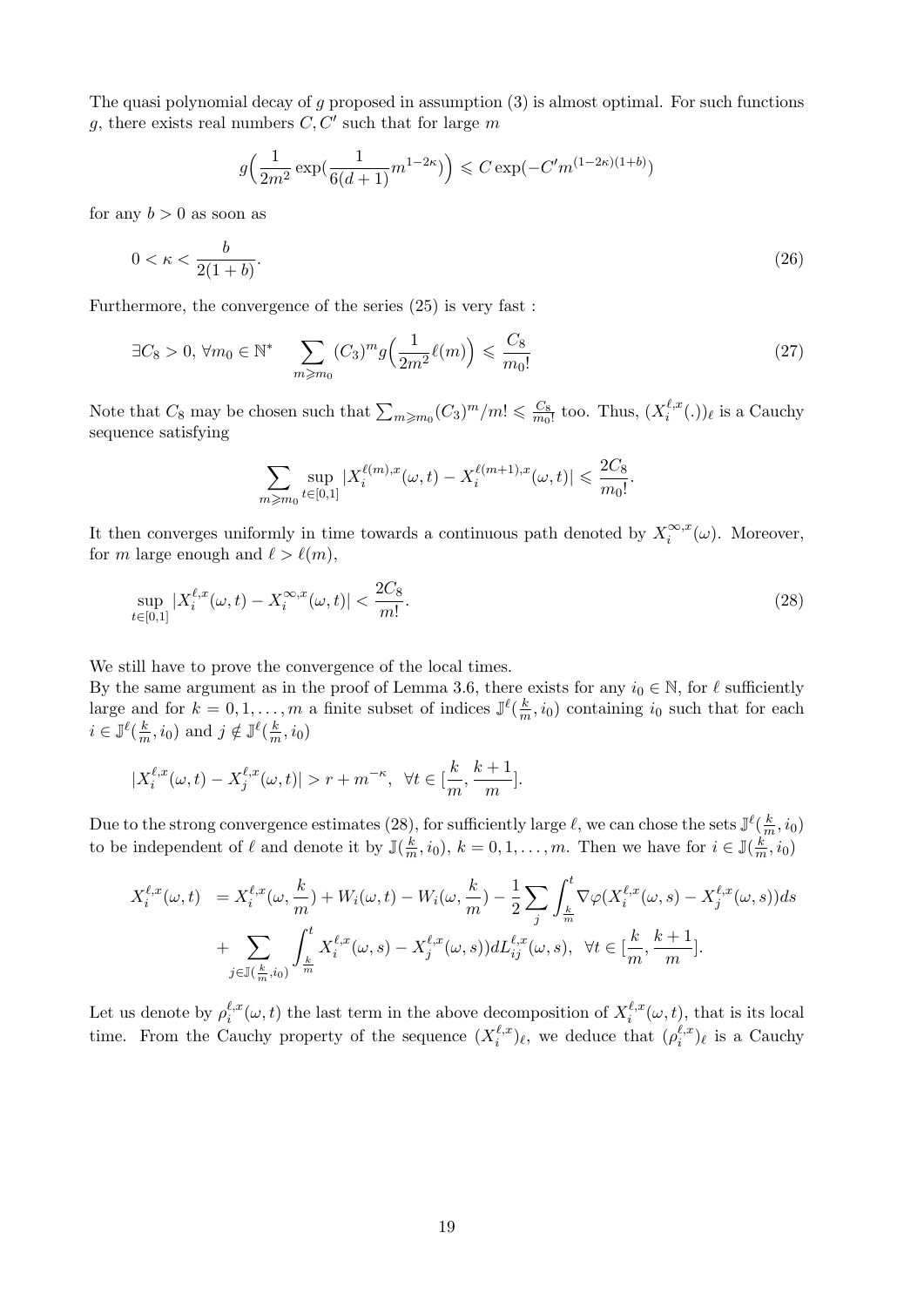sequence too : for m large enough and  $\ell(m) \leq \ell < \ell(m + 1)$ , for  $i \in \mathbb{J}(\frac{k}{m})$  $\frac{k}{m}, i_0)$ 

$$
\begin{split} |\rho^{\ell,x}_i(t) - \rho^{\ell+1,x}_i(t)| &\leqslant& |X^{\ell,x}_i(t) - X^{\ell+1,x}_i(t)| + |X^{\ell,x}_i(\frac{k}{m}) - X^{\ell+1,x}_i(\frac{k}{m})| \\ &+ \frac{1}{2} \sum_j \int_{\frac{k}{m}}^t |\nabla \varphi(X^{\ell,x}_i(s) - X^{\ell,x}_j(s)) - \nabla \varphi(X^{\ell+1,x}_i(s) - X^{\ell+1,x}_j(s))| ds \\ &\leqslant& \frac{C_8}{m!} + \frac{\overline{\nabla \varphi}}{2} \sup_{s \in [\frac{k}{m},t]} (|X^{\ell,x}_i(s) - X^{\ell+1,x}_i(s)| + \max_{j:|x_j| \leq m^2 R'(m)} |X^{\ell,x}_j(s) - X^{\ell+1,x}_j(s)|) \\ &+ \frac{1}{2m} \sum_{j:|x_j| > m^2 R'(m)} \sup_{s \in [\frac{k}{m},t]} (|\nabla \varphi(X^{\ell,x}_i(s) - X^{\ell,x}_j(s))| + |\nabla \varphi(X^{\ell+1,x}_i(s) - X^{\ell+1,x}_j(s))|) \\ &\leqslant \frac{C_9}{m!} + \frac{1}{m} g(R(m)) \\ &\leqslant \frac{C_1}{m!}, \qquad \forall t \in [\frac{k}{m},\frac{k+1}{m}]. \end{split}
$$

Then, for indices i for which  $|x_i| \leq m^2 R'(m)$ ,  $(\rho_i^{\ell,x})$  $\binom{\ell, x}{i}$ .)) converges uniformly in time to a process (with bounded variation)  $\rho_i^{\infty,x}$  $\sum_{i}^{\infty}$ . Similarly we can prove that the total variation on [0, 1] of  $\rho^{\ell,x}_i$  $\int_{i}^{\ell,x}$  converges to the total variation of  $\rho_i^{\infty,x}$  $\sum_{i}^{\infty}$ . The proof of Proposition 3.5 is now completed. Ď

## 3.4 The set  $\Omega_x$  is of full measure

We show in this section why the set  $\Omega_x$  is of full measure with respect to the Gibbs measures.

**Proposition 3.7** For any Gibbs measure  $\mu \in \mathcal{G}(z), z > 0$ , one has  $\mathcal M$  $P(\Omega_x) d\mu(x) = 1.$ As a corollary, any Gibbs measure  $\mu \in \mathcal{G}(z)$  has its support included in  $\underline{\mathcal{A}} := \{x \in \mathcal{A}, P(\Omega_x) = 1\}.$ 

## Proof of Proposition 3.7

We have to prove that  $\overline{\phantom{a}}$  $\mathcal A$  $P(\Omega \setminus \Omega_x) d\mu(x) = 0$ By definition of  $\Omega_x$  (see (18)),

$$
P(\Omega \setminus \Omega_x) \leqslant P(\Omega \setminus \tilde{\Omega}_x) + P(\Omega \setminus \tilde{\tilde{\Omega}}_x) + P(\Omega \setminus \Omega_x^W)
$$

Thanks to Borel-Cantelli lemma,  $\int_{\mathcal{A}} P(\Omega \setminus \Omega_x) d\mu(x)$  vanishes as soon as the series

$$
\sum_{m} \int_{\mathcal{A}} \left( P\left(X^{\ell(m),x} \in \tilde{\tilde{\mathcal{B}}}(m,M,\frac{4}{m^{\kappa}})\right) + \sum_{\ell=\ell(m)}^{\ell(m+1)} P\left(X^{\ell,x} \in \tilde{\mathcal{B}}(\frac{1}{m},\frac{1}{m^{\kappa}})\right) + \sum_{i:|x_i| < \ell(m+1)} P\left(\exists n \ge m : \Delta(W_i,\frac{1}{n}) > \frac{1}{n^{\kappa}}\right) \right) d\mu(x)
$$

converges. We first control the series

$$
\sum_{m} \int_{\mathcal{A}} \sum_{i: |x_i| < \ell(m+1)} P\left(\exists n \ge m : \Delta(W_i, \frac{1}{n}) > \frac{1}{n^{\kappa}}\right) d\mu(x) \; .
$$

This is bounded above by

$$
\leq \sum_{m} \frac{\ell(m+1)^d}{(r/2)^d} \sum_{n \geq m} P\left(\Delta(W_1, \frac{1}{n}) > \frac{1}{n^{\kappa}}\right)
$$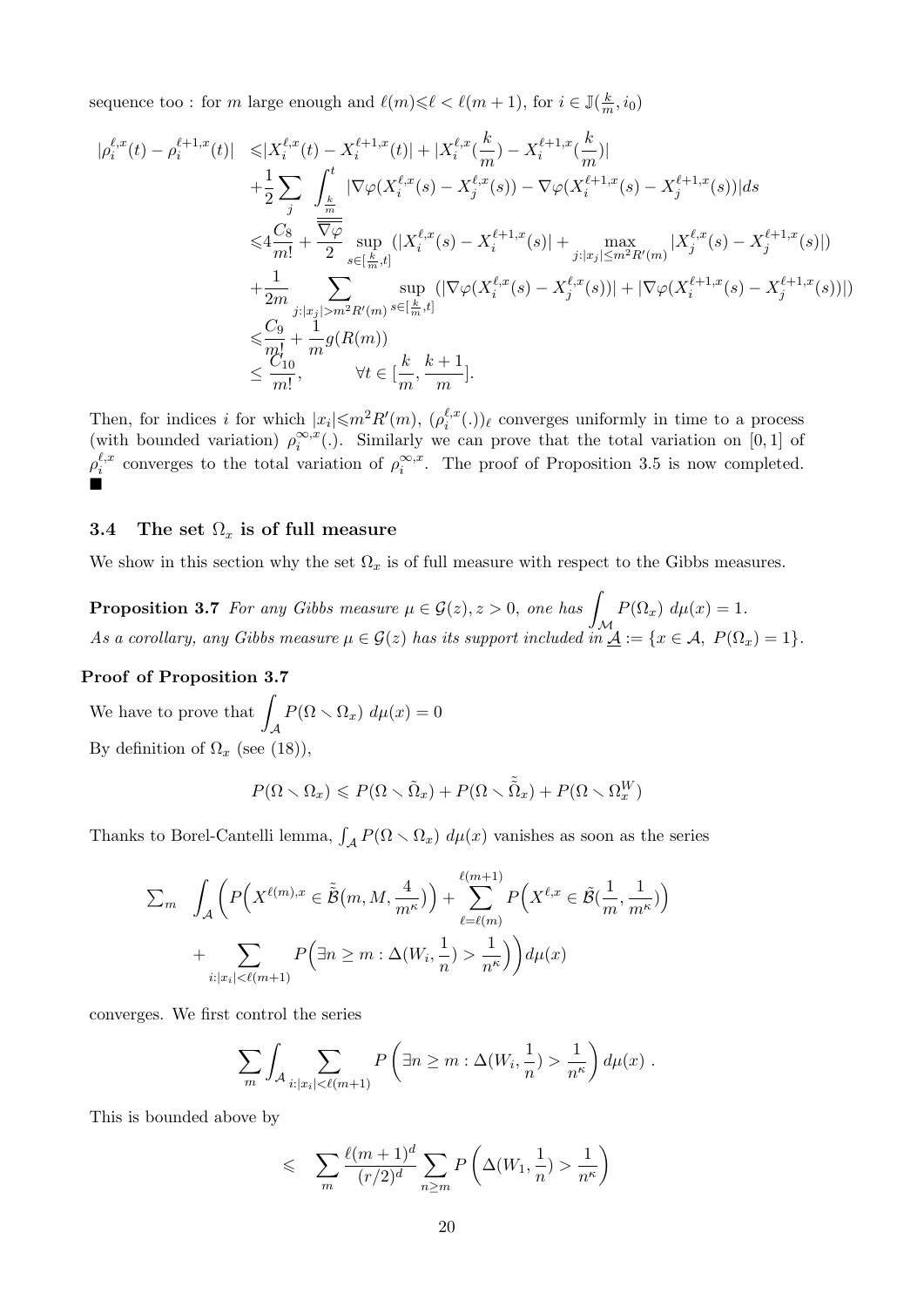Exchanging the sums and using the oscillation estimate for the Brownian motion (Proposition 3.2) we get

$$
\leqslant 41 \sum_{n} \sum_{m=1}^{n} \frac{\ell(m+1)^d}{(r/2)^d} n \exp(-\frac{1}{5}n^{1-2\kappa})
$$
  

$$
\leqslant \frac{41}{(r/2)^d} \sum_{n} n^2 \ell(n+1)^d \exp(-\frac{1}{5}n^{1-2\kappa}).
$$
 (29)

Replacing the sequence  $(\ell(m))_m$  by its value done in (17), and remarking that  $\kappa < 1/2$ , it is clear that the above series (29) converges.

We now study the convergence of

$$
\sum_{m} \int_{\mathcal{A}} \left( P\left(X^{\ell(m),x} \in \tilde{\tilde{\mathcal{B}}}(m,M,\frac{4}{m^{\kappa}})\right) + \sum_{\ell=\ell(m)}^{\ell(m+1)} P\left(X^{\ell,x} \in \tilde{\mathcal{B}}(\frac{1}{m},\frac{1}{m^{\kappa}})\right) \right) d\mu(x). \tag{30}
$$

We shall show a small later (step 1) that for each  $\ell \in \mathbb{N}^*$  and for  $\Lambda = B(0, \ell)$ , the following inequalities hold :

$$
\left| \int_{\mathcal{A}} P(X^{\ell,x} \in \Theta) d\mu(x) - \int_{\mathcal{A}} Q^{\ell,\eta}_{z}(\Theta) d\mu(\eta) \right|
$$
\n
$$
\leqslant \int_{\mathcal{A}} \sup_{\|f\| \leqslant 1} \left| \int_{\mathcal{A}} f(x) d\mu(x|\eta_{\Lambda^c}) - \int_{\mathcal{A}} f(x) d\mu^{\ell,\eta}_{z}(x) \right| d\mu(\eta)
$$
\nand\n
$$
\forall \eta \in \mathcal{A} \sup_{\|f\| \leqslant 1} \left| \int_{\mathcal{A}} f(x) d\mu(x|\eta_{\Lambda^c}) - \int_{\mathcal{A}} f(x) d\mu^{\ell,\eta}_{z}(x) \right| \leqslant 2\left(1 - \frac{Z^{\Lambda,\eta}_{z}}{Z^{\ell,\eta}_{z}}\right)
$$
\n(31)

and (step 2) that

$$
\forall \eta \in \mathcal{A} \quad 0 \leq 1 - \frac{Z_z^{\Lambda, \eta}}{Z_z^{\ell, \eta}} \leq z \ e^{2\overline{\varphi}} \ \int_{\mathbb{R}^d} \mathbb{I}_{\psi^{\ell, \eta}(y) > 0} \ \exp(-\psi^{\ell, \eta}(y)) \ dy \tag{32}
$$

If inequality (32) holds, due to assumption (9) on  $\psi^{\ell,\eta}$  one gets

$$
\sum_{\ell=1}^{+\infty} \int_{\mathcal{A}} \Big(1 - \frac{Z_z^{\Lambda,\eta}}{Z_z^{\ell,\eta}}\Big) d\mu(\eta) < +\infty.
$$

Now for each  $m$  , we use (31) twice with  $\Theta = \tilde{\tilde{B}}\left(m, M, \frac{4}{m^{\kappa}}\right)$  and with  $\Theta = \tilde{\mathcal{B}}\left(\frac{1}{m}\right)$  $\frac{1}{m}, \frac{1}{m^{\kappa}}$ . Thanks to (31) and (32), in order to prove the convergence of the series (30), we only have to prove that

$$
\sum_{m} \int_{\mathcal{A}} \bigg( Q^{\ell(m),\eta}_z \Big( \tilde{\tilde{\mathcal{B}}}\big(m, M, \frac{4}{m^{\kappa}} \big) \Big) + \sum_{\ell=\ell(m)}^{\ell(m+1)} Q^{\ell,\eta}_z \Big( \tilde{\mathcal{B}}\big(\frac{1}{m}, \frac{1}{m^{\kappa}} \big) \Big) \bigg) d\mu(\eta) < +\infty
$$

By propositions 3.4 and 3.1, the left hand side is smaller than

$$
\sum_{m} m \left( z C_2 \frac{4}{m^{\kappa}} \right)^M + z C_1 \sum_{m} \left( \ell(m+1) - \ell(m) + 1 \right) \ell(m+1)^d m \exp \left( - \frac{m^{1-2\kappa}}{5} \right).
$$

It is then enough to prove that both series converge:

$$
\sum_{m} \ell(m+1)^{d+1} m \exp\left(-\frac{m^{1-2\kappa}}{5}\right) < +\infty \tag{33}
$$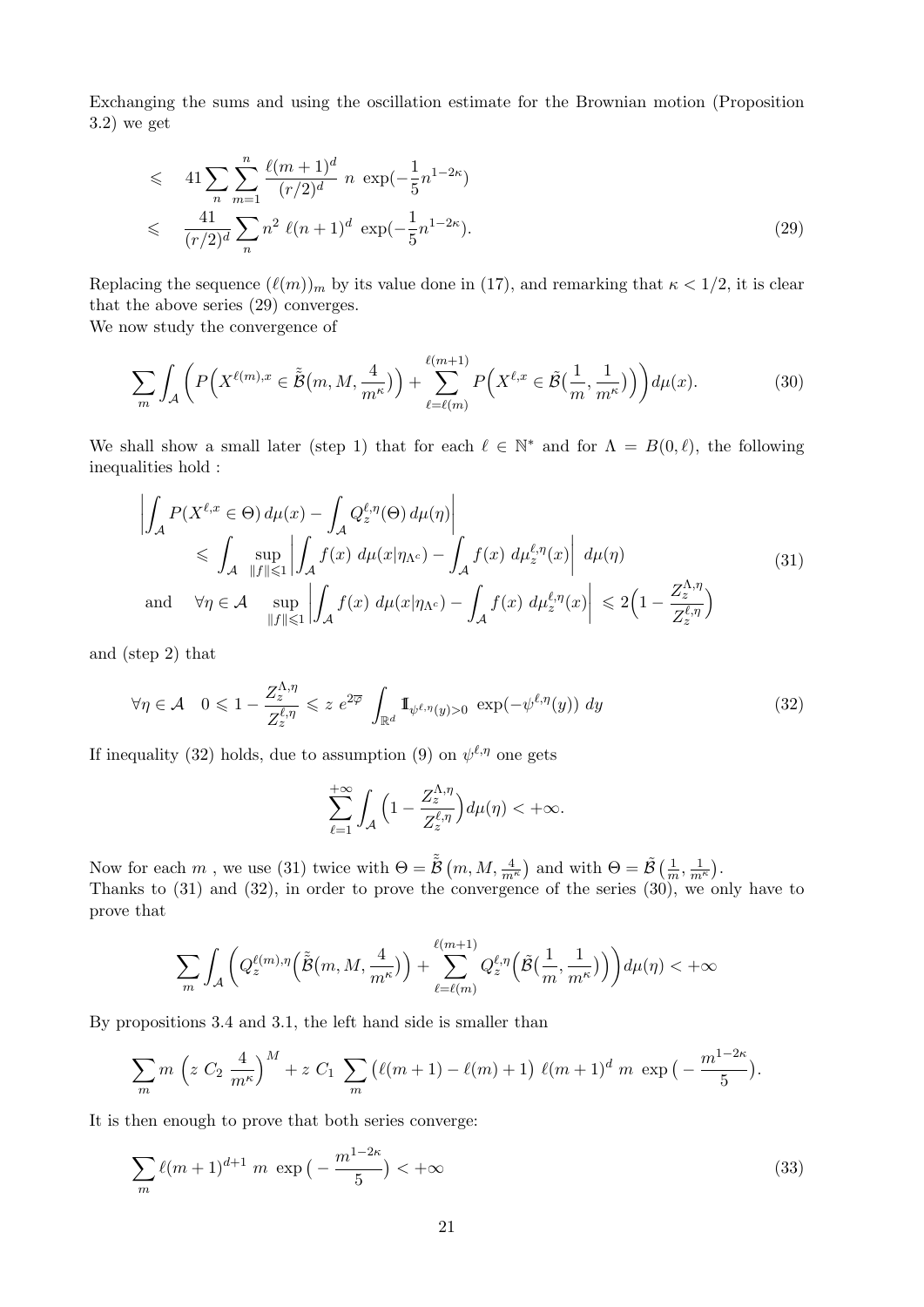and 
$$
\sum_{m} \frac{1}{m^{M\kappa - 1}} < +\infty. \tag{34}
$$

In (24), we saw that it is convenient to choose the volume sequence  $(\ell(m))_m$  as large as possible to be able to treat interactions  $\varphi$  with slow decay. The choice  $\ell(m) := \exp(\frac{1}{6(d+1)}m^{1-2\kappa})$  is (almost) the largest possible in order to obtain (33) (and also the convergence of (29)).

On the other hand, in order that (34) holds, we get the following (sufficient) condition on the length sequence of the chains :

$$
M > \frac{2}{\kappa}.\tag{35}
$$

It remains to prove (31) and (32).

### Step 1 : Proof of (31)

Let us fix  $\ell \in \mathbb{N}^*$  and  $\Lambda = B(0, \ell)$ . For each event  $\Theta$  on  $\mathcal{C}([0, 1], \mathcal{A})$ , by definition of  $Q_z^{\ell, \eta}$ ,

$$
\int_{A} P(X^{\ell,x} \in \Theta) d\mu(x) - \int_{A} Q_z^{\ell,\eta}(\Theta) d\mu(\eta)
$$
\n
$$
\leqslant \int_{A} \int_{A} P(X^{\ell,x\eta_{\Lambda^c}} \in \Theta) d\mu(x|\eta_{\Lambda^c}) d\mu(\eta) - \int_{A} \int_{A} P(X^{\ell,\eta,\sharp x}(x,\cdot) \in \Theta) d\mu_z^{\ell,\eta}(x) d\mu(\eta)
$$

If  $x\eta \in A$  then  $P(X^{\ell,\eta,\sharp x}(x,\cdot)\in \Theta) = P(X^{\ell,x\eta\Lambda^c}\in \Theta)$  i.e. the integrated functions are equal, and since they are bounded by 1, we obtain :

$$
\left|\int_{\mathcal{A}} P(X^{\ell,x}\in\Theta)d\mu(x)-\int_{\mathcal{A}} Q^{\ell,\eta}_z(\Theta)d\mu(\eta)\right|\,\leqslant\,\int_{\mathcal{A}}\ \sup_{\|f\|\leqslant 1}\left|\int_{\mathcal{A}} f(x)\ d\mu(x|\eta_{\Lambda^c})-\int_{\mathcal{A}} f(x)\ d\mu^{\ell,\eta}_z(x)\right|\ d\mu(\eta).
$$

Since  $\mu \in \mathcal{G}(z)$ , using the conditional density of  $\mu$  with respect to  $\pi^z$  and the definition of  $\mu_z^{\ell,\eta}$ , one has for each  $f : \mathcal{A} \to \mathbb{R}$  bounded by 1 :

$$
\left| \int_{\mathcal{A}} f(x) d\mu(x|\eta_{\Lambda^c}) - \int_{\mathcal{A}} f(x) d\mu_{z}^{\ell, \eta}(x) \right|
$$
\n
$$
= \left| \frac{e^{-z|\Lambda|}}{Z_{z}^{\Lambda, \eta}} \left( f(\eta_{\Lambda^c}) + \sum_{n=1}^{+\infty} \frac{z^n}{n!} \int_{\Lambda^n} f(y\eta_{\Lambda^c}) \mathbb{I}_{\mathcal{A}}(y\eta_{\Lambda^c}) \exp\left( - \sum_{1 \leq i < j \leq n} \varphi(y_i - y_j) - \sum_{1 \leq i \leq n} \varphi(y_i - \eta_j) \right) dy \right) \right|
$$
\n
$$
- \frac{e^{-z|B(0,\ell)|}}{Z_{z}^{\ell, \eta}} \left( f(\eta_{\Lambda^c}) + \sum_{n=1}^{+\infty} \frac{z^n}{n!} \int_{(\mathbb{R}^d)^n} f(y\eta_{\Lambda^c}) e^{-\beta_n^{\ell, \eta}(y)} \mathbb{I}_{\mathcal{A}}(y) dy \right) \right|
$$
\nNote that  $\beta_{z}^{\ell, \eta}(y) = \sum_{n=1}^{+\infty} \varphi(y_i - y_j) + \sum_{n=1}^{+\infty} \varphi(y_i - \eta_n)$  for the  $y \in \Lambda^n$  verifying  $y\eta_{\Lambda^c} \in \mathcal{A}$ , because

Note that  $\beta_n^{\ell,\eta}(y) = \sum$  $1\leqslant i < j \leqslant n$  $\varphi(y_i-y_j)+\sum$  $1\leqslant i\leqslant n$  $\eta_j \in \widetilde{\Lambda}^c$  $\varphi(y_i - \eta_j)$  for the  $y \in \Lambda^n$  verifying  $y\eta_{\Lambda^c} \in \mathcal{A}$ , because

 $\psi^{\ell,\eta}(y_i) = 0$  for each i in this case. Thus the above quantity is equal to

$$
\left|f(\eta_{\Lambda^c})\left(\frac{e^{-z|\Lambda|}}{Z_z^{\Lambda,\eta}}-\frac{e^{-z|B(0,\ell)|}}{Z_z^{\ell,\eta}}\right)+\sum_{n=1}^{+\infty}\frac{z^n}{n!}\left(\frac{e^{-z|\Lambda|}}{Z_z^{\Lambda,\eta}}-\frac{e^{-z|B(0,\ell)|}}{Z_z^{\ell,\eta}}\right)\int_{\Lambda^n}f(y\eta_{\Lambda^c})\ \mathbb{I}_{\mathcal{A}}(y\eta_{\Lambda^c})\ e^{-\beta_n^{\ell,\eta}(y)}\ dy\right|
$$

$$
-\frac{e^{-z|B(0,\ell)|}}{Z_z^{\ell,\eta}}\sum_{n=1}^{+\infty}\frac{z^n}{n!}\int_{(\mathbb{R}^d)^n}f(y\eta_{\Lambda^c})\ e^{-\beta_n^{\ell,\eta}(y)}\ (\mathbb{I}_{\mathcal{A}}(y)-\mathbb{I}_{\mathcal{A}}(y\eta_{\Lambda^c})\ \mathbb{I}_{\Lambda^n}(y))\ dy\right|
$$

Since  $e^{-z|\Lambda|} = e^{-z|B(0,\ell)|}$ , it holds

$$
Z_z^{\Lambda,\eta} = e^{-z|\Lambda|} \left( 1 + \sum_{n=1}^{+\infty} \frac{z^n}{n!} \int_{\Lambda^n} \mathbb{I}_{\mathcal{A}}(y\eta_{\Lambda^c}) e^{-\beta_n^{\ell,\eta}(y)} dy \right)
$$
  
\$\leqslant e^{-z|B(0,\ell)|} \left( 1 + \sum\_{n=1}^{+\infty} \frac{z^n}{n!} \int\_{(\mathbb{R}^d)^n} \mathbb{I}\_{\mathcal{A}}(y) e^{-\beta\_n^{\ell,\eta}(y)} dy \right) = Z\_z^{\ell,\eta}\$.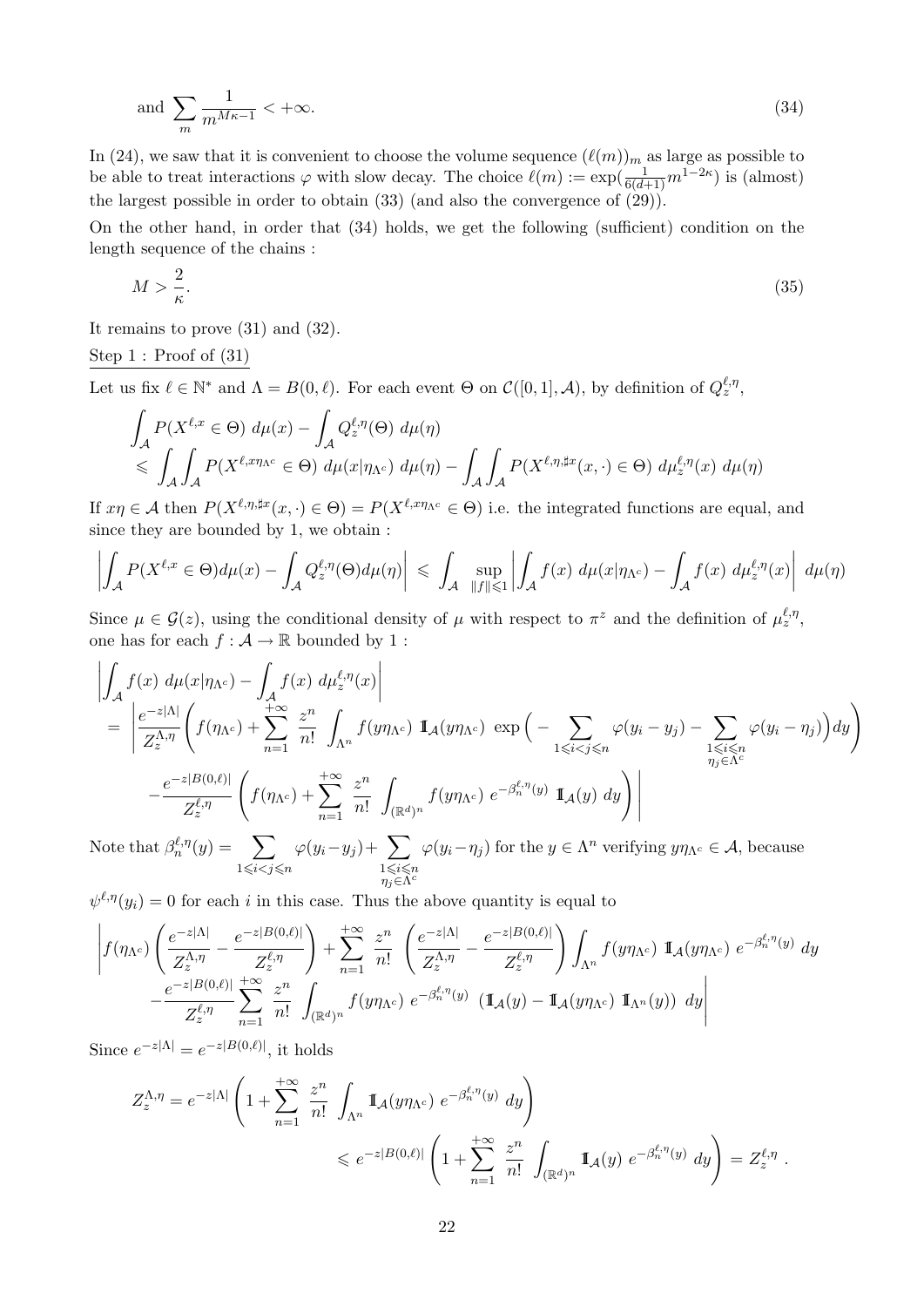Since  $f$  is bounded by 1, we then obtain :

$$
\left| \int_{\mathcal{A}} f(x) d\mu(x|\eta_{\Lambda^c}) - \int_{\mathcal{A}} f(x) d\mu_{z}^{\ell, \eta}(x) \right|
$$
  
\n
$$
\leqslant \left| \frac{e^{-z|\Lambda|}}{Z_{z}^{\Lambda, \eta}} - \frac{e^{-z|B(0,\ell)|}}{Z_{z}^{\ell, \eta}} \right| e^{z|\Lambda|} Z_{z}^{\Lambda, \eta} + \frac{e^{-z|B(0,\ell)|}}{Z_{z}^{\ell, \eta}} \left| e^{z|B(0,\ell)|} Z_{z}^{\ell, \eta} - e^{z|\Lambda|} Z_{z}^{\Lambda, \eta} \right| = 2 \left( 1 - \frac{Z_{z}^{\Lambda, \eta}}{Z_{z}^{\ell, \eta}} \right)
$$

and (31) is proven.

## Step 2 : Proof of (32)

It is straightforward, only using the definitions of  $Z_z^{\ell, \eta}$ ,  $Z_z^{\Lambda, \eta}$  and  $\psi^{\ell, \eta}$ :

$$
1 - \frac{Z_{z}^{\Lambda,\eta}}{Z_{z}^{\ell,\eta}} = \frac{1}{Z_{z}^{\ell,\eta}} (Z_{z}^{\ell,\eta} - Z_{z}^{\Lambda,\eta})
$$
\n
$$
= \frac{e^{-z|B(0,\ell)|} + \infty}{Z_{z}^{\ell,\eta}} \sum_{n=0}^{+\infty} \frac{z^{n}}{n!} \int_{(\mathbb{R}^{d})^{n}} \mathbb{I}_{A}(\xi_{1}, \ldots, \xi_{n}) e^{-\beta_{n}^{\ell,\eta}(\xi_{1}, \ldots, \xi_{n})} \left(1 - \prod_{i=1}^{n} \mathbb{I}_{\Lambda \sim B(\eta_{\Lambda^{c},r})}(\xi_{i})\right) d\xi_{1} \cdots d\xi_{n}
$$
\n
$$
\leq \frac{e^{-z|B(0,\ell)|} + \infty}{Z_{z}^{\ell,\eta}} \sum_{n=0}^{+\infty} \frac{z^{n}}{n!} \int_{(\mathbb{R}^{d})^{n}} \mathbb{I}_{A}(\xi_{1}, \ldots, \xi_{n}) e^{-\beta_{n}^{\ell,\eta}(\xi_{1}, \ldots, \xi_{n})} \left(\sum_{i=1}^{n} \mathbb{I}_{\psi^{\ell,\eta}(\xi_{i})>0}\right) d\xi_{1} \cdots d\xi_{n}
$$
\nand using inequality (14), this is\n
$$
\leq \frac{e^{-z|B(0,\ell)|} + \infty}{Z_{z}^{\ell,\eta}} \sum_{n=0}^{+\infty} \frac{z^{n}}{n!} n \int_{(\mathbb{R}^{d})^{n}} \mathbb{I}_{A}(\xi_{1}, \ldots, \xi_{n}) e^{-\psi^{\ell,\eta}(\xi_{1})} e^{2\overline{\varphi}} e^{-\beta_{n-1}^{\ell,\eta}(\xi_{2}, \ldots, \xi_{n})} \mathbb{I}_{\psi^{\ell,\eta}(\xi_{1})>0} d\xi_{1} \cdots d\xi_{n}
$$
\n
$$
\leq \frac{e^{-z|B(0,\ell)|} + \infty}{Z_{z}^{\ell,\eta}} \sum_{n=1}^{+\infty} z \frac{z^{n-1}}{(n-1)!} \nu_{n-1}^{\ell,\eta}((\mathbb{R}^{d})^{n-1}) e^{2\overline{\varphi}} \int_{\mathbb{R}^{d}} \mathbb{I}_{
$$

## 3.5 Properties of the limit Process

Until now, we proved that the approximations converge on the set  $\Omega_x$ , which is of full measure. Furthermore, for  $\omega \in \Omega_x$ , the convergence of the sequence  $(X_i^{\ell,x})$  $\int_{i}^{\ell,x} (\omega, t) \, \ell$  is uniform in time. We thus derive for the limit process, denoted by  $X_i^{\infty,x}$  $\sum_{i}^{\infty,x}$ , several important properties.

**Proposition 3.8** For any  $x \in A$  and  $\omega \in \Omega_x$  the process  $X^{\infty,x}(\omega,.)$  satisfies equation (E) with initial condition  $X^{\infty,x}(\omega,0) = x$ . Furthermore, let  $\mathcal{T}_0 \subset \mathcal{T}$  denote the set of functions on M whose first derivative is orthogonal to the normal vector on the boundary of the set A of allowed configurations, that is :

$$
\mathcal{T}_0 = \left\{ \begin{array}{l} f : \mathcal{M} \longrightarrow \mathbb{R} \text{ local, } C^2\text{-function such that} \\ \text{for each } \gamma \in \mathcal{M}, \text{ if } \gamma_i, \gamma_j \in \gamma \text{ satisfy } |\gamma_i - \gamma_j| = r \text{ then } D_{\gamma_i}f(\gamma).(\gamma_i - \gamma_j) = 0. \end{array} \right\} \tag{36}
$$

For each function  $f \in \mathcal{T}_0$ ,

$$
f(X(t)) - f(X(0)) - \int_0^t \mathbf{G}f(X(s)) \, ds \quad \text{ is a square-integrable martingale, } \tag{37}
$$

where  $\bf{G}$ , the infinitesimal generator associated to the equation  $(\mathcal{E})$ , is given by

$$
\mathbf{G}f(\gamma) = \frac{1}{2} \sum_{\gamma_i \in \gamma} \left( \text{Tr}(D_{\gamma_i \gamma_i}^2 f(\gamma)) - D_{\gamma_i} f(\gamma) \cdot \sum_{\gamma_j \in \gamma} \nabla \varphi(\gamma_i - \gamma_j) \right) \tag{38}
$$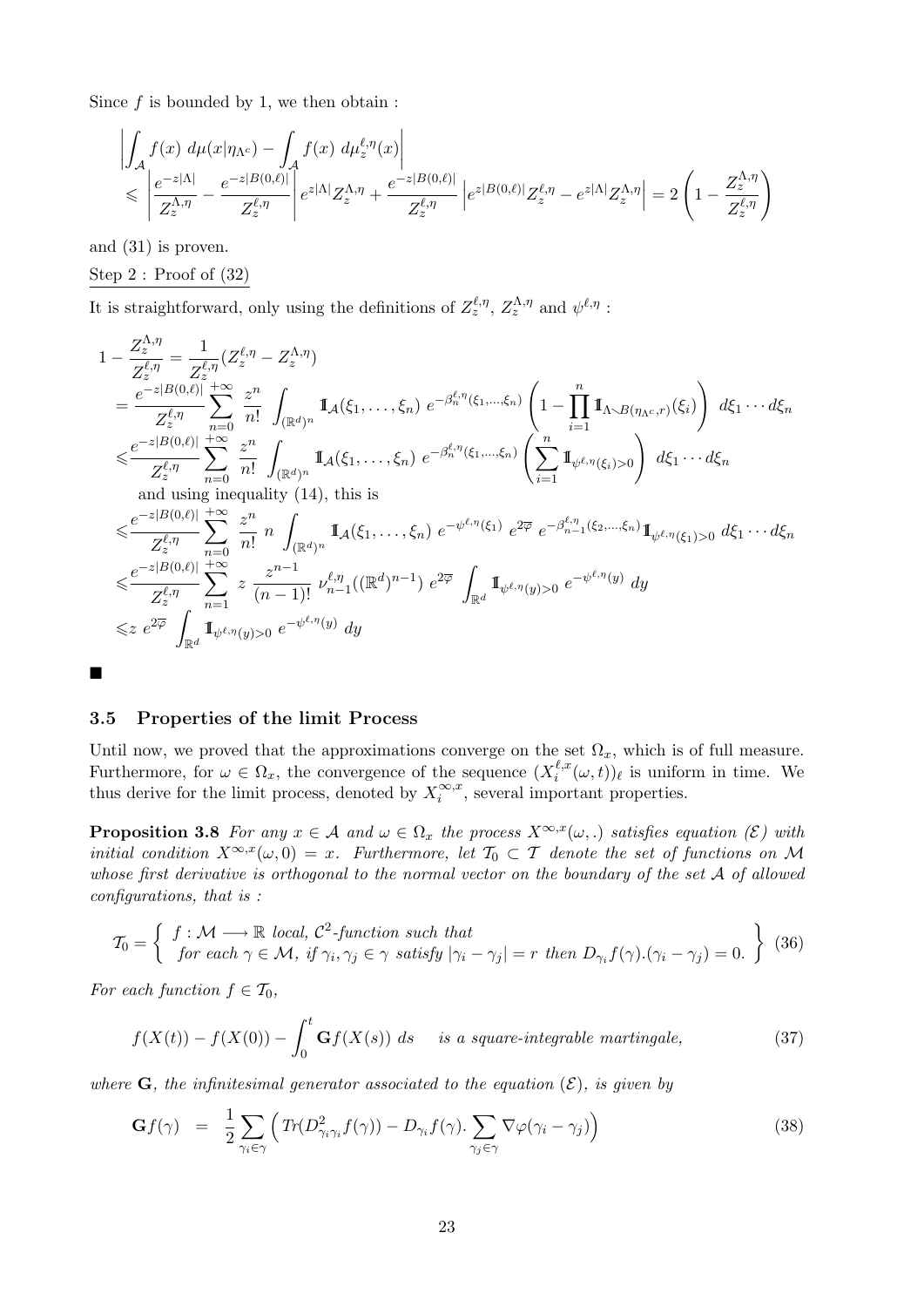**Remark 3.9 :** Since the support of  $\varphi$  is not a priori compact, the function  $\mathbf{G}f$  is not necessarily local even if f is local. One can also write  $\mathbf{G}f(\gamma)$  as an integral under  $\gamma$ :

$$
\mathbf{G}f(\gamma) = \frac{1}{2} \int_{\mathbb{R}^d} \left( \text{Tr}(D_{xx}^2 f(\gamma)) - D_x f(\gamma) . (\nabla \varphi * \gamma)(x) \right) \gamma(dx)
$$

with  $(\nabla \varphi * \gamma)(x) = \int_{\mathbb{R}^d} \nabla \varphi(x - y) \gamma(dy)$ .

## Proof of Proposition 3.8

We first have to identify the process  $\rho_i^{\infty,x}$  $\sum_{i}^{\infty, x}(.)$ . For  $t \in [\frac{k}{n}]$  $\frac{k}{m}$ ,  $\frac{k+1}{m}$  $\frac{j+1}{m}$  and  $j \in \mathbb{J}(\frac{k}{m})$  $\frac{k}{m}, i_0),$ 

$$
L_{ij}^{\ell,x}(t) = \frac{1}{r^2} \int_0^t \mathbb{1}_{|X_i^{\ell,x}(s) - X_j^{\ell,x}(s)| = r} (X_i^{\ell,x}(s) - X_j^{\ell,x}(s)). d\rho_i^{\ell,x}(s).
$$

The uniform convergence of  $(X^{\ell,x})_\ell$  and the convergence in variation of  $\rho_i^{\ell,x}$  $i^{l,x}_{i}$  imply that the right hand side of the above equation converges to

$$
L_{ij}^{\infty,x}(t) := \frac{1}{r^2} \int_0^t \mathbb{1}_{|X_i^{\infty,x}(s) - X_j^{\infty,x}(s)| = r} (X_i^{\infty,x}(s) - X_j^{\infty,x}(s)). d\rho_i^{\infty,x}(s).
$$

We then obtain for  $i \in \mathbb{J}(\frac{k}{n})$  $(\frac{k}{m}, i_0)$  and  $t \in [\frac{k}{m}]$  $\frac{k}{m}$ ,  $\frac{k+1}{m}$  $\frac{n+1}{m}\big],$ 

$$
X_i^{\infty,x}(\omega,t) = X_i^{\infty,x}(\omega,\frac{k}{m}) + W_i(\omega,t) - W_i(\omega,\frac{k}{m}) - \frac{1}{2} \sum_j \int_{\frac{k}{m}}^t \nabla \varphi(X_i^{\infty,x}(\omega,s) - X_j^{\infty,x}(\omega,s))ds
$$
  
+ 
$$
\sum_{j \in \mathbb{J}(\frac{k}{m},i_0)} \int_{\frac{k}{m}}^t (X_i^{\infty,x}(\omega,s) - X_j^{\infty,x}(\omega,s))dL_{ij}^{\infty,x}(\omega,s), \tag{39}
$$

which implies that  $X^{\infty,x}(\cdot)$  is a solution of equation  $(\mathcal{E})$ .

Let us consider a fixed test function  $f \in \mathcal{T}$  and the solution  $X^{\infty,x}$  of equation  $(\mathcal{E})$ . The Itô formula holds for  $X = X^{\infty,x}$  (see e.g. [12], Theorem 27.2) : for any  $t > 0$ ,

$$
\begin{cases}\nf(X(t)) = f(X(0)) + \sum_{i} \int_{0}^{t} D_{X_{i}(s)} f(X(s)) \, dW_{i}(s) \\
- \frac{1}{2} \sum_{i} \int_{0}^{t} D_{X_{i}(s)} f(X(s)) \cdot \sum_{j} \nabla \varphi(X_{i}(s) - X_{j}(s)) ds \\
+ \sum_{i} \sum_{j} \int_{0}^{t} D_{X_{i}(s)} f(X(s)) \cdot (X_{i}(s) - X_{j}(s)) dL_{ij}(s) \\
+ \frac{1}{2} \sum_{i} \int_{0}^{t} \text{Tr}(D_{X_{i}(s)}^{2} X_{i}(s)} f(X(s))) \, ds\n\end{cases}
$$

If  $f \in \mathcal{T}_0$ , the reflection term vanishes :

$$
\forall t > 0, \quad \sum_{i} \sum_{j} \int_{0}^{t} D_{X_{i}(s)} f(X(s)).(X_{i}(s) - X_{j}(s)) dL_{ij}(s) = 0.
$$

Since f is local and the first derivative of f is bounded, the quadratic variation  $\sum_i \int_0^t |D_{X_i(s)}f(X(s))|^2 ds$ of the local martingale term is bounded independently of the initial condition  $X(0)$ . Thus,  $\sum_i \int_0^t D_{X_i(s)} f(X(s)) \, dW_i(s)$  is a square-integrable martingale.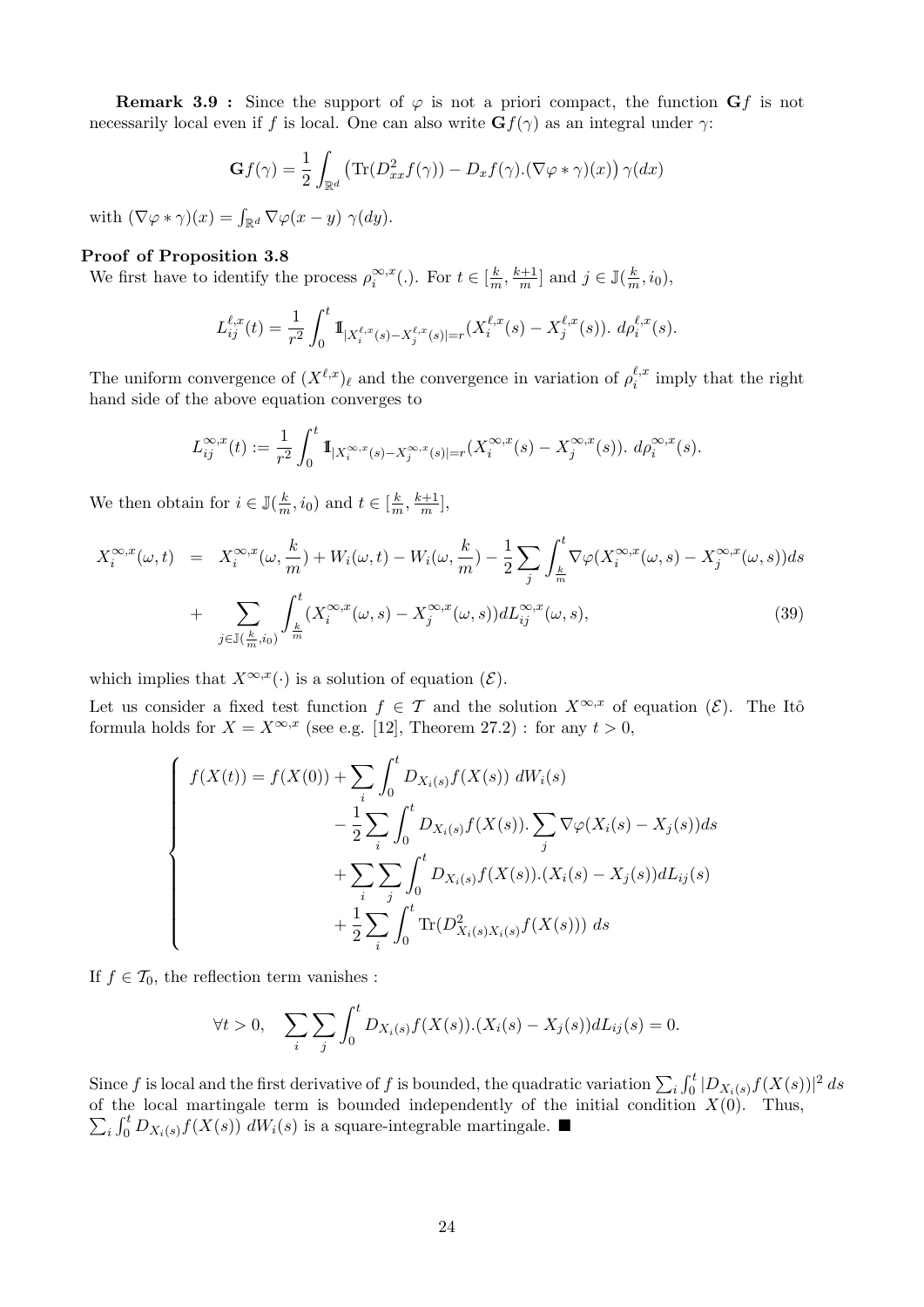To complete the proof of Theorem 2.5 it remains to prove the uniqueness. To this aim we define a new set of paths  $\underline{\mathcal{C}} \subset \mathcal{C}([0,1], \mathcal{A})$ . It contains configurations of paths which are clearly separated on each time interval with length  $1/m$  into small groups (no more than M) of paths which stay at distance  $\varepsilon$  of the others groups. This set is adapted to the uniqueness problem. For  $\varepsilon > 0$  and  $m, M \in \mathbb{N}$ , we denote by  $\mathcal{C}[\varepsilon, m, M]$  the following subset of  $\mathcal{C}([0, 1], \mathcal{A})$ 

$$
\mathcal{C}[\varepsilon,m,M] \ := \ \left\{ \begin{array}{l} \xi(\cdot) = (\xi_j(\cdot))_j : \forall k=0,1,\ldots,m-1, \exists (J_k^i)_{1\leqslant i\leqslant N} \text{ disjoint subsets of }\mathbb{N} \text{ with } \\ \{j\in\mathbb{N}:\ |\xi_j(\frac{k}{m})|<\ell(m)\} = \cup_{i=1}^N J_k^i \text{ and } \forall i,\, 1\leqslant \sharp J_k^i \leqslant M, \text{ such that } \\ \forall i\neq i' \quad j\in J_k^i, \ j'\in J_k^{i'} \implies d(\xi_j([\frac{k}{m},\frac{k+1}{m}]),\xi_{j'}([\frac{k}{m},\frac{k+1}{m}]))>r+\varepsilon \end{array} \right\}
$$

We now define the set  $\mathcal C$  as follows :

$$
\underline{\mathcal{C}} = \limsup_{m} \mathcal{C}[\frac{4}{m^{\kappa}}, m, M],\tag{40}
$$

with  $\ell(m)$ , M,  $\kappa$  given by (17) and (35).

**Proposition 3.10** For any  $x \in A$  the process  $X^{\infty,x}$ . is the unique one in  $\underline{C}$  which satisfies equation  $(\mathcal{E})$  with initial condition  $X^{\infty,x}(0) = x$ .

**Proof** Suppose that  $Y(\cdot) \in \mathcal{L}$  is also a solution of equation  $(\mathcal{E})$ . For each  $m_0$  we can choose  $m \geq m_0$ such that, on a set of full measure  $\Omega_1$ ,  $Y(\cdot, \omega) \in \mathcal{C}[\frac{4}{m^{\kappa}}, m, M]$  for  $\omega \in \Omega_1$ .

Furthermore, for  $\omega \in \Omega_x$ ,  $X^{\infty,x}(\omega,.)$  belongs to  $\liminf_m \mathcal{C}[\frac{4}{m^{\kappa}},m,M]$ . Then, for  $m_0$  large enough, we can choose  $m \geq m_0$ , take  $\mathbb{J}(\frac{k}{m})$  $\frac{k}{m}$ ,  $i_0$   $\ni$   $i_0$  for which both (39) holds for each  $k = 0, 1, ..., m$  and also

$$
Y_i(t) = Y_i(\frac{k}{m}) + W_i(t) - W_i(\frac{k}{m}) - \frac{1}{2} \sum_j \int_{\frac{k}{m}}^t \nabla \varphi(Y_i(s) - Y_j(s)) ds + \sum_{j \in \mathbb{J}(\frac{k}{m}, i_0)} \int_{\frac{k}{m}}^t (Y_i(s) - Y_j(s)) dL_{ij}^Y(s), \ i \in \mathbb{J}(\frac{k}{m}, i_0), \ t \in [\frac{k}{m}, \frac{k+1}{m}].
$$

Using the same arguments which lead to (28), we obtain

$$
\sup_{t \in [0,1]} |Y_i(\omega, t) - X_i^{\infty}(\omega, t)| < \frac{C_{11}}{m!}, \ i \in \mathbb{J}(\frac{k}{m}, i_0),
$$

Since we can take m as large as we want, this holds for all i and we obtain  $X(t, \omega) = Y(t, \omega), t \in$ [0, 1], for  $\omega$  in the set of full probability  $\Omega_x \cap \Omega_1$ . This completes the proof of Proposition 3.10.

## 4 Reversibility, Equilibrium equations and Canonical Gibbs measures

We first present the already known important fact that Gibbs measures are reversible and therefore, are Equilibrium measures.

## 4.1 Canonical Gibbs measures of  $\mathcal{CG}$  are Equilibrium measures

**Proposition 4.1** The stochastic equation  $(\mathcal{E})$  admits a time-reversible solution with values in A for any initial Gibbs distribution  $\mu \in \mathcal{G}(z)$ . Thus any canonical Gibbs measure  $\mu \in \mathcal{CG}$  is reversible too.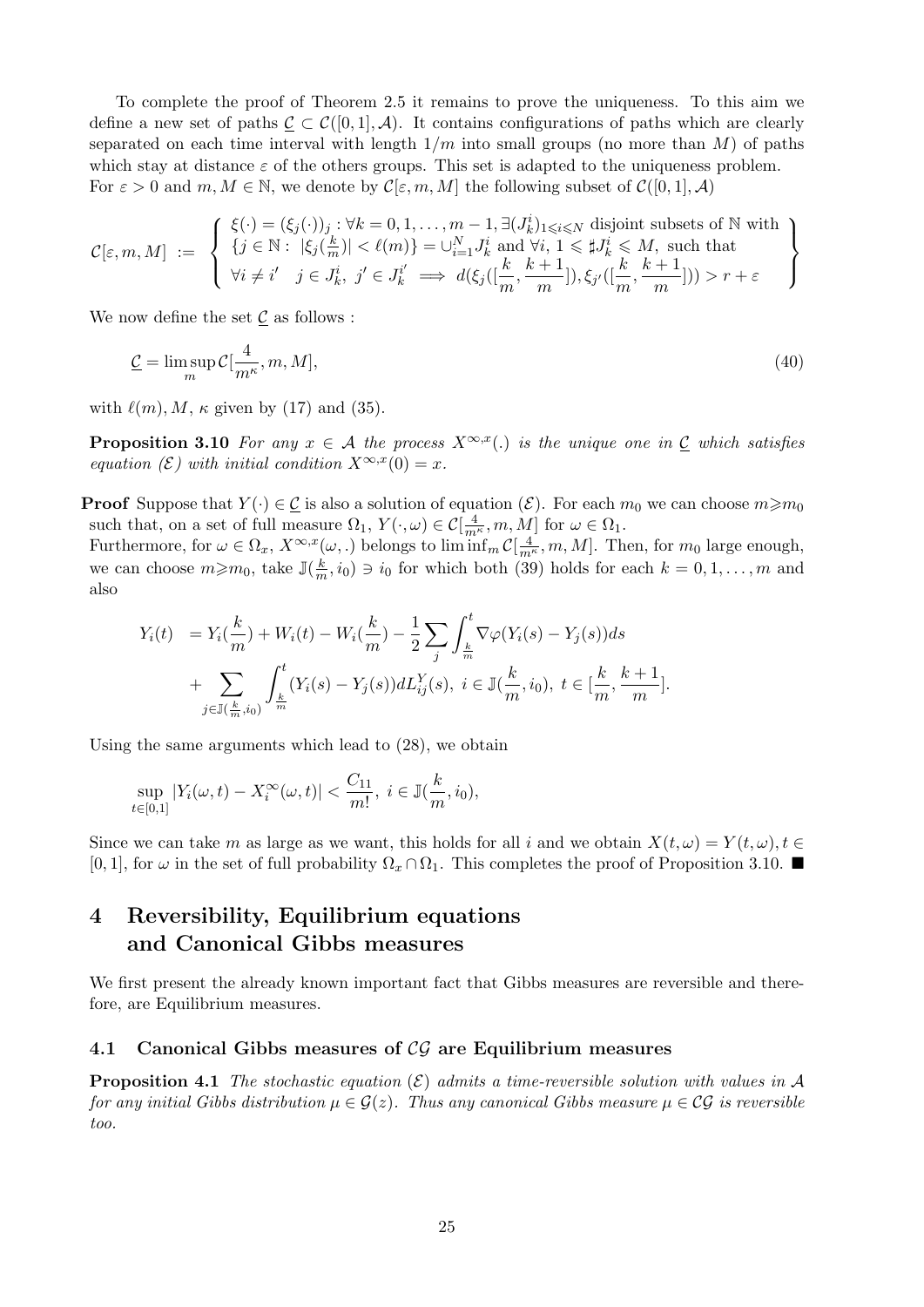#### Proof of Proposition 4.1

First of all, we have to be sure that any Gibbs measure  $\mu \in \mathcal{G}(z)$  has a support included in the set of admissible initial configurations  $\mathcal{A}$ . This is already done in Proposition 3.7.

When the initial measure  $\mu$  is Gibbsian, the solution of  $(\mathcal{E})$  is approximated by reversible finitedimensional processes solution of  $(\mathcal{E}_n^{\ell,\eta})$ . This implies its reversibility. More precisely, we have to prove that for any  $T \in [0, 1]$ , for  $f_1, \ldots, f_k$  bounded continuous functions on M with compact support and for  $t_1, \ldots, t_k \in [0, T]$ 

$$
\int \int \prod_{i=1}^{k} f_i(X^{\infty,x}(\omega,t_i)) \, dP(\omega) \, d\mu(x) = \int \int \prod_{i=1}^{k} f_i(X^{\infty,x}(\omega,T-t_i)) \, dP(\omega) \, d\mu(x) \tag{41}
$$

But  $X^{\infty,x}$  is, by construction, the weak limit of  $X^{\ell,x}$ . Then equality (41) holds if the following equality holds :

$$
\lim_{\ell \to +\infty} \int \int \left( \prod_{i=1}^k f_i(X^{\ell,x}(t_i)) - \prod_{i=1}^k f_i(X^{\ell,x}(T-t_i)) \right) dP d\mu(x) = 0
$$

Like in the proof of Proposition 3.7 Step 1 (see inequalities (31) and (32)), we go back to the reversible process with initial distribution  $\mu_z^{\ell,\eta}$ :

$$
\left| \int \int \left( \prod_{i=1}^k f_i(X^{\ell,x}(t_i)) - \prod_{i=1}^k f_i(X^{\ell,x}(T-t_i)) \right) dP d\mu(x) \right|
$$
  

$$
\leq \left| \int_A \int \left( \prod_{i=1}^k f_i(X(t_i)) - \prod_{i=1}^k f_i(X(T-t_i)) \right) dQ_z^{\ell,\eta}(X) d\mu(\eta) \right|
$$
  
+ 
$$
2 \prod_{i=1}^k \sup_{\xi \in \mathcal{A}} |f_i(\xi)| \int_A \left(1 - \frac{Z_z^{\Lambda,\eta}}{Z_z^{\ell,\eta}} \right) d\mu(\eta)
$$

where  $\Lambda = B(0, \ell)$ . The first term of the right hand side is equal to 0 and the second term tends to zero as  $\ell$  tends to infinity.

Any canonical Gibbs measure on A associated to the potential  $\varphi$  is also a reversible state for the process  $X^{\infty}$ , since it is a mixture of Gibbs measures (with respect to the activity parameter z).  $\blacksquare$ 

Let us now verify the foundamental symmetry property of the infinitesimal generator **G** under any measure  $\mu$  which is reversible for the stochastic system  $(\mathcal{E})$ . We test the symmetry on  $\mathcal{T}_0$ , class of smooth functions for wich the Itô Formula is particularly simple.

**Proposition 4.2** Let  $\mu$  be a Probability measure on A. If the solution of the gradient-system  $(\mathcal{E})$ with  $\mu$  as initial distribution is time-reversible, then the infinitesimal generator  $\bf{G}$  is symmetrical on  $\mathcal{T}_0$ :

$$
\forall f, g \in \mathcal{T}_0 \qquad \int_{\mathcal{M}} f \mathbf{G} g \ d\mu = \int_{\mathcal{M}} g \mathbf{G} f \ d\mu. \tag{42}
$$

**Proof** The time-reversibility of the process X solution of  $(\mathcal{E})$  implies that, for any time  $t > 0$  and any  $f, g \in \mathcal{T}_0$ ,

$$
\int_{\mathcal{A}} \int \left( g(X^{\infty,x}(0)) f(X^{\infty,x}(t)) - g(X^{\infty,x}(t)) f(X^{\infty,x}(0)) \right) dP d\mu(x) = 0.
$$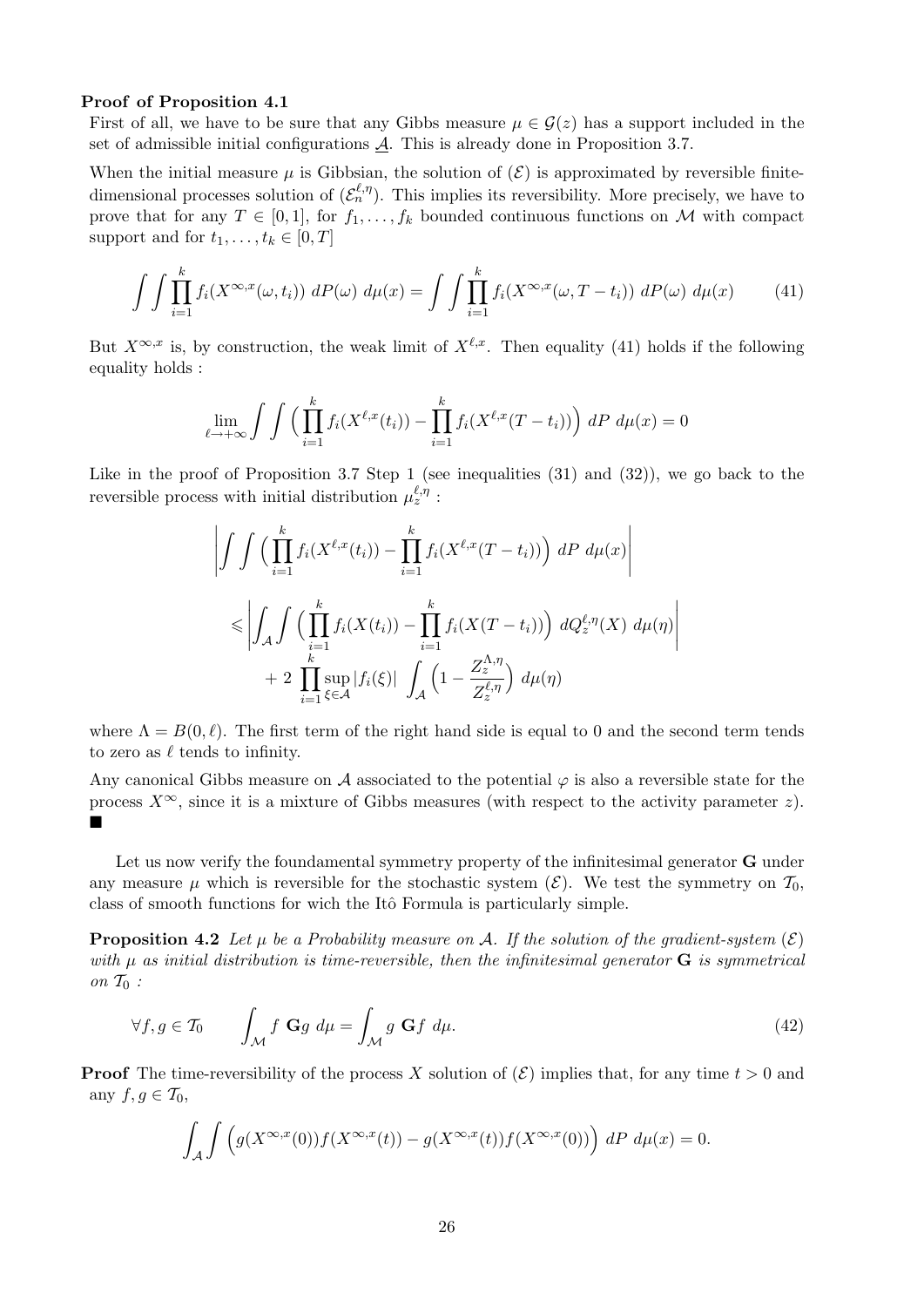But, applying the Itô Formula and the martingale property (37) one gets

$$
\int_{\mathcal{A}} \int \left( g(X^{\infty,x}(0)) f(X^{\infty,x}(t)) - g(X^{\infty,x}(t)) f(X^{\infty,x}(0)) \right) dP d\mu(x)
$$
\n
$$
= \int_{\mathcal{A}} \int \left( g(X^{\infty,x}(0)) \int_0^t \mathbf{G} f(X^{\infty,x}(s)) ds - f(X^{\infty,x}(0)) \int_0^t \mathbf{G} g(X^{\infty,x}(s)) ds \right) dP d\mu(x)
$$
\n
$$
= \int_0^t \int_{\mathcal{A}} \int \left( g(X^{\infty,x}(0)) \mathbf{G} f(X^{\infty,x}(s)) - f(X^{\infty,x}(0)) \mathbf{G} g(X^{\infty,x}(s)) \right) dP d\mu(x) ds
$$
\n
$$
= 0.
$$

Since the paths  $t \mapsto X^{\infty,x}(t)$  are continuous at time 0 and  $\mathbf{G}f$  and  $\mathbf{G}g$  are bounded  $\mathcal{C}^0$ -functions when f and q belong to  $\mathcal{T}_0$ , we conclude by dominated convergence

$$
\lim_{t \to 0} \frac{1}{t} \int_0^t \int_A \int \left( g(X^{\infty,x}(0)) \mathbf{G} f(X^{\infty,x}(s)) - f(X^{\infty,x}(0)) \mathbf{G} g(X^{\infty,x}(s)) \right) dP d\mu(x) ds
$$
\n
$$
= \int_0^t \int_A \left( g(X^{\infty,x}(0)) \mathbf{G} f(X^{\infty,x}(0)) - f(X^{\infty,x}(0)) \mathbf{G} g(X^{\infty,x}(0)) \right) dP d\mu(x)
$$
\n
$$
= \int_M g \mathbf{G} f d\mu - \int_M f \mathbf{G} g d\mu
$$
\n
$$
= 0.
$$

By connecting the result of Proposition 4.2 to Proposition 4.1 we conclude that any canonical Gibbs measure  $\mu$  is an Equilibrium measure in the sense that the infinitesimal generator **G** is symmetric under  $\mu$  on the set of test functions  $\mathcal{T}_0$ , see (42).

In a finite-dimensional context, the Symmetry Property  $(42)$  under  $\mu$  - also called Equilibrium equation - would be strong enough to characterize the reversible measures  $\mu$  as Gibbs measures. Unfortunately, in our context,  $\mathcal{T}_0$  is too small to generate all functions on which **G** is symmetrical. For this reason, equation (42) is a necessary condition for  $\mu$  to be time-reversible, but we can not directly prove the converse statement. To overcome this difficulty, we may reason in the same way as in [4] where the case of finite range interaction was treated. We introduce below a set of localizing functions, called security functions, which control the collisions between particles in a bounded region of the space  $\mathbb{R}^d$ . The symmetry of **G** under  $\mu$  on such functions, as stated in (44), will be a sufficient condition for  $\mu$  to be reversible.

The security functions are used as "collision detectors" : they vanish for configurations containing, in a bounded region, hard balls which are too close.

**Definition 4.3** For any  $R > 0$  and for  $\varepsilon > 0$ , we define the function  $S_R^{\varepsilon}$  on M by

$$
S_R^{\varepsilon}(\gamma) = \tilde{\mathbf{I}}_{]-\infty,0]} \bigg( \sum_{\gamma_i \in \gamma} \tilde{\mathbf{I}}_{B(0,R)}(\gamma_i) \left( 1 - \prod_{\gamma_j \in \gamma} \tilde{\mathbf{I}}_{[2,+\infty[}(\frac{|\gamma_i - \gamma_j|^2 - r^2}{\varepsilon^2})) \right) \bigg)
$$
(43)

where  $\tilde{I}_{[-\infty,0]}$  is a  $\mathcal{C}^{\infty}$  non-increasing function with value 1 on  $]-\infty,0]$  and 0 on  $[1,+\infty[$ , and where  $\widetilde{I}_{B(0,R)}$  is a  $\mathcal{C}^{\infty}$  function from  $\mathbb{R}^d$  to  $[0,1]$  with value 1 on  $B(0,R)$  and value 0 on the set  $\mathbb{R}^d \setminus B(0, R+1)$ . Here  $\tilde{I\!I}_{[2,+\infty[}$  denotes some fixed  $\mathcal{C}^{\infty}$  non-decreasing fonction vanishing on  $]-\infty,1]$  with value 1 on  $[2,+\infty[$ .

Remark that the function  $S_R^{\varepsilon}$  is element of T, and is  $B(0, R + 1 + \sqrt{r^2 + 2\varepsilon^2})$ -local. However,  $S_R^{\varepsilon}$  does not belong to  $\mathcal{T}_0$ , since its derivative  $D_{\gamma_i} S_R^{\varepsilon}(\gamma)$  is not orthogonal to  $\gamma_i - \gamma_j$  for  $\gamma_i \in$  $B(0, R + 1)\setminus B(0, R)$  and  $|\gamma_i - \gamma_j| = r$ , as required in definition (36). The reader can find in [4] details about these functions. Their main property is the fact that they increases a.s. to 1 as  $\varepsilon$ decreases to 0.

We now can state the

 $\overline{1}$ 

 $\blacksquare$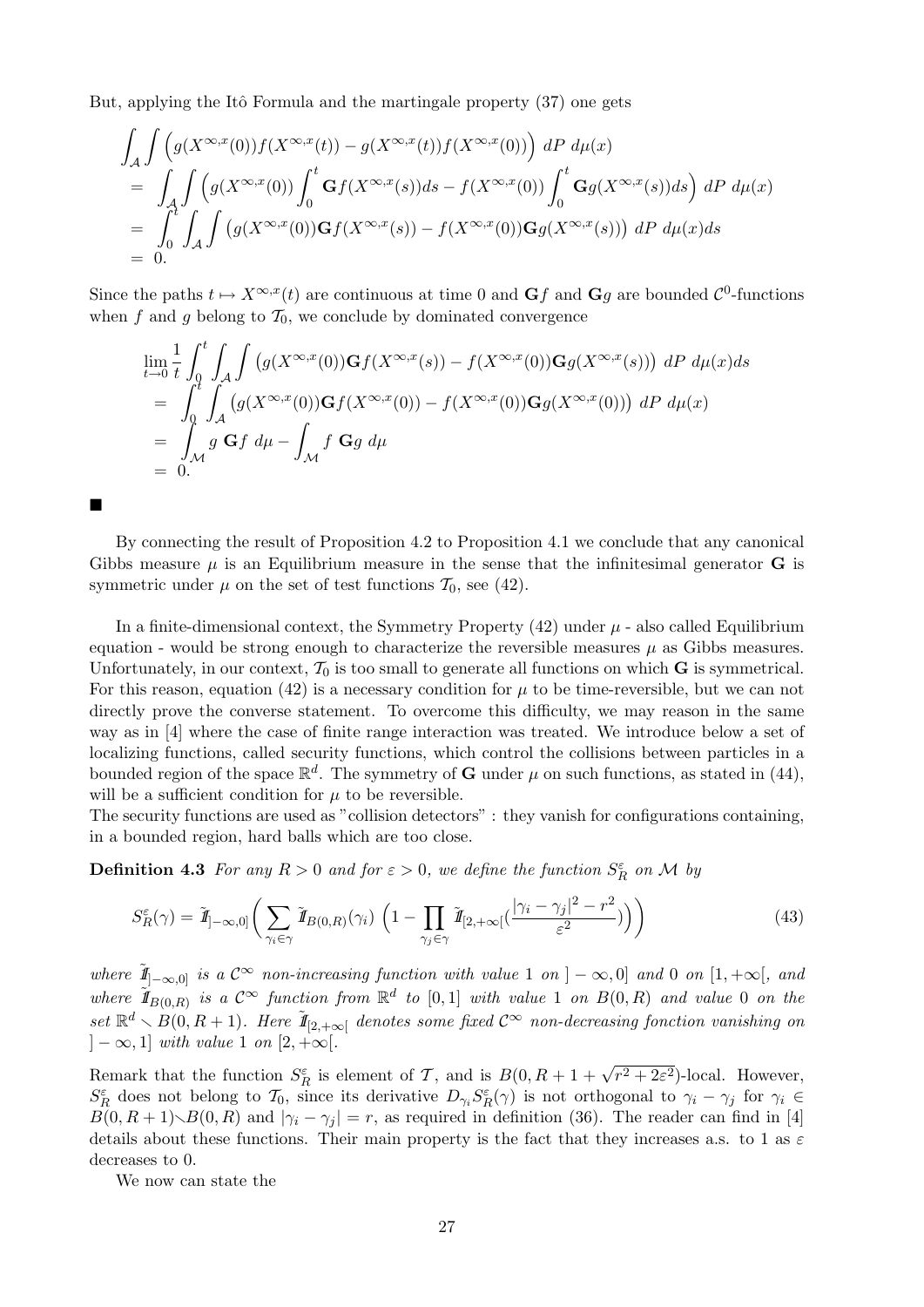**Proposition 4.4** Any canonical Gibbs measure  $\mu \in \mathcal{CG}$  with support included in  $\underline{A}$  satisfies the following Detailed Balance Equation

$$
\forall R > 0, \varepsilon > 0, \forall f, g \, B(0, R) - local \, in \, \mathcal{T}, \quad \int_{\mathcal{M}} f_R^{\varepsilon} \, \mathbf{G} g_R^{\varepsilon} \, d\mu = \int_{\mathcal{M}} g_R^{\varepsilon} \, \mathbf{G} f_R^{\varepsilon} \, d\mu \tag{44}
$$

where  $f_R^{\varepsilon} := fS_R^{\varepsilon}$  and  $g_R^{\varepsilon} := gS_R^{\varepsilon}$ .

**Proof** In Proposition 4.4 of [4], we proved a similar result for a finite-range interaction  $\varphi$ . The arguments can be extended to the infinite range context in a straightforward way with the difference that even if f and g are local functions, now  $Gf$ ,  $Gg$ ,  $Gg_R^{\varepsilon}$ ,  $Gf_R^{\varepsilon}$  are no more local. We refer the reader to [4] for details.  $\blacksquare$ 

We will see in the next section that  $(44)$  is a sufficient condition for  $\mu$  to be canonical Gibbs.

### 4.2 Equilibrium measures are Canonical Gibbs

The assumptions on  $\mu$  in Theorem 2.7 look relatively strong, but they are physically natural in the following sense :

- As remarked by Lang ([10], Bemerkung 4) and by Georgii ([7] page 42), the finite-volume projections of any "reasonable" equilibrium measure should be absolutely continuous with respect to the (finite-volume) Poisson point process. Indeed, it seems well-known among physicists that equilibrium measures are of Gibbsian nature with respect to an unknown potential (to be identified).
- Furthermore, the existence of local conditional densities  $u<sub>\Lambda</sub>$  implies that the support of the initial measure  $\mu$  does not contain pathological configurations like those with collisions between two hard balls. In particular, the measure  $\mu$  does not carry any closest packing configuration. Anyway, it is clear that measures carrying closest packing configurations cannot be equilibrium measures for a random dynamics containing a Brownian oscillation like equation  $(\mathcal{E})$ .

The arguments for the proof of Theorem 2.7 follow closely those of [4], section 5, where we proved a similar result for finite-range interactions  $\varphi$ . See also [7] for the case of interactions without hard-core. We only sketch the proof and refer to [4] and [7] for technical details.

Let  $\mu$  be a Probability measure on  $\mathcal{A} \subset \mathcal{A}$  with smooth local conditional density  $u_\Lambda(\cdot|\eta_{\Lambda^c})$  with respect to  $\pi_{\Lambda}$ . One first proves that if the Detailed Balance Equation (44) is satisfied under  $\mu$ , by testing it on a class of well choosen functions  $f$  and  $g$ , then the Campbell measure  $C_{\mu}$  associated to  $\mu$  satisfies a symmetry property.  $C_{\mu}$  is defined as usual on  $\mathbb{R}^d \times A$ , for any regular function f, by

$$
\int_{\mathbb{R}^d \times \mathcal{A}} f(y, \eta) C_{\mu}(dy, d\eta) = \int_{\mathcal{A}} \int_{\mathbb{R}^d} f(y, \eta) \eta(dy) \mu(d\eta).
$$

It satisfies for any positive measurable local function F on  $\mathbb{R}^d \times \mathbb{R}^d \times \mathcal{A}$ ,

$$
\int_{\mathbb{R}^d \times \mathcal{A}} \int_{\mathbb{R}^d} e^{-E(y'|\eta \sim y)} F(y, y', \eta \sim y) dy' C_\mu(dy, d\eta) = \int_{\mathbb{R}^d \times \mathcal{A}} \int_{\mathbb{R}^d} e^{-E(y'|\eta \sim y)} F(y', y, \eta \sim y) dy' C_\mu(dy, d\eta).
$$
\n(45)

In the above formula, the function  $E(y|\xi)$  denotes the one-point energy of the point  $y \in \mathbb{R}^d$  with respect to the configuration  $\xi$ . Its value is equal to  $\sum_{\xi_i} \varphi(y - \xi_i)$  if  $y\xi \in \mathcal{A}$  and  $+\infty$  otherwise. To complete the proof of Theorem 2.7 it suffices to show that measures  $\mu$  which satisfy equation  $(45)$  are elements of CG. This was already done in Proposition 2.29 [7] for interactions without hard-core (resp. in Proposition 5.2 [4] for finite-range interactions with hard-core). These proofs can be extended to our framework without difficulty.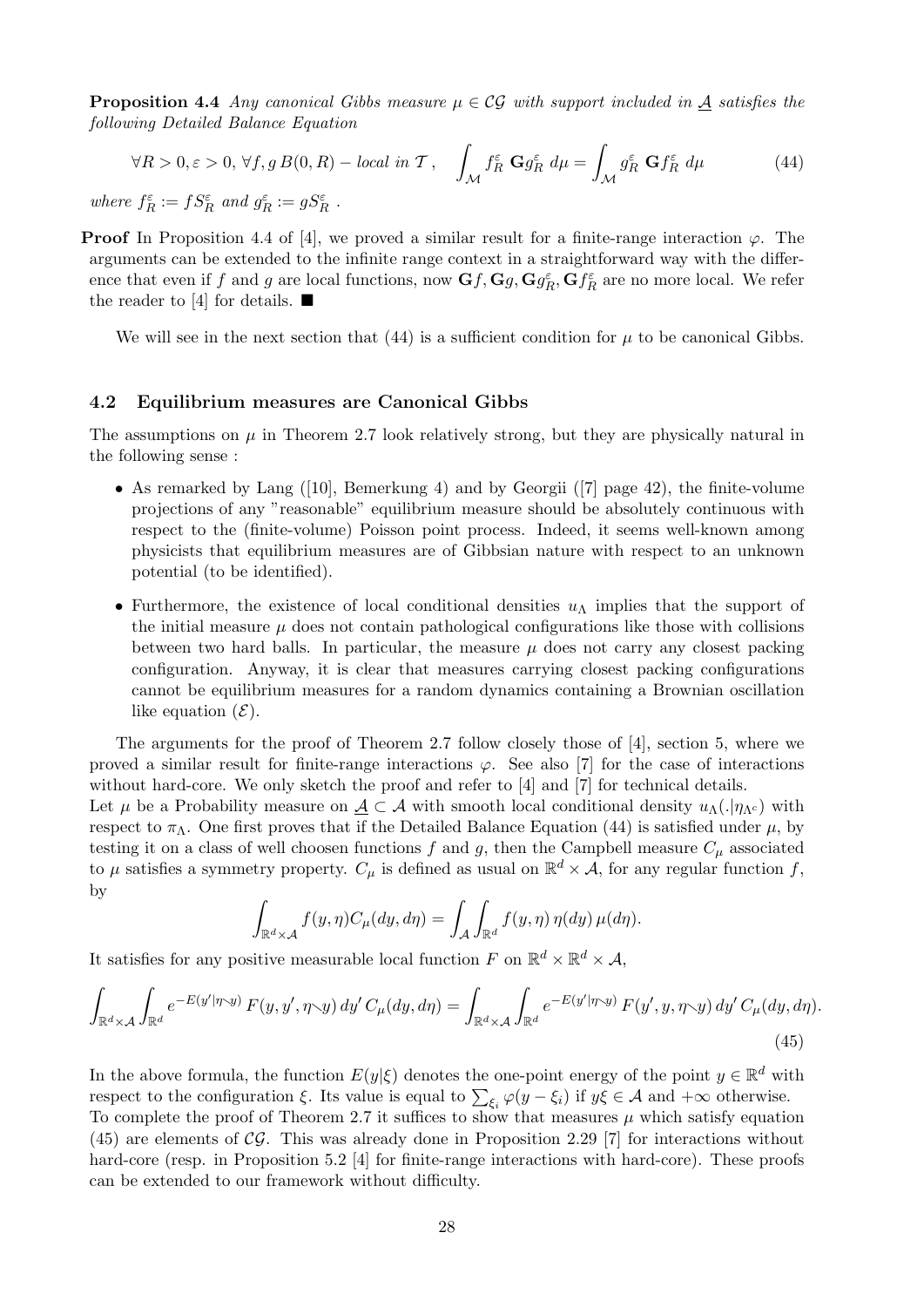## 5 Appendix Regularity estimates for the solution of a Skorohod equation

The existence and uniqueness of solutions of Skorohod equations were studied by many authors (Tanaka [21], Lions and Sznitman [11], Saisho [16]). The Skorohod equations we are interested in are defined on  $\mathbf{D}_n = \mathcal{A} \cap (\mathbb{R}^d)^n$  with reflecting boundary  $\partial \mathbf{D}_n$ :

$$
\partial \mathbf{D}_n = \{ (x_1, ..., x_n) \in (\mathbb{R}^d)^n : \forall i \neq i' \ |x_i - x_{i'}| \geq r \text{ and } \exists j, j' \ |x_j - x_{j'}| = r \}.
$$

For a given  $w \in C_0(\mathbb{R}^+,\mathbb{R}^d)^n$  and  $x \in \mathbf{D}_n$ , the equation is :

$$
\zeta_i(t) = x_i + w_i(t) + \sum_{j=1}^n l_{ij}(t), \quad t \ge 0, \quad 1 \le i \le n.
$$
\n(46)

A solution is a pair  $(\zeta, l) \in C(\mathbb{R}^+, \mathbf{D}_n) \times C_0(\mathbb{R}^+, (\mathbb{R}^d)^n)$  satisfying (46) and the following condition : l has bounded variation  $||l_{ij}||_t$  on each finite time interval  $[0, t]$  and satisfies

$$
l_{ij}(t) = \int_0^t (\zeta_i(s) - \zeta_j(s))d||l_{ij}||_s, \quad ||l_{ij}||_t = \int_0^t \mathbb{1}_{|\zeta_i(s) - \zeta_j(s)| = r}d||l_{ij}||_s.
$$
\n(47)

Saisho and Tanaka (see [17] theorem 4.1) proved that the domain  $D_n$  satisfies a uniform exterior sphere condition called Condition (A) and a uniform interior cone condition called Condition (B), and therefore Skorohod equation (46) admits a unique solution.

Moreover, Saisho (see [16] proof of proposition 4.1) proved that, under an additional Condition (D), this unique solution satisfies a Lipschitz continuity property as a function of  $w(\cdot)$  and x. We proved in [5] lemma 2.2 that Condition (D) holds for any domain satisfying Conditions (A) and  $(B)$ , so that the Lipschitz continuity property holds on  $D_n$ :

**Lemma 5.1** Let  $\zeta(.)$  (respectively  $\zeta'(.)$ ) denote the unique solutions of Skorohod equation (46)  $for w \in C_0(\mathbb{R}^+, (\mathbb{R}^d)^n)$  and  $x \in \mathbf{D}_n$  (resp. for  $w' \in C_0(\mathbb{R}^+, (\mathbb{R}^d)^n)$  and  $x' \in \mathbf{D}_n$ ). Then there exists a constant  $C(\mathbf{D}_n)$ , depending only on the geometry of the domain  $\mathbf{D}_n$ , such that for each  $t\geqslant 0$ ,

$$
|\zeta(t) - \zeta'(t)| \leq (||w - w'||_t + |x - x'|) \exp (C(\mathbf{D}_n)(||l||_t + ||l'||_t)).
$$
\n(48)

Remark that the constant  $C(\mathbf{D}_n)$  in the above Lemma a priori depends on the number n of particles.

In [16] (Theorem 4.2) one also finds the following estimate.

**Lemma 5.2** The total variation  $||l||_t$  of the process  $l(t)$  satisfies

$$
||l||_t{\leqslant} f(\Delta(w,\delta),\sup_{s\leqslant t} |w(s)|), \qquad 0{\leqslant} t{\leqslant} 1,
$$

where the function f only depends on the geometric characteristics of the domain  $\mathbf{D}_n$ . Moreover, the functional  $w \longrightarrow f(\Delta(w,\delta), \sup_{s\leq t} |w(s)|)$  is bounded on each set of paths  $W \subset C_0(\mathbb{R}^+, (\mathbb{R}^d)^n)$ satisfying  $\lim_{\delta \to 0} \sup_{w \in \mathcal{W}} \Delta(w, \delta) = 0.$ 

Acknowledgments: For the completion of this work the authors benefited partly from the financial support of the scientific programme "Phase Transitions and Fluctuation Phenomena for Random Dynamics in Spatially Extended Systems" from the European Science Foundation. This institution is here gratefully acknowledged.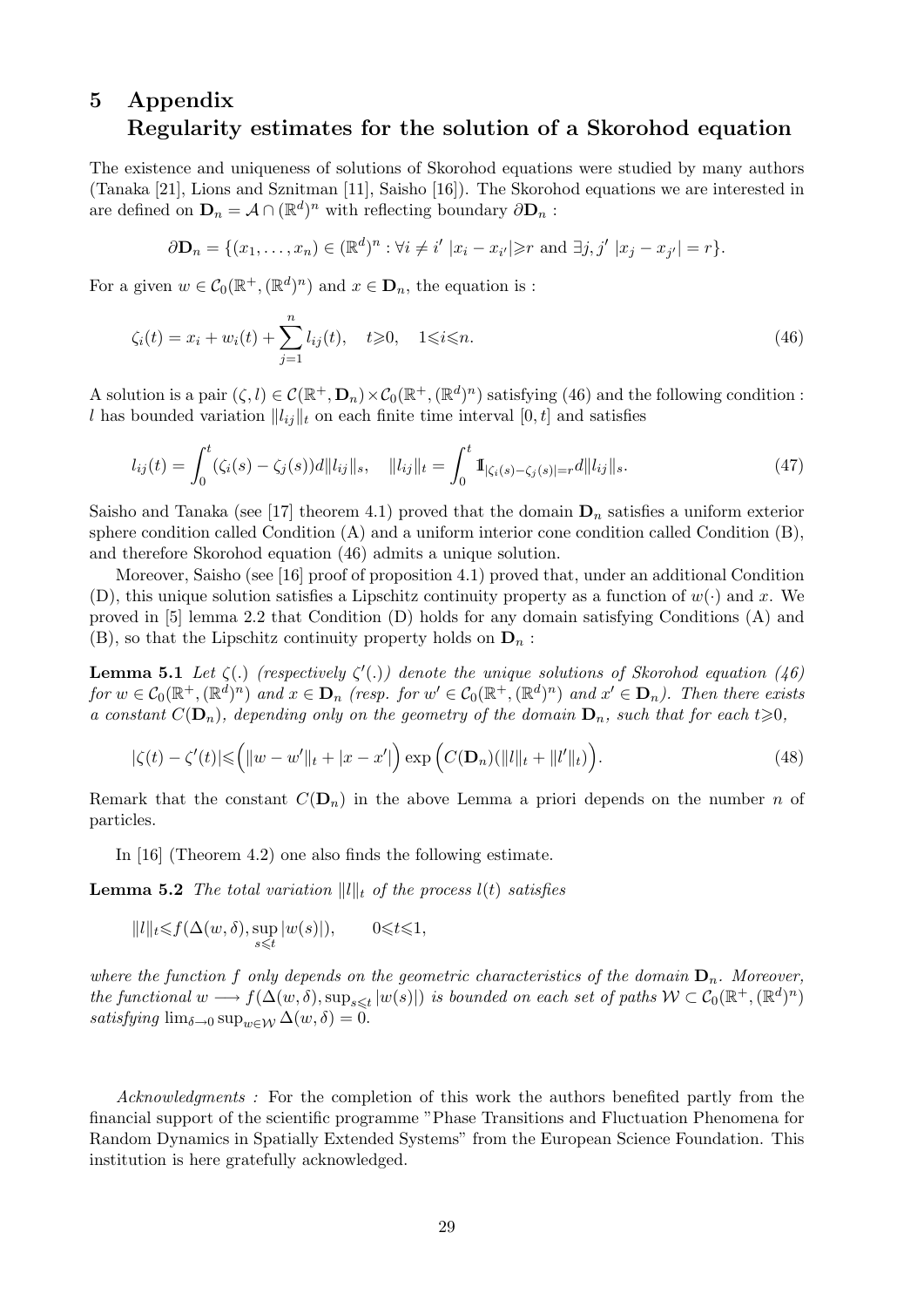## References

- [1] R.L. Dobrushin, Gibbsian Random Fields. The general case, Functional Anal. Appl. 3 (1969) 22-28.
- [2] M. Fradon and S. Rœlly, Infinite dimensional diffusion processes with singular interaction, Bull. Sci. math. 124, 4 (2000) 287-318.
- [3] M. Fradon and S. Rœlly, Infinite system of Brownian balls with interaction : the nonreversible case, to appear in the Proceedings of the Workshop Stochastic Analysis and Mathematical Finance Paris, 2-4 Juni 2004, eds. R. Cont, J.P. Fouque, B. Lapeyre, ESAIM : Probability and Statistics (2006)
- [4] M. Fradon and S. Rœlly, Infinite system of Brownian balls : Equilibrium measures are canonical Gibbs. Stochastics and Dynamics, Vol. 6 No. 1 (2006) 97-122.
- [5] M. Fradon, S. Rœlly and H. Tanemura, An infinite system of Brownian balls with infinite range interaction, Stoch. Proc. Appl. 90 (2000) 43-66.
- [6] J. Fritz, Gradient Dynamics of Infinite Points Systems, Annals of Probability 15 (1987) 478-514
- [7] H.-O. Georgii, Canonical Gibbs measures, Lecture Notes in Mathematics 760, Springer-Verlag, Berlin (1979).
- [8] A. N. Kolmogorov, Zur Umkehrbarkeit der statistischen Naturgesetze, Math. Annalen 113 (1937) 766-772.
- [9] R. Lang, Unendlich-dimensionale Wienerprozesse mit Wechselwirkung, Z. Wahrsch. Verw. Geb. 38 (1977) 55-72
- [10] R. Lang, Unendlich-dimensionale Wienerprozesse mit Wechselwirkung II, Z. Wahrsch. Verw. Geb. 39 (1977) 277-299
- [11] P. L. Lions and A. S. Sznitman, Stochastic Differential Equations with Reflecting Boundary Conditions, Com. Pure and Applied Mathematics 37 (1984) 511-537
- [12] M. M´etivier, Semimartingales (Studies in Mathematics 2, de Gruyter, 1982)
- [13] M.G. Mürmann, *Poisson Point Processes with exclusion*, Z. Wahrsch. Verw. Geb. 43 (1978) 23-37
- [14] D. Ruelle, Statistical Mechanics, W.A. Benjamin, New-York (1969).
- [15] D. Ruelle, Superstable Interactions in Classical Statistical Mechanics, Comm. Math. Phys. 18 (1970) 127-159.
- [16] Y. Saisho, Stochastic Differential Equations for multi-dimensional domain with reflecting boundary, Probability Theory and Related Fields 74 (1987) 455-477.
- [17] Y. Saisho and H. Tanaka, Stochastic Differential Equations for Mutually Reflecting Brownian Balls, Osaka J. Math. 23 (1986) 725-740
- [18] Y. Saisho and H. Tanaka, On the Symmetry of a Reflecting Brownian Motion defined by Skorohod's Equation for a Multi-Dimensional Domain, Tokyo J. Math. 10 (1987) 419-435
- [19] H. Sakagawa, The reversible measures of interacting diffusion system with plural conservation laws, Markov Processes Relat. Fields 7 (2001) 289-300.